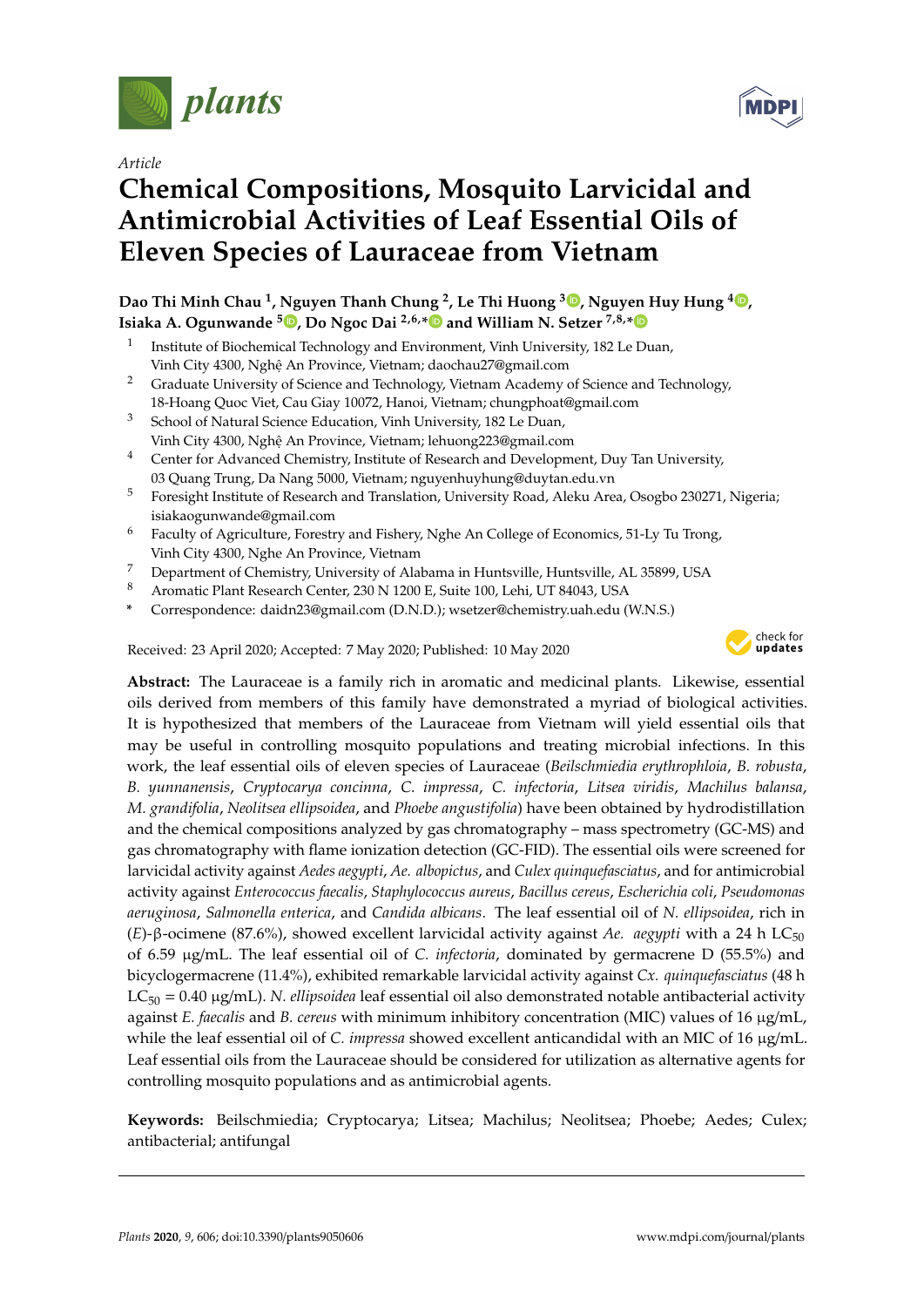#### **1. Introduction**

The Lauraceae is made up of around 55 genera and 3000 species of tropical and warm temperate trees and shrubs, with Southeast Asia and Brazil serving as species-rich hot spots [\[1\]](#page-16-0). Several members of the family are commercially important, including the avocado (*Persea americana* Mill.) for its fruit, bay leaf (*Laurus nobilis* L.) used in cooking, and the spice cinnamon (*Cinnamomum verum* J. Presl) [\[2\]](#page-16-1). Several Lauraceae species have been used medicinally, including sassafras (*Sassafras albidum* (Nutt.) Nees) [\[3\]](#page-16-2) and spicebush (*Lindera benzoin* (L.) Blume) [\[4\]](#page-16-3). Many species of Lauraceae contain essential oils that have found use in the flavor and fragrance industry [\[5\]](#page-16-4), e.g., Brazilian rosewood (*Aniba rosaeodora* Ducke) [\[6\]](#page-16-5), camphor tree, ravintsara, ho leaf (*Cinnamomum camphora* (L.) J. Presl.) [\[7\]](#page-16-6), and aromatic litsea (*Litsea cubeba* (Lour.) Pers.) [\[8\]](#page-16-7).

Based on the utility and properties of Lauraceae essential oils, it is hypothesized that members of the Lauraceae found in Vietnam have biologically active essential oils that may be useful in controlling mosquito populations or as antimicrobial agents. Eleven species of Lauraceae from north-central Vietnam have been collected, the essential oils obtained by hydrodistillation, chemical compositions analyzed, and the oils screened for mosquito larvicidal activity and for antimicrobial activity.

The genus *Beilschmiedia* Nees is comprised of around 250 species of trees and shrubs [\[9\]](#page-16-8) and are widespread in tropical Africa, Madagascar, Asia, Southeast Asia, Melanesia, Australia, New Zealand, North America, Central America, South America, and the Caribbean [\[10\]](#page-16-9). The phytochemistry and bioactivity of *Beilschmiedia* has been reviewed [\[11\]](#page-16-10).

*Beilschmiedia erythrophloia* Hayata is a tree found in Taiwan, southern China, Hainan Island, and Ryukyu Islands (Japan) [\[12](#page-16-11)[,13\]](#page-16-12). In Vietnam, the tree is found in Nghệ An, Hà Tĩnh, and Đồng Nai provinces [\[14\]](#page-16-13). Previous phytochemical studies of *B. erythrophloia* have revealed endiandric acid derivatives from the roots [\[15,](#page-16-14)[16\]](#page-16-15), the cytotoxic alkaloid beischamide from the stems [\[13\]](#page-16-12), and a leaf essential oil rich in  $(E)$ -caryophyllene and  $\alpha$ -humulene [\[17\]](#page-16-16).

*Beilschmiedia robusta* C.K. Allen is a tree, 10–15 m tall that is recorded from Guangzi, southwestern Guizhou, Xizang, and Yunnan provinces in China [\[12](#page-16-11)[,18\]](#page-16-17). In Vietnam, the tree is found in Lào Cai, Ninh Bình, and Nghệ An provinces [\[14\]](#page-16-13). A perusal of the literature has revealed that there have been no previous phytochemical investigations of *B. robusta*.

*Beilschmiedia yunnanensis* H.H. Hu is a tree, up to 18 m tall and is found in Guangdong, southern Guangxi, and southern Yunnan provinces in China [\[12\]](#page-16-11). In Vietnam, the tree is found in Lào Cai, Nghệ An, and Hà Tĩnh provinces [\[14\]](#page-16-13). A literature search has revealed that there have been no previous phytochemical investigations of *B. yunnanensis*.

*Cryptocarya* R. Br. is a pantropical genus of around 300 species [\[19\]](#page-16-18). *Cryptocarya concinna* Hance (syn. *Cryptocarya konishii* Hayata, *Cryptocarya lenticellata* Lecomte, *Cryptocarya microcarpa* F.N. Wei) is a tree up to 18 m tall, and ranges from southern China (Guangdong, Guangxi, southeastern Guizhou, Hainan, Jiangxi, and Taiwan) to northern Vietnam [\[9,](#page-16-8)[12\]](#page-16-11). In Vietnam, it has been recorded in Hà Giang, Tuyên Quang, Cao Bằng, Vĩnh Phúc, Hải Phòng, Thanh Hóa, Nghệ An, Hà Tĩnh, Thừa Thiên Huế provinces [\[14\]](#page-16-13). Previous investigations of the phytochemistry of *C. concinna* have shown the roots to contain cytotoxic cryptocaryone [\[20\]](#page-16-19), the leaves to contain cytotoxic cryptoconcatones K and L [\[21\]](#page-17-0), and the wood to contain cytotoxic cryptocaryone and kurzichalcolactone A and antifungal cryptocaryanone A and kurzichalcolactone B [\[22\]](#page-17-1). There have been no previous reports on essential oils from *C. concinna*.

*Cryptocarya impressa* Miq. is native to Vietnam, Laos, the Malay Peninsula, Borneo and Sumatra [\[23\]](#page-17-2). In Vietnam, the plant has been recorded in Hòa Bình, Hà Nội, Hải Dương, Ninh Bình, Nghệ An, and Gia Lai provinces [\[14\]](#page-16-13). To our knowledge, there have been no reports on the phytochemistry of *C. impressa*.

*Cryptocarya infectoria* (Blume) Miq. (syn. *Cylicodaphne infectoria* Blume) is a tree up to 33 m tall that is native to Indo-China and Malesia [\[24–](#page-17-3)[26\]](#page-17-4). In Vietnam, this tree is found in Lào Cai, Phú Thọ, Vĩnh Phúc, Thanh Hoá, Nghệ An, Hà Tĩnh, and Thừa Thiên Huế provinces [\[14\]](#page-16-13). The cytotoxic dihydrochalcones, cryptocaryone and infectocaryone, and the flavonoids cryptocaryanones A and B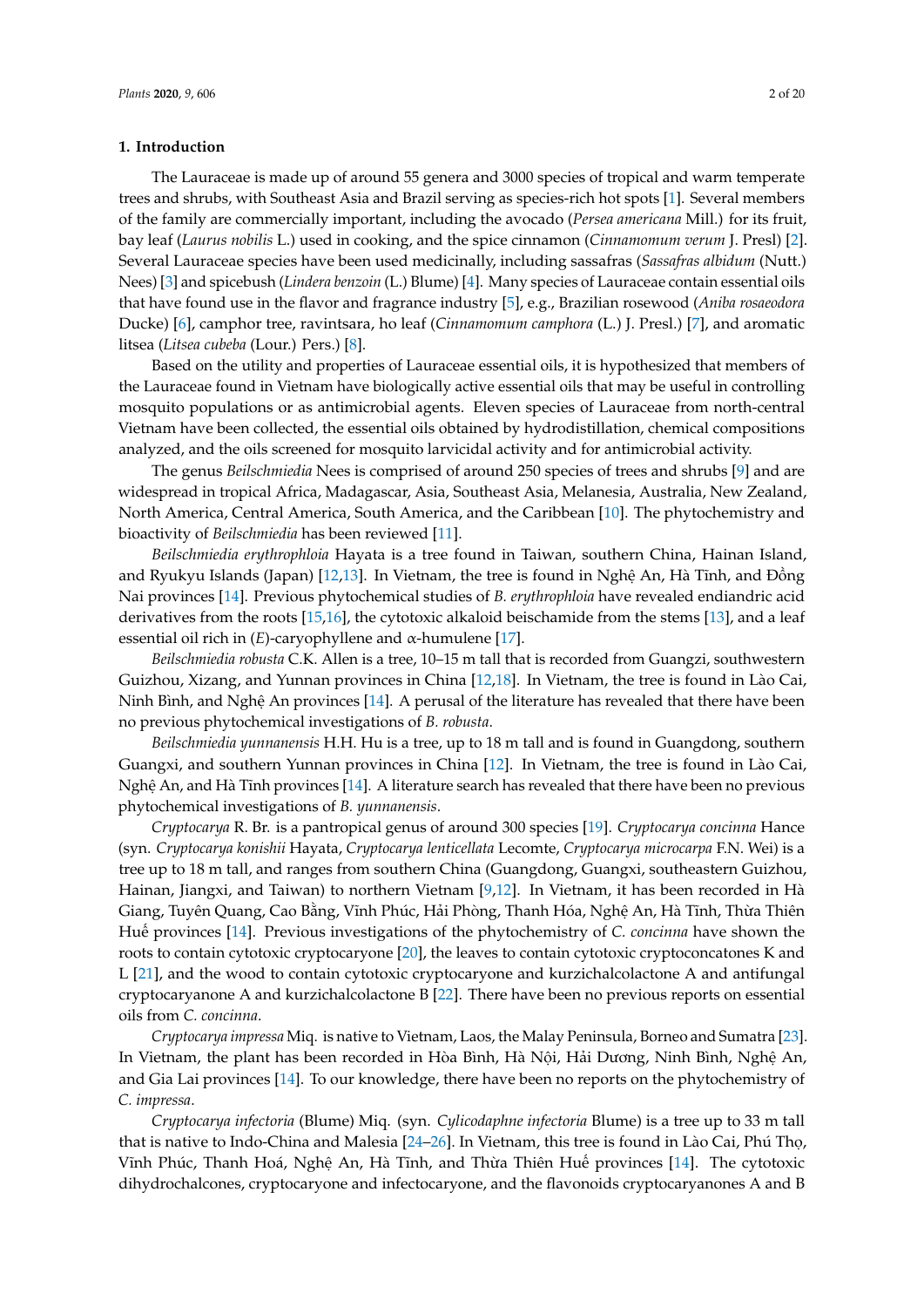have been isolated from the methanol bark extract of *C. infectoria* [\[27](#page-17-5)[,28\]](#page-17-6). The isoquinoline alkaloids atherosperminine, *N*-methylisococlaurine, and *N*-methyllaurotetanine have also been isolated from the bark of *C. infectoria* [\[29\]](#page-17-7). There have been apparently no essential oil analyses on this plant, however.

The genus *Litsea* Lam. consists of around 300 species distributed in tropical and warm subtropical regions of Asia, Australia, and the Americas [\[19\]](#page-16-18). *Litsea viridis* H. Liu is a small tree, 3-6 m tall, found in south-eastern Yunnan province (China) and Cao Bằng, Nghệ An, Đà Nẵng, and Đắk Lắk provinces (Vietnam) [\[12,](#page-16-11)[14\]](#page-16-13). There do not seem to be any previous studies on the phytochemistry of this plant.

The genus *Machilus* Rumph. ex Nees is comprised of around 100 species distributed in southern and south-eastern Asia [\[12,](#page-16-11)[14\]](#page-16-13). *Machilus balansae* (Airy Shaw) F.N. Wei & S.C. Tang (syn. *Persea balansae* Airy Shaw) is endemic to Vietnam and is generally found at low elevations in north Vietnam [\[30\]](#page-17-8). *Machilus grandifolia* S.K. Lee & F.N. Wei is now regarded as a new synonym of *M. balansae* [\[30\]](#page-17-8). To our knowledge, there have been no phytochemical studies reported on *M. balansae* or *M. grandifolia*.

The genus *Neolitsea* (Benth.) Merr. Contains around 85 species distributed from Indo-Malaysia to East Asia [\[12,](#page-16-11)[14\]](#page-16-13). *Neolitsea ellipsoidea* K.C. Allen is a tree up to 30 m in height [\[31\]](#page-17-9). The species has been recorded in Hainan (China) and Vietnam (Hoà Bình, Quảng Ninh, Hà Tĩnh, and Gia Lai provinces). To our knowledge there have been no reports on the phytochemistry of this species.

There are around 100 species in the genus *Phoebe* Nees [\[19\]](#page-16-18), which range from the Neotropics (Mexico, south to Brazil, Bolivia, and Argentina) and Southeast Asia (southern China, Vietnam, Thailand, Myanmar, Cambodia, and Singapore), as well as Indonesia, New Guinea, and India [\[9\]](#page-16-8).

*Phoebe angustifolia* Meisn. is a small shrub found in southeastern Yunnan (China), Myanmar, India, and Vietnam [\[12\]](#page-16-11). In Vietnam, the species has been recorded in Thanh Hóa, Nghệ An, Thừa Thiên Huế, and Quảng Nam provinces [\[14\]](#page-16-13). The leaf essential oil of *P. angustifolia* from Vietnam has been reported, which showed the major components to be spathulenol (17.0%), palmitic acid (13.0%), sabinene (6.4%), bicyclogermacrene (5.9%), and artemisia triene (5.1%) [\[32\]](#page-17-10).

#### **2. Results and Discussion**

The essential oil collection details and yields are summarized in Table [1.](#page-2-0)

<span id="page-2-0"></span>

| <b>Plant Species</b>                                                            | <b>Vietnamese</b><br>Name                            | <b>Collection Site</b>                                                                  | Voucher<br>Number | Collection<br>Month/Year | Yield<br>$(\%, v/w)$ |
|---------------------------------------------------------------------------------|------------------------------------------------------|-----------------------------------------------------------------------------------------|-------------------|--------------------------|----------------------|
| Beilschmiedia erythrophloia<br>Hayata                                           | Chắp, Kết gỗ đỏ                                      | Pù Hoat Nature Reserve; 19°41'40" N,<br>104°49'31" E, elev, 678 m                       | 803               | 7/2019                   | 0.12                 |
| Beilschmiedia robusta C.K. Allen                                                | Chắp to khỏ,<br>Két to khỏe                          | Pù Hoat Nature Reserve; 19°41'37" N.<br>104°49'30" E, elev. 677 m                       | 827               | 9/2019                   | 0.14                 |
| Beilschmiedia yunnanensis<br>H.H. Hu                                            | Chắp vân nam,<br>Két vân nam,<br>Mong vân nam        | Vũ Quang National park; 18°17'15" N,<br>105°21'39" E, elev. 153 m                       | 799               | 7/2019                   | 0.15                 |
| Cryptocarya concinna Hance                                                      | Ân hạch quả<br>vàng, Mò quả                          | Nam Đông District, Thừa Thiên Huế<br>Province; 16°13'9" N, 107°43'28" E,<br>elev. 124 m | 791               | 7/2019                   | 0.33                 |
|                                                                                 | vàng, Kháo                                           | Pù Hoat Nature Reserve; 19°42'18" N,<br>104°49'42" E, elev. 648 m                       | 801               | 7/2019                   | 0.36                 |
| Cryptocarya impressa Miq.<br>Syn.: Cryptocarya venosa Meisn.<br>ex Hook.f.      | Mò quả to, Mò<br>quả xanh, Ân<br>hạch quả to         | Pù Hoat Nature Reserve; 19°42'18" N.<br>104°49'42" E, elev. 648 m                       | 826               | 9/2019                   | 0.22                 |
| Cryptocarya infectoria<br>(Blume) Miq.<br>Syn.: Caryodaphne infectoria<br>Blume | Cà đuối nhuôm,<br>Ân hạch nhuộm,<br>Cà đuối tai nghé | Pù Hoat Nature Reserve; 19°42'18" N,<br>104°49'42" E, elev. 648 m                       | 767               | 4/2019                   | 0.25                 |
| Litsea viridis H. Liou                                                          | Bời lời xanh                                         | Pù Hoat Nature Reserve; 19°42'18" N.<br>104°49'42" E, elev. 648 m                       | 806               | 8/2019                   | 0.21                 |

**Table 1.** Plant collection and hydrodistillation details of Lauraceae from Vietnam.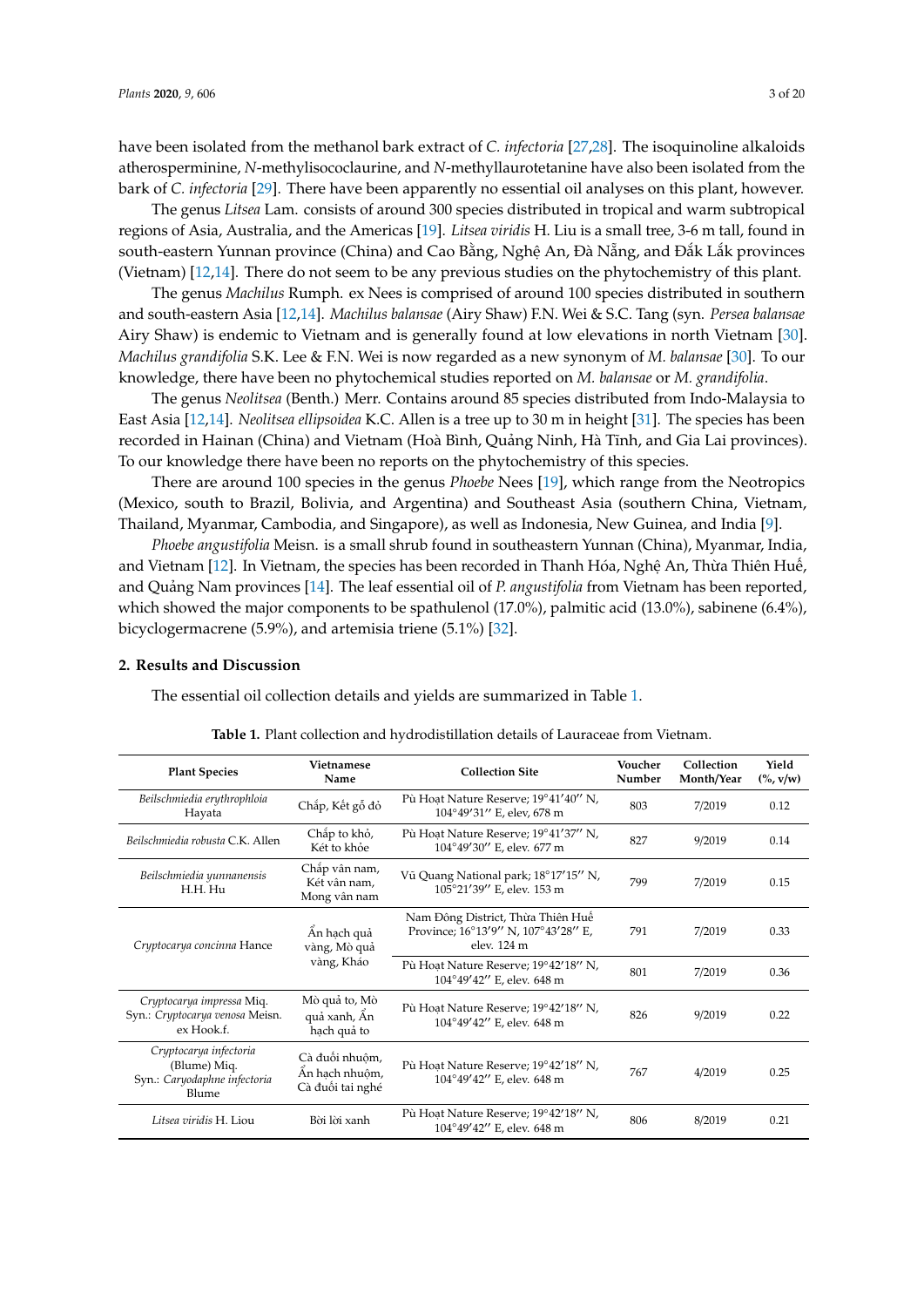| <b>Plant Species</b>                                                                       | Vietnamese<br>Name                              | <b>Collection Site</b>                                                                 | Voucher<br>Number | Collection<br>Month/Year | Yield<br>$(\%, v/w)$ |
|--------------------------------------------------------------------------------------------|-------------------------------------------------|----------------------------------------------------------------------------------------|-------------------|--------------------------|----------------------|
| Machilus balansa (Airy Shaw)<br>F.N. Wei & S.C. Tang<br>Syn.: Persea balansae<br>Airy Shaw | Kháo balansa,<br>Rè balansa                     | Pù Mát National Park; 18°58'14" N,<br>104°48'2" E, elev. 376 m                         | 828               | 9/2019                   | 0.42                 |
| Machilus grandifolia S.K. Lee &<br>F.N. Wei                                                | Kháo lá to                                      | Nam Đông District, Thừa Thiên Huế<br>Province; 16°13'9" N, 107°43'28" E,<br>elev. ZZ m | 779               | 7/2019                   | 0.18                 |
| Neolitsea ellipsoidea K.C. Allen                                                           | Nô bầu duc, Bài<br>nhài lá bầu duc,<br>Tam tầng | Vũ Quang National park; 18°17'15" N,<br>105°21'39" E, elev. 124 m                      | 802               | 7/2019                   | 0.31                 |
| Phoebe angustifolia Meisn.<br>Syn.: Phoebe angustifolia var.<br><i>annamensis</i> Liou     | Re trắng lá hẹp,<br>Su lá hep, Dù dà<br>mò cát  | Pù Hoat Nature Reserve; 19°49'7" N.<br>104°55'38" E, elev. 465 m                       | 785               | 7/2019                   | 0.45                 |

**Table 1.** *Cont.*

# *2.1. Essential Oil Compositions*

The essential oil compositions of *B. erythrophloia*, *B. robusta*, and *B. yunnanensis* are compiled in Table [2.](#page-3-0) All three of the *Beilschmiedia* leaf essential oils were dominated by sesquiterpene hydrocarbons. A preponderance of sesquiterpene hydrocarbons has been previously seen in *Beilschmiedia* leaf essential oils from Malaysia [\[33\]](#page-17-11) and from Costa Rica [\[34\]](#page-17-12).

<span id="page-3-0"></span>**Table 2.** Chemical compositions of the leaf essential oils of *Beilschmiedia* species collected in Vietnam.

| RI <sub>calc</sub> | RI <sub>db</sub> | Compounds                         |                          | <b>Percent Composition</b> |                              |
|--------------------|------------------|-----------------------------------|--------------------------|----------------------------|------------------------------|
|                    |                  |                                   | <b>B.e.</b>              | B.r.                       | B.y.                         |
| 930                | 924              | $\alpha$ -Thujene                 | $\overline{a}$           | 0.1                        | 0.6                          |
| 939                | 932              | $\alpha$ -Pinene                  | 3.2                      | 2.9                        | 6.0                          |
| 955                | 946              | Camphene                          | 0.2                      | 0.2                        | 0.2                          |
| 979                | 969              | Sabinene                          | 0.1                      | 0.6                        | 1.9                          |
| 984                | 974              | $\beta$ -Pinene                   | 0.6                      | 2.7                        | 4.7                          |
| 992                | 988              | Myrcene                           | 0.5                      | 0.4                        | 0.8                          |
| 1010               | 1002             | $\alpha$ -Phellandrene            | 0.1                      | $\frac{1}{2}$              | 0.1                          |
| 1022               | 1014             | $\alpha$ -Terpinene               |                          | 0.5                        | 1.5                          |
| 1030               | 1020             | $p$ -Cymene                       | $\frac{1}{2}$            | 0.3                        | 0.8                          |
| 1034               | 1024             | Limonene                          | 0.2                      | 0.8                        | 1.2                          |
| 1035               | 1025             | β-Phellandrene                    | $\overline{a}$           | 0.1                        | 0.6                          |
| 1039               | 1032             | $(Z)$ -β-Ocimene                  | 26.1                     | $\frac{1}{2}$              | 0.1                          |
| 1049               | 1044             | $(E)$ - $\beta$ -Ocimene          | 3.6                      | 0.5                        | $\qquad \qquad \blacksquare$ |
| 1063               | 1054             | $\gamma$ -Terpinene               | $\overline{a}$           | 0.9                        | 2.6                          |
| 1094               | 1086             | Terpinolene                       | $\overline{a}$           | 0.4                        | 0.8                          |
| 1117               | 1113             | (E)-4,8-Dimethylnona-1,3,7-triene |                          | $\overline{a}$             | 0.2                          |
| 1131               | 1128             | allo-Ocimene                      | 0.6                      |                            |                              |
| 1188               | 1174             | Terpinen-4-ol                     |                          | 0.5                        | 1.8                          |
| 1200               | 1186             | $\alpha$ -Terpineol               |                          |                            | 0.2                          |
| 1294               | 1287             | Bornyl acetate                    | 0.3                      |                            |                              |
| 1348               | 1335             | δ-Elemene                         | 1.5                      | 0.3                        | 0.3                          |
| 1360               | 1345             | α-Cubebene                        | $\overline{a}$           | 0.3                        | $\overline{\phantom{a}}$     |
| 1365               | 1359             | Neryl acetate                     |                          | $\overline{\phantom{a}}$   | 0.2                          |
| 1384               | 1373             | $\alpha$ -Ylangene                |                          | 0.1                        | $\overline{a}$               |
| 1386               | 1387             | β-Cubebene                        | $\overline{\phantom{a}}$ | $\frac{1}{2}$              | 0.1                          |
| 1389               | 1374             | $\alpha$ -Copaene                 | 0.3                      | 0.7                        | 0.2                          |
| 1397               | 1390             | 7-epi-Sesquithujene               | 0.5                      | 0.7                        | 1.0                          |
| 1399               | 1387             | β-Bourbonene                      |                          | 0.9                        |                              |
| 1404               | 1389             | β-Elemene                         | $1.0\,$                  | 1.0                        | 0.6                          |
| 1425               | 1411             | cis-a-Bergamotene                 |                          | 0.4                        | 0.4                          |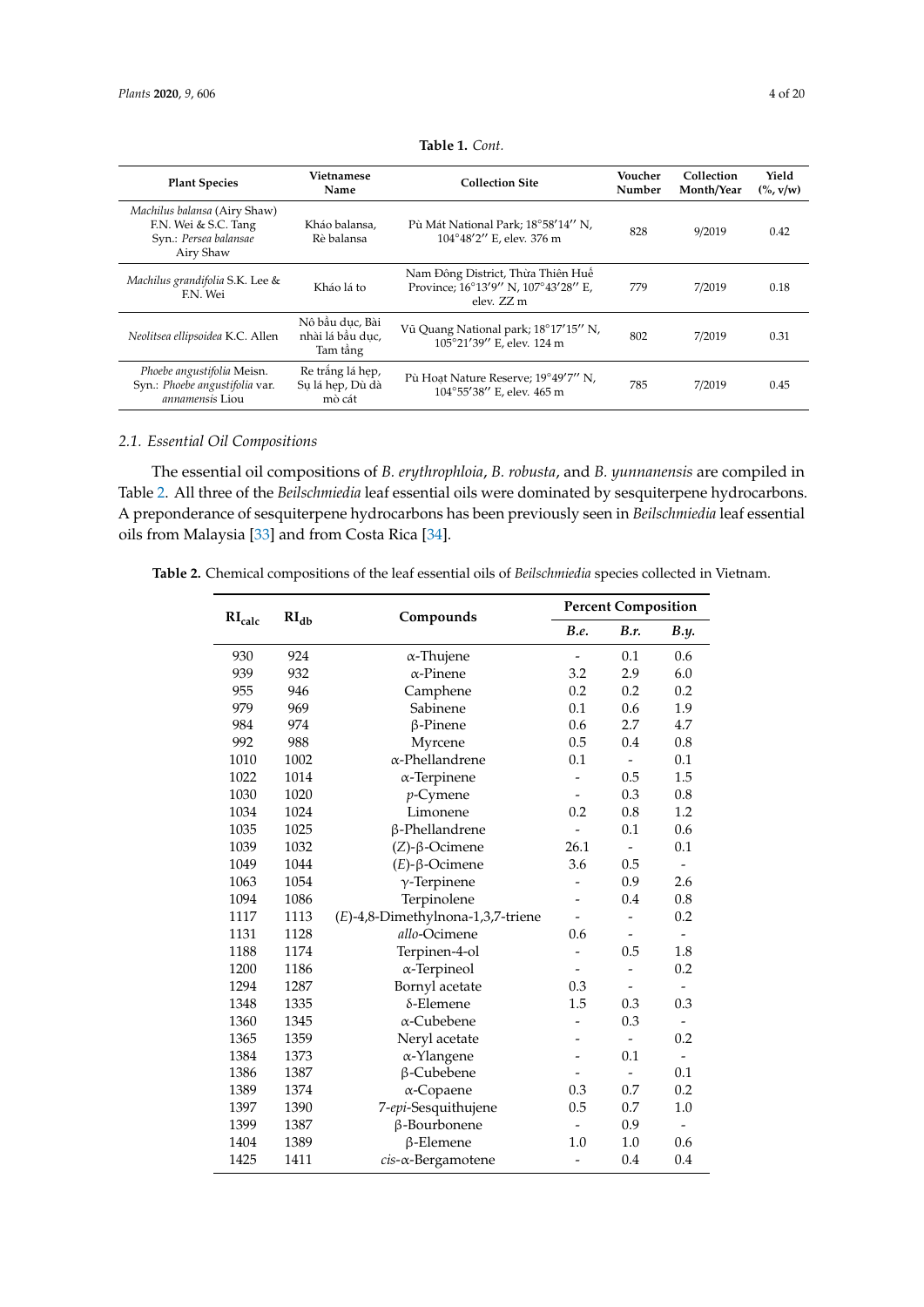|                    |                  |                               |                          | <b>Percent Composition</b>   |                              |
|--------------------|------------------|-------------------------------|--------------------------|------------------------------|------------------------------|
| RI <sub>calc</sub> | RI <sub>db</sub> | Compounds                     | <b>B.e.</b>              | B.r.                         | <b>B.y.</b>                  |
| 1428               | 1409             | $\alpha$ -Gurjunene           |                          |                              | 0.3                          |
| 1437               | 1417             | (E)-Caryophyllene             | 18.3                     | 22.5                         | 16.2                         |
| 1446               | 1432             | trans-a-bergamotene           | 0.5                      | 1.2                          | 1.1                          |
| 1452               | 1437             | $\alpha$ -Guaiene             | $\overline{\phantom{0}}$ | 0.4                          | 0.4                          |
| 1457               | 1439             | Aromadendrene                 | 0.7                      | 1.5                          | 1.8                          |
| 1460               | 1440             | $(Z)$ -β-Farnesene            | 0.3                      | 0.2                          | 0.5                          |
| 1466               | 1448             | cis-Muurola-3,5-diene         | $\blacksquare$           | 0.2                          | $\overline{\phantom{a}}$     |
| 1471               | 1452             | $\alpha$ -Humulene            | 2.6                      | 13.4                         | 9.9                          |
| 1479               | 1464             | 9-epi-(E)-Caryophyllene       | 0.4                      | 0.5                          | 21.2                         |
| 1488               | 1481             | $\gamma$ -Curcumene           | $\overline{a}$           | $\overline{\phantom{0}}$     | 0.2                          |
| 1490               | 1478             | $\gamma$ -Muurolene           | 0.1                      | 1.9                          | 0.3                          |
| 1494               | 1483             | $\alpha$ -Amorphene           | $\overline{\phantom{a}}$ | 0.6                          | $\overline{\phantom{a}}$     |
| 1498               | 1484             | Germacrene D                  | 2.7                      | 20.3                         | 1.1                          |
| 1504               | 1489             | $\beta$ -Selinene             | -                        | $\qquad \qquad \blacksquare$ | 0.2                          |
| 1505               | 1492             | $\delta$ -Selinene            | $\overline{a}$           | 0.4                          | 0.2                          |
| 1507               | 1490             | 9-Aromadendrene               |                          | $\frac{1}{2}$                | 0.9                          |
| 1512               | 1505             | $(E,E)$ - $\alpha$ -Farnesene |                          | 1.4                          | $\blacksquare$               |
| 1512               | 1496             | Viridiflorene                 | $\overline{\phantom{0}}$ | 2.4                          | 2.0                          |
| 1514               | 1500             | Bicyclogermacrene             | 30.5                     | 8.6                          | 8.4                          |
| 1520               | 1514             | $\beta$ -Curcumene            |                          |                              | 0.2                          |
| 1521               | 1511             | δ-Amorphene                   | 0.1                      |                              | $\blacksquare$               |
| 1522               | 1509             | $\alpha$ -Bulnesene           | $\overline{\phantom{a}}$ | $\overline{a}$               | 0.3                          |
| 1530               | 1513             | $\gamma$ -Cadinene            | 0.1                      | 0.8                          | 0.2                          |
|                    |                  |                               | 0.5                      |                              |                              |
| 1537               | 1522             | δ-Cadinene                    | $\frac{1}{2}$            | 2.9                          | 0.5<br>$\overline{a}$        |
| 1540               | 1528             | Zonarene                      |                          | 0.2                          |                              |
| 1547               | 1533             | trans-Cadina-1,4-diene        | $\overline{\phantom{a}}$ | 0.2                          | $\overline{\phantom{m}}$     |
| 1552               | 1537             | $\alpha$ -Cadinene            |                          | 0.2                          | $\overline{\phantom{m}}$     |
| 1562               | 1548             | Elemol                        | 0.2                      | $\overline{\phantom{a}}$     | $\overline{\phantom{a}}$     |
| 1571               | 1561             | $(E)$ -Nerolidol              | $\overline{\phantom{0}}$ | 0.2                          | 1.4                          |
| 1577               | 1559             | Germacrene B                  | 0.2                      | $\overline{a}$               | $\overline{\phantom{a}}$     |
| 1588               | 1567             | Palustrol                     | -                        | $\frac{1}{2}$                | 0.4                          |
| 1599               | 1577             | Spathulenol                   | 0.9                      | 0.6                          | $1.0\,$                      |
| 1604               | 1592             | Viridiflorol                  | $\overline{\phantom{a}}$ | 0.4                          | 1.2                          |
| 1605               | 1582             | Caryophyllene oxide           | 0.6                      | 0.4                          | $\frac{1}{2}$                |
| 1612               | 1595             | Cubeban-11-ol                 |                          | 0.6                          |                              |
| 1615               | 1600             | Guaiol                        | 0.3                      | $\frac{1}{2}$                | 1.0                          |
| 1621               | 1600             | Rosifoliol                    | -                        | 0.2                          | 0.3                          |
| 1625               | 1602             | Ledol                         |                          | $\overline{\phantom{0}}$     | 1.1                          |
| 1632               | 1608             | Humulene epoxide II           |                          | 0.2                          | 0.2                          |
| 1642               | 1637             | 5-Guaiene-11-ol               |                          | $\overline{\phantom{a}}$     | 0.2                          |
| 1658               | 1640             | $epi$ - $\alpha$ -Muurolol    | $\overline{a}$           | 0.2                          | -                            |
| 1659               | 1638             | epi-α-Cadinol                 |                          | 0.2                          |                              |
| 1670               | 1652             | $\alpha$ -Eudesmol            | 0.1                      | $\overline{\phantom{a}}$     |                              |
| 1673               | 1652             | α-Cadinol                     | 0.1                      | 0.5                          |                              |
| 1674               | 1662             | 7-epi-α-Eudesmol              | 0.3                      |                              |                              |
| 1683               | 1670             | epi-β-Bisabolol               | -                        |                              | 0.1                          |
| 1759               | 1732             | Zerumbone                     | 0.1                      |                              | $\qquad \qquad \blacksquare$ |
|                    |                  | Monoterpene hydrocarbons      | 35.2                     | 10.4                         | 21.9                         |
|                    |                  | Oxygenated monoterpenoids     | 0.3                      | 0.5                          | 2.2                          |
|                    |                  | Sesquiterpene hydrocarbons    | 60.3                     | 84.2                         | 68.5                         |
|                    |                  | Oxygenated sesquiterpenoids   | 2.6                      | 3.5                          | 6.9                          |
|                    |                  | Others                        | 0.0                      | 0.0                          | 0.2                          |
|                    |                  | Total identified              | 98.4                     | 98.6                         | 99.7                         |

**Table 2.** *Cont.*

RIcalc = Retention index determined with respect to a homologous series of *n*-alkanes on a HP-5ms column, RIdb = Retention index from the databases [\[35](#page-17-13)[–37\]](#page-17-14), *B.e.* = *Beilschmiedia erythrophloia*, *B.r.* = *Beilschmiedia robusta*, *B.y.* = *Beilschmiedia yunnanensis*.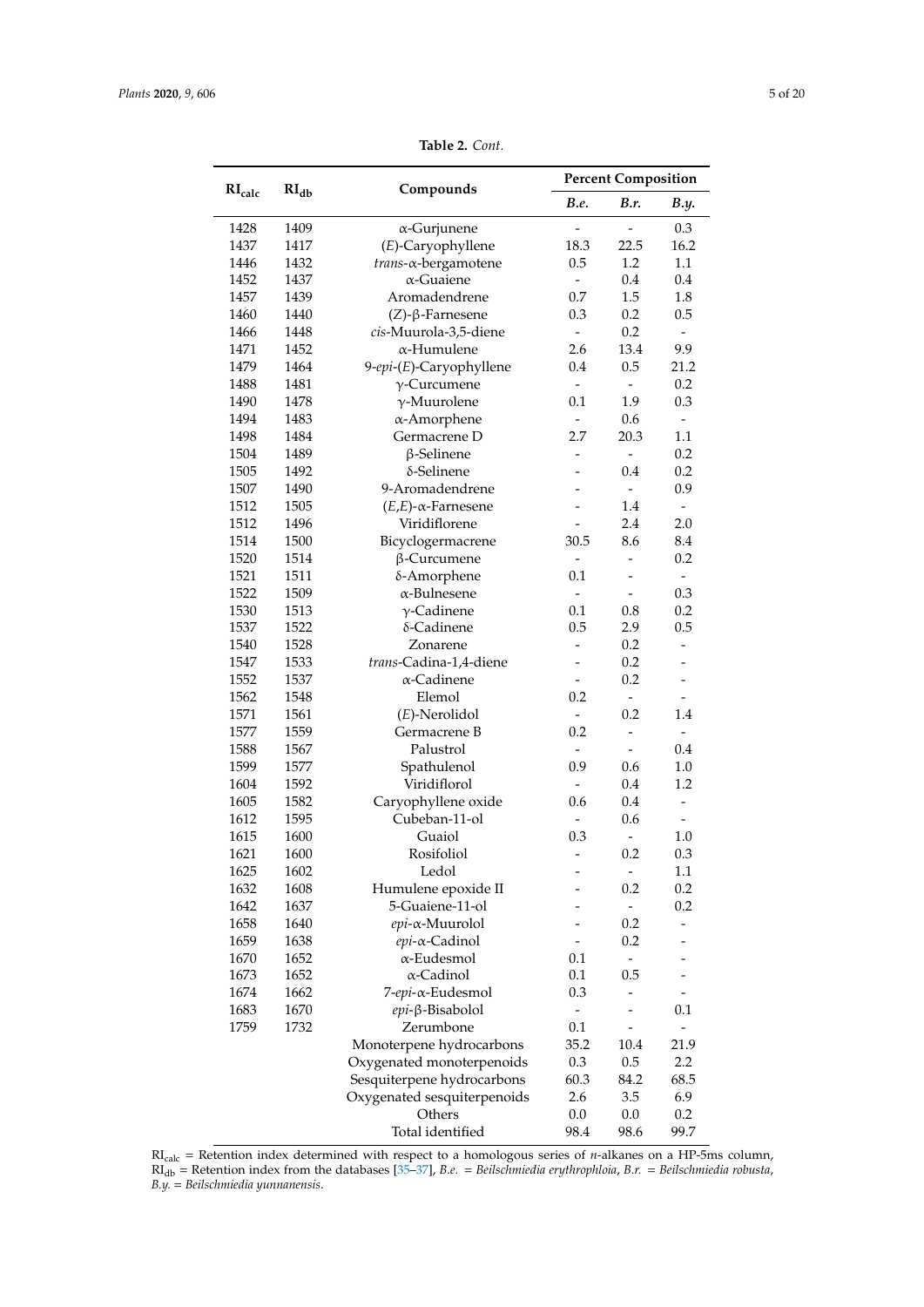The major components in *B. erythrophloia* essential oil were bicyclogermacrene (30.5%), (*Z*)-β-ocimene (26.1%), and (*E*)-caryophyllene (18.3%). While qualitatively similar, there are notable differences between the essential oil from Vietnam in this work and that reported by Su and Ho from Taiwan [\[17\]](#page-16-16); the sample from Taiwan was rich in  $\alpha$ -humulene (21.9%) compared to that from Vietnam (only 2.6%), but poor in bicyclogermacrene (1.2%) compared to that from Vietnam.

Both *B. robusta* and *B. yunnanensis* leaf oils were rich in (*E*)-caryophyllene (22.5% and 16.2%, respectively),  $\alpha$ -humulene (13.4% and 9.9%), and bicyclogermacrene (8.6% and 8.4%). The leaf oil of *B. robusta* had a high concentration of germacrene D (20.3%), while *B. yunnanensis* oil was rich in 9-*epi*-(*E*)-caryophyllene (21.2%).

The leaf essential compositions of *C. concinna* (from two locations), *C. impressa*, and *C. infectoria* are listed in Table [3.](#page-5-0) Sesquiterpene hydrocarbons were abundant in both *C. impressa* and *C. infectoria* leaf essential oils, while oxygenated sesquiterpenoids were abundant in *C. concinna* essential oil from Nam Dong and monoterpene hydrocarbons dominated the leaf oil of *C. concinna* from Pu Hoat.

|                             |                  |                                      | <b>Percent Composition</b> |                          |                          |                          |
|-----------------------------|------------------|--------------------------------------|----------------------------|--------------------------|--------------------------|--------------------------|
| $\mathbf{RI}_{\text{calc}}$ | RI <sub>db</sub> | Compound                             | C.c. N.D.                  | C.c. P.H.                | C.in.                    | C.in.                    |
| 930                         | 927              | $\alpha$ -thujene                    | tr                         | 0.1                      | $\overline{a}$           |                          |
| 931                         | 932              | $\alpha$ -Pinene                     | 8.2                        | 26.7                     | 4.1                      | 0.8                      |
| 945                         | 948              | $\alpha$ -Fenchene                   | tr                         | $\overline{\phantom{0}}$ | $\overline{\phantom{a}}$ | $\overline{\phantom{0}}$ |
| 955                         | 953              | Camphene                             | 0.2                        | 0.4                      | 0.3                      | 0.6                      |
| 967                         | 961              | Benzaldehyde                         | $\frac{1}{2}$              |                          | $\overline{a}$           | 0.1                      |
| 970                         | 971              | Sabinene                             | tr                         | $\overline{a}$           | $\blacksquare$           |                          |
| 975                         | 978              | $\beta$ -Pinene                      | 9.0                        | 31.3                     | 2.7                      | 0.2                      |
| 986                         | 989              | Myrcene                              | 3.9                        | 11.1                     | 3.9                      |                          |
| 1010                        | 1002             | $\alpha$ -Phellandrene               | $\overline{\phantom{a}}$   |                          | 2.5                      |                          |
| 1012                        | 1009             | $\delta$ -3-Carene                   | 0.1                        |                          | 0.2                      |                          |
| 1027                        | 1025             | $p$ -Cymene                          | 0.1                        |                          | 0.6                      |                          |
| 1027                        | 1030             | Limonene                             | 2.0                        | 2.8                      | 0.9                      | 0.2                      |
| 1028                        | 1031             | β-Phellandrene                       | tr                         | 0.3                      | $\blacksquare$           |                          |
| 1033                        | 1034             | $(Z)$ -β-Ocimene                     | tr                         | 0.6                      | 0.3                      |                          |
| 1043                        | 1046             | $(E)$ - $\beta$ -Ocimene             | 0.2                        | 8.8                      | 4.0                      |                          |
| 1063                        | 1054             | $\gamma$ -Terpinene                  | $\overline{a}$             | 0.1                      | $\frac{1}{2}$            |                          |
| 1094                        | 1086             | Terpinolene                          | $\overline{\phantom{a}}$   | 0.1                      | 0.4                      |                          |
| 1096                        | 1098             | Perillene                            | 0.1                        |                          | $\overline{\phantom{0}}$ |                          |
| 1098                        | 1101             | α-Pinene oxide                       | 0.2                        |                          |                          |                          |
| 1101                        | 1095             | Linalool                             | $\overline{\phantom{0}}$   | 1.1                      | $\overline{a}$           | 3.4                      |
| 1117                        | 1116             | $(E)$ -4,8-Dimethylnona-1,3,7-triene |                            |                          | 0.7                      |                          |
| 1137                        | 1139             | Nopinone                             | 0.1                        |                          | $\overline{a}$           |                          |
| 1139                        | 1141             | trans-Pinocarveol                    | 0.3                        |                          |                          |                          |
| 1144                        | 1145             | trans-Verbenol                       | 0.1                        |                          | $\overline{a}$           |                          |
| 1161                        | 1164             | Pinocarvone                          | 0.1                        |                          | ۳                        |                          |
| 1194                        | 1195             | Myrtenol                             | 0.3                        |                          |                          |                          |
| 1206                        | 1201             | Decanal                              | $\overline{a}$             |                          | 1.6                      |                          |
| 1299                        | 1300             | Tridecane                            | $\overline{\phantom{0}}$   | ۳                        | 0.2                      | $\overline{a}$           |
| 1308                        | 1305             | Undecanal                            |                            |                          | 0.2                      |                          |
| 1332                        | 1335             | δ-Elemene                            | 0.9                        | 0.2                      | 0.7                      | 5.1                      |
| 1344                        | 1348             | $\alpha$ -Cubebene                   | 0.2                        | $\overline{\phantom{0}}$ | 0.1                      | 0.3                      |
| 1366                        | 1371             | $\alpha$ -Ylangene                   | 0.4                        | L.                       |                          |                          |
| 1367                        | 1356             | Eugenol                              | $\overline{\phantom{a}}$   |                          | $\overline{a}$           | 0.1                      |
| 1373                        | 1375             | $\alpha$ -Copaene                    | 0.5                        | $\overline{a}$           | 0.5                      | 0.8                      |
| 1381                        | 1382             | β-Bourbonene                         | 0.2                        |                          | $\overline{a}$           | 0.3                      |
| 1384                        | 1373             | α-Ylangene                           | $\overline{\phantom{a}}$   |                          | -                        | 0.4                      |
| 1385                        | 1387             | β-Cubebene                           | 0.1                        |                          |                          |                          |
| 1387                        | 1390             | $\beta$ -Elemene                     | 0.9                        | 0.1                      | 1.2                      | 2.1                      |

<span id="page-5-0"></span>**Table 3.** Chemical compositions of the leaf essential oils of *Cryptocarya* species collected in Vietnam.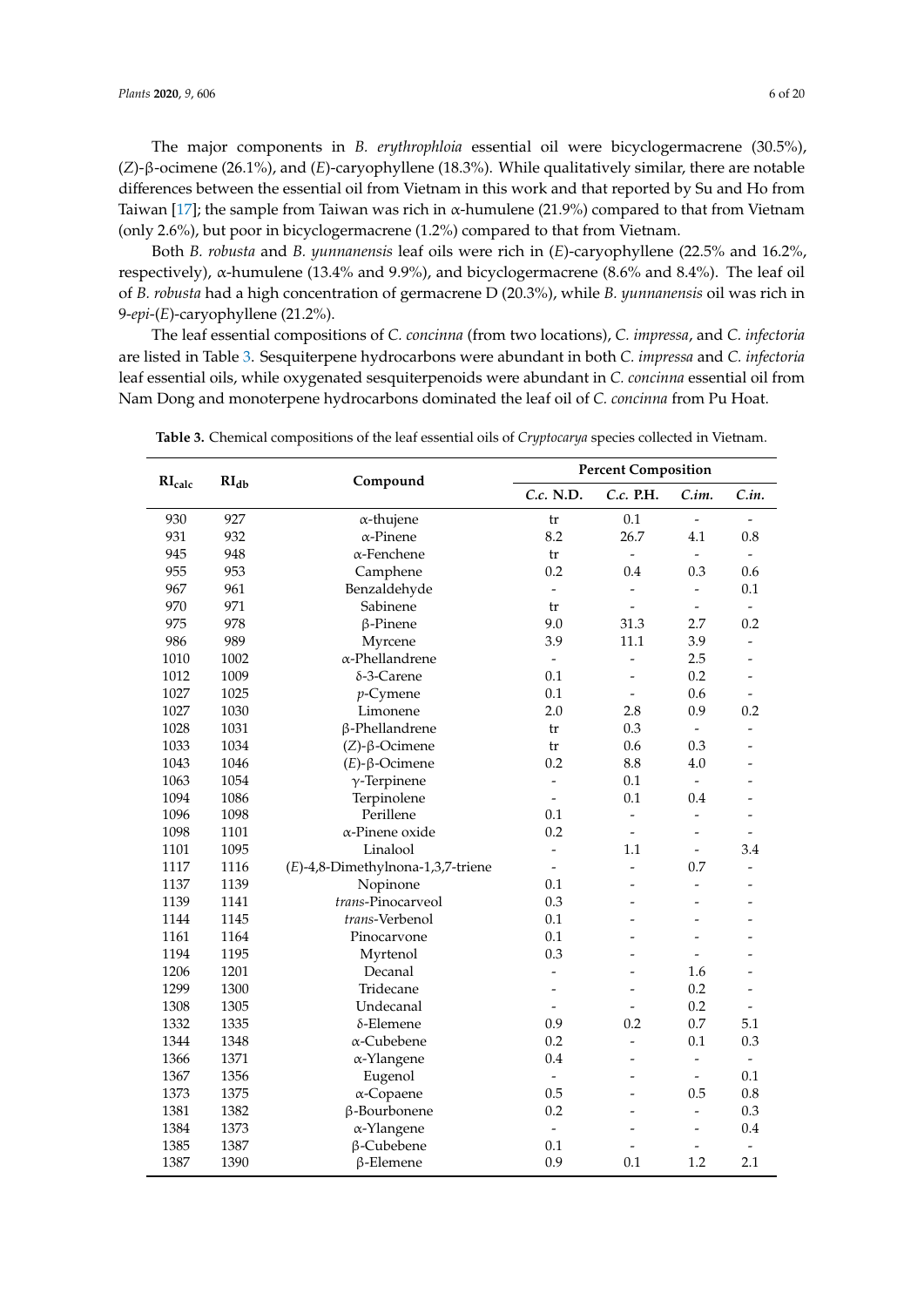| RI <sub>db</sub><br>RI <sub>calc</sub><br>Compound<br>C.c. N.D.<br>C.c. P.H.<br>C.in.<br>C.in.<br>10.8<br>1412<br>1408<br>Dodecanal<br>1417<br>5.3<br>10.8<br>1417<br>(E)-Caryophyllene<br>12.2<br>1.7<br>$(E)$ - $\alpha$ -Ionone<br>1419<br>1421<br>tr<br>$\frac{1}{2}$<br>$\overline{\phantom{a}}$<br>$\overline{\phantom{a}}$<br>1430<br>0.2<br>1424<br>$\gamma$ -Maaliene<br>1427<br>1430<br>0.3<br>$\beta$ -Copaene<br>1426<br>$\alpha$ -Gurjunene<br>1428<br>0.4<br>$\overline{\phantom{a}}$<br>1430<br>1432<br>0.9<br>trans-x-Bergamotene<br>1.6<br>1438<br>Aromadendrene<br>1.5<br>1.8<br>1436<br>0.8<br>1437<br>0.8<br>1445<br>$\beta$ -Gurjunene<br>$\equiv$<br>$\frac{1}{2}$<br>1455<br>Valerena-4,7(11)-diene<br>1449<br>0.1<br>$\overline{\phantom{a}}$<br>$\overline{\phantom{a}}$<br>1453<br>1454<br>1.5<br>6.3<br>1.9<br>α-Humulene<br>0.6<br>1453<br>0.2<br>1442<br>$\alpha$ -Maaliene<br>$\overline{\phantom{a}}$<br>1456<br>Guaia-6,9-diene<br>0.6<br>1447<br>$\overline{a}$<br>$\blacksquare$<br>1457<br>1458<br>allo-Aromadendrene<br>0.1<br>$\overline{\phantom{a}}$<br>$\overline{a}$<br>Selina-5,11-diene<br>0.2<br>1459<br>1454<br>0.1<br>1463<br>1463<br>cis-Muurola-4(14),5-diene<br>$\overline{a}$<br>0.2<br>1466<br>1454<br>cis-Muurola-3,5-diene<br>$\omega$<br>$\blacksquare$<br>1472<br>1475<br>0.7<br>1.3<br>$\gamma$ -Muurolene<br>0.4<br>1.6<br>0.2<br>0.7<br>0.7<br>1476<br>1482<br>$\alpha$ -Amorphene<br>1478<br>1480<br>Germacrene D<br>0.2<br>1.3<br>2.5<br>55.5<br>1479<br>1470<br>0.2<br>0.3<br>9-epi-(E)-caryophyllene<br>0.6<br>$\overline{\phantom{a}}$<br>1480<br>1477<br>0.3<br>trans-Cadina-1(6),4-diene<br>$\blacksquare$<br>1478<br>1481<br>$\gamma$ -Gurjunene<br>0.1<br>1486<br>1489<br>0.5<br>0.5<br>$\beta$ -Selinene<br>1491<br>Viridiflorene<br>0.1<br>1488<br>$\frac{1}{2}$<br>1489<br>1490<br>0.3<br>$\gamma$ -Amorphene<br>$\overline{\phantom{a}}$<br>$\alpha$ -Selinene<br>1493<br>1497<br>0.6<br>1495<br>1497<br>$\alpha$ -Muurolene<br>0.4<br>1504<br>0.2<br>1508<br>β-Bisabolene<br>$\rightarrow$<br>1505<br>δ-Selinene<br>0.7<br>1497<br>$\blacksquare$<br>1509<br>$\gamma$ -Amorphene<br>0.3<br>1496<br>$\blacksquare$<br>$\overline{a}$<br>Cubebol<br>0.2<br>1512<br>1515<br>$\overline{\phantom{a}}$<br>$\blacksquare$<br>1512<br>1517<br>7.9<br>$(E,E)$ - $\alpha$ -Farnesene<br>$\overline{\phantom{a}}$<br>$\overline{\phantom{a}}$<br>18.7<br>1514<br>1511<br>Bicyclogermacrene<br>11.4<br>1515<br>0.7<br>0.7<br>1518<br>δ-Cadinene<br>1.1<br>0.3<br>1518<br>1519<br>trans-Calamenene<br>$\overline{a}$<br>$\gamma$ -Cadinene<br>1.3<br>0.3<br>1520<br>1512<br>0.4<br>1521<br>1515<br>δ-Amorphene<br>0.2<br>0.7<br>1534<br>1538<br>$\alpha$ -Cadinene<br>0.2<br>0.2<br>$\frac{1}{2}$<br>α-Calacorene<br>1538<br>1541<br>0.4<br>1538<br>1531<br>0.2<br>cis-Calamene<br>$\overline{\phantom{a}}$<br>$\alpha$ -Elemol<br>1546<br>1549<br>0.1<br>0.2<br>1547<br>1540<br>trans-Cadina-1,4-diene<br>0.1<br>$\blacksquare$<br>1548<br>1551<br>Isocaryphyllene oxide<br>0.9<br>$\overline{\phantom{a}}$<br>1556<br>1560<br>0.7<br>0.6<br>Germacrene B<br>0.1<br>1558<br>1560<br>$(E)$ -Nerolidol<br>0.2<br>0.7<br>0.1<br>0.3<br>1559<br>1560<br>β-Calacorene<br>$\frac{1}{2}$<br>0.5<br>1560<br>1551<br>Selina-3,7(11)-diene<br>$\overline{\phantom{a}}$<br>1565<br>1566<br>1,5-Epoxysalvial-4(14)-ene<br>0.6<br>$\frac{1}{2}$<br>1575<br>1578<br>0.1<br>Spathulenol<br>12.3<br>1.1<br>1.4<br>1580<br>1587<br>21.2<br>0.4<br>0.2<br>Caryophyllene oxide<br>0.4<br>1583<br>$0.7\,$<br>1590<br>Globulol<br>$\overline{\phantom{a}}$<br>Dendrolasin<br>0.2<br>1583<br>1579 |      |      |          | <b>Percent Composition</b> |  |               |     |
|------------------------------------------------------------------------------------------------------------------------------------------------------------------------------------------------------------------------------------------------------------------------------------------------------------------------------------------------------------------------------------------------------------------------------------------------------------------------------------------------------------------------------------------------------------------------------------------------------------------------------------------------------------------------------------------------------------------------------------------------------------------------------------------------------------------------------------------------------------------------------------------------------------------------------------------------------------------------------------------------------------------------------------------------------------------------------------------------------------------------------------------------------------------------------------------------------------------------------------------------------------------------------------------------------------------------------------------------------------------------------------------------------------------------------------------------------------------------------------------------------------------------------------------------------------------------------------------------------------------------------------------------------------------------------------------------------------------------------------------------------------------------------------------------------------------------------------------------------------------------------------------------------------------------------------------------------------------------------------------------------------------------------------------------------------------------------------------------------------------------------------------------------------------------------------------------------------------------------------------------------------------------------------------------------------------------------------------------------------------------------------------------------------------------------------------------------------------------------------------------------------------------------------------------------------------------------------------------------------------------------------------------------------------------------------------------------------------------------------------------------------------------------------------------------------------------------------------------------------------------------------------------------------------------------------------------------------------------------------------------------------------------------------------------------------------------------------------------------------------------------------------------------------------------------------------------------------------------------------------------------------------------------------------------------------------------------------------------------------------------------------------------------------------------------------------------------------------------------------------------------------------------------------------------------------------------------------------------------------------------------------------|------|------|----------|----------------------------|--|---------------|-----|
|                                                                                                                                                                                                                                                                                                                                                                                                                                                                                                                                                                                                                                                                                                                                                                                                                                                                                                                                                                                                                                                                                                                                                                                                                                                                                                                                                                                                                                                                                                                                                                                                                                                                                                                                                                                                                                                                                                                                                                                                                                                                                                                                                                                                                                                                                                                                                                                                                                                                                                                                                                                                                                                                                                                                                                                                                                                                                                                                                                                                                                                                                                                                                                                                                                                                                                                                                                                                                                                                                                                                                                                                                                          |      |      |          |                            |  |               |     |
|                                                                                                                                                                                                                                                                                                                                                                                                                                                                                                                                                                                                                                                                                                                                                                                                                                                                                                                                                                                                                                                                                                                                                                                                                                                                                                                                                                                                                                                                                                                                                                                                                                                                                                                                                                                                                                                                                                                                                                                                                                                                                                                                                                                                                                                                                                                                                                                                                                                                                                                                                                                                                                                                                                                                                                                                                                                                                                                                                                                                                                                                                                                                                                                                                                                                                                                                                                                                                                                                                                                                                                                                                                          |      |      |          |                            |  |               |     |
|                                                                                                                                                                                                                                                                                                                                                                                                                                                                                                                                                                                                                                                                                                                                                                                                                                                                                                                                                                                                                                                                                                                                                                                                                                                                                                                                                                                                                                                                                                                                                                                                                                                                                                                                                                                                                                                                                                                                                                                                                                                                                                                                                                                                                                                                                                                                                                                                                                                                                                                                                                                                                                                                                                                                                                                                                                                                                                                                                                                                                                                                                                                                                                                                                                                                                                                                                                                                                                                                                                                                                                                                                                          |      |      |          |                            |  |               |     |
|                                                                                                                                                                                                                                                                                                                                                                                                                                                                                                                                                                                                                                                                                                                                                                                                                                                                                                                                                                                                                                                                                                                                                                                                                                                                                                                                                                                                                                                                                                                                                                                                                                                                                                                                                                                                                                                                                                                                                                                                                                                                                                                                                                                                                                                                                                                                                                                                                                                                                                                                                                                                                                                                                                                                                                                                                                                                                                                                                                                                                                                                                                                                                                                                                                                                                                                                                                                                                                                                                                                                                                                                                                          |      |      |          |                            |  |               |     |
|                                                                                                                                                                                                                                                                                                                                                                                                                                                                                                                                                                                                                                                                                                                                                                                                                                                                                                                                                                                                                                                                                                                                                                                                                                                                                                                                                                                                                                                                                                                                                                                                                                                                                                                                                                                                                                                                                                                                                                                                                                                                                                                                                                                                                                                                                                                                                                                                                                                                                                                                                                                                                                                                                                                                                                                                                                                                                                                                                                                                                                                                                                                                                                                                                                                                                                                                                                                                                                                                                                                                                                                                                                          |      |      |          |                            |  |               |     |
|                                                                                                                                                                                                                                                                                                                                                                                                                                                                                                                                                                                                                                                                                                                                                                                                                                                                                                                                                                                                                                                                                                                                                                                                                                                                                                                                                                                                                                                                                                                                                                                                                                                                                                                                                                                                                                                                                                                                                                                                                                                                                                                                                                                                                                                                                                                                                                                                                                                                                                                                                                                                                                                                                                                                                                                                                                                                                                                                                                                                                                                                                                                                                                                                                                                                                                                                                                                                                                                                                                                                                                                                                                          |      |      |          |                            |  |               |     |
|                                                                                                                                                                                                                                                                                                                                                                                                                                                                                                                                                                                                                                                                                                                                                                                                                                                                                                                                                                                                                                                                                                                                                                                                                                                                                                                                                                                                                                                                                                                                                                                                                                                                                                                                                                                                                                                                                                                                                                                                                                                                                                                                                                                                                                                                                                                                                                                                                                                                                                                                                                                                                                                                                                                                                                                                                                                                                                                                                                                                                                                                                                                                                                                                                                                                                                                                                                                                                                                                                                                                                                                                                                          |      |      |          |                            |  |               |     |
|                                                                                                                                                                                                                                                                                                                                                                                                                                                                                                                                                                                                                                                                                                                                                                                                                                                                                                                                                                                                                                                                                                                                                                                                                                                                                                                                                                                                                                                                                                                                                                                                                                                                                                                                                                                                                                                                                                                                                                                                                                                                                                                                                                                                                                                                                                                                                                                                                                                                                                                                                                                                                                                                                                                                                                                                                                                                                                                                                                                                                                                                                                                                                                                                                                                                                                                                                                                                                                                                                                                                                                                                                                          |      |      |          |                            |  |               |     |
|                                                                                                                                                                                                                                                                                                                                                                                                                                                                                                                                                                                                                                                                                                                                                                                                                                                                                                                                                                                                                                                                                                                                                                                                                                                                                                                                                                                                                                                                                                                                                                                                                                                                                                                                                                                                                                                                                                                                                                                                                                                                                                                                                                                                                                                                                                                                                                                                                                                                                                                                                                                                                                                                                                                                                                                                                                                                                                                                                                                                                                                                                                                                                                                                                                                                                                                                                                                                                                                                                                                                                                                                                                          |      |      |          |                            |  |               |     |
|                                                                                                                                                                                                                                                                                                                                                                                                                                                                                                                                                                                                                                                                                                                                                                                                                                                                                                                                                                                                                                                                                                                                                                                                                                                                                                                                                                                                                                                                                                                                                                                                                                                                                                                                                                                                                                                                                                                                                                                                                                                                                                                                                                                                                                                                                                                                                                                                                                                                                                                                                                                                                                                                                                                                                                                                                                                                                                                                                                                                                                                                                                                                                                                                                                                                                                                                                                                                                                                                                                                                                                                                                                          |      |      |          |                            |  |               |     |
|                                                                                                                                                                                                                                                                                                                                                                                                                                                                                                                                                                                                                                                                                                                                                                                                                                                                                                                                                                                                                                                                                                                                                                                                                                                                                                                                                                                                                                                                                                                                                                                                                                                                                                                                                                                                                                                                                                                                                                                                                                                                                                                                                                                                                                                                                                                                                                                                                                                                                                                                                                                                                                                                                                                                                                                                                                                                                                                                                                                                                                                                                                                                                                                                                                                                                                                                                                                                                                                                                                                                                                                                                                          |      |      |          |                            |  |               |     |
|                                                                                                                                                                                                                                                                                                                                                                                                                                                                                                                                                                                                                                                                                                                                                                                                                                                                                                                                                                                                                                                                                                                                                                                                                                                                                                                                                                                                                                                                                                                                                                                                                                                                                                                                                                                                                                                                                                                                                                                                                                                                                                                                                                                                                                                                                                                                                                                                                                                                                                                                                                                                                                                                                                                                                                                                                                                                                                                                                                                                                                                                                                                                                                                                                                                                                                                                                                                                                                                                                                                                                                                                                                          |      |      |          |                            |  |               |     |
|                                                                                                                                                                                                                                                                                                                                                                                                                                                                                                                                                                                                                                                                                                                                                                                                                                                                                                                                                                                                                                                                                                                                                                                                                                                                                                                                                                                                                                                                                                                                                                                                                                                                                                                                                                                                                                                                                                                                                                                                                                                                                                                                                                                                                                                                                                                                                                                                                                                                                                                                                                                                                                                                                                                                                                                                                                                                                                                                                                                                                                                                                                                                                                                                                                                                                                                                                                                                                                                                                                                                                                                                                                          |      |      |          |                            |  |               |     |
|                                                                                                                                                                                                                                                                                                                                                                                                                                                                                                                                                                                                                                                                                                                                                                                                                                                                                                                                                                                                                                                                                                                                                                                                                                                                                                                                                                                                                                                                                                                                                                                                                                                                                                                                                                                                                                                                                                                                                                                                                                                                                                                                                                                                                                                                                                                                                                                                                                                                                                                                                                                                                                                                                                                                                                                                                                                                                                                                                                                                                                                                                                                                                                                                                                                                                                                                                                                                                                                                                                                                                                                                                                          |      |      |          |                            |  |               |     |
|                                                                                                                                                                                                                                                                                                                                                                                                                                                                                                                                                                                                                                                                                                                                                                                                                                                                                                                                                                                                                                                                                                                                                                                                                                                                                                                                                                                                                                                                                                                                                                                                                                                                                                                                                                                                                                                                                                                                                                                                                                                                                                                                                                                                                                                                                                                                                                                                                                                                                                                                                                                                                                                                                                                                                                                                                                                                                                                                                                                                                                                                                                                                                                                                                                                                                                                                                                                                                                                                                                                                                                                                                                          |      |      |          |                            |  |               |     |
|                                                                                                                                                                                                                                                                                                                                                                                                                                                                                                                                                                                                                                                                                                                                                                                                                                                                                                                                                                                                                                                                                                                                                                                                                                                                                                                                                                                                                                                                                                                                                                                                                                                                                                                                                                                                                                                                                                                                                                                                                                                                                                                                                                                                                                                                                                                                                                                                                                                                                                                                                                                                                                                                                                                                                                                                                                                                                                                                                                                                                                                                                                                                                                                                                                                                                                                                                                                                                                                                                                                                                                                                                                          |      |      |          |                            |  |               |     |
|                                                                                                                                                                                                                                                                                                                                                                                                                                                                                                                                                                                                                                                                                                                                                                                                                                                                                                                                                                                                                                                                                                                                                                                                                                                                                                                                                                                                                                                                                                                                                                                                                                                                                                                                                                                                                                                                                                                                                                                                                                                                                                                                                                                                                                                                                                                                                                                                                                                                                                                                                                                                                                                                                                                                                                                                                                                                                                                                                                                                                                                                                                                                                                                                                                                                                                                                                                                                                                                                                                                                                                                                                                          |      |      |          |                            |  |               |     |
|                                                                                                                                                                                                                                                                                                                                                                                                                                                                                                                                                                                                                                                                                                                                                                                                                                                                                                                                                                                                                                                                                                                                                                                                                                                                                                                                                                                                                                                                                                                                                                                                                                                                                                                                                                                                                                                                                                                                                                                                                                                                                                                                                                                                                                                                                                                                                                                                                                                                                                                                                                                                                                                                                                                                                                                                                                                                                                                                                                                                                                                                                                                                                                                                                                                                                                                                                                                                                                                                                                                                                                                                                                          |      |      |          |                            |  |               |     |
|                                                                                                                                                                                                                                                                                                                                                                                                                                                                                                                                                                                                                                                                                                                                                                                                                                                                                                                                                                                                                                                                                                                                                                                                                                                                                                                                                                                                                                                                                                                                                                                                                                                                                                                                                                                                                                                                                                                                                                                                                                                                                                                                                                                                                                                                                                                                                                                                                                                                                                                                                                                                                                                                                                                                                                                                                                                                                                                                                                                                                                                                                                                                                                                                                                                                                                                                                                                                                                                                                                                                                                                                                                          |      |      |          |                            |  |               |     |
|                                                                                                                                                                                                                                                                                                                                                                                                                                                                                                                                                                                                                                                                                                                                                                                                                                                                                                                                                                                                                                                                                                                                                                                                                                                                                                                                                                                                                                                                                                                                                                                                                                                                                                                                                                                                                                                                                                                                                                                                                                                                                                                                                                                                                                                                                                                                                                                                                                                                                                                                                                                                                                                                                                                                                                                                                                                                                                                                                                                                                                                                                                                                                                                                                                                                                                                                                                                                                                                                                                                                                                                                                                          |      |      |          |                            |  |               |     |
|                                                                                                                                                                                                                                                                                                                                                                                                                                                                                                                                                                                                                                                                                                                                                                                                                                                                                                                                                                                                                                                                                                                                                                                                                                                                                                                                                                                                                                                                                                                                                                                                                                                                                                                                                                                                                                                                                                                                                                                                                                                                                                                                                                                                                                                                                                                                                                                                                                                                                                                                                                                                                                                                                                                                                                                                                                                                                                                                                                                                                                                                                                                                                                                                                                                                                                                                                                                                                                                                                                                                                                                                                                          |      |      |          |                            |  |               |     |
|                                                                                                                                                                                                                                                                                                                                                                                                                                                                                                                                                                                                                                                                                                                                                                                                                                                                                                                                                                                                                                                                                                                                                                                                                                                                                                                                                                                                                                                                                                                                                                                                                                                                                                                                                                                                                                                                                                                                                                                                                                                                                                                                                                                                                                                                                                                                                                                                                                                                                                                                                                                                                                                                                                                                                                                                                                                                                                                                                                                                                                                                                                                                                                                                                                                                                                                                                                                                                                                                                                                                                                                                                                          |      |      |          |                            |  |               |     |
|                                                                                                                                                                                                                                                                                                                                                                                                                                                                                                                                                                                                                                                                                                                                                                                                                                                                                                                                                                                                                                                                                                                                                                                                                                                                                                                                                                                                                                                                                                                                                                                                                                                                                                                                                                                                                                                                                                                                                                                                                                                                                                                                                                                                                                                                                                                                                                                                                                                                                                                                                                                                                                                                                                                                                                                                                                                                                                                                                                                                                                                                                                                                                                                                                                                                                                                                                                                                                                                                                                                                                                                                                                          |      |      |          |                            |  |               |     |
|                                                                                                                                                                                                                                                                                                                                                                                                                                                                                                                                                                                                                                                                                                                                                                                                                                                                                                                                                                                                                                                                                                                                                                                                                                                                                                                                                                                                                                                                                                                                                                                                                                                                                                                                                                                                                                                                                                                                                                                                                                                                                                                                                                                                                                                                                                                                                                                                                                                                                                                                                                                                                                                                                                                                                                                                                                                                                                                                                                                                                                                                                                                                                                                                                                                                                                                                                                                                                                                                                                                                                                                                                                          |      |      |          |                            |  |               |     |
|                                                                                                                                                                                                                                                                                                                                                                                                                                                                                                                                                                                                                                                                                                                                                                                                                                                                                                                                                                                                                                                                                                                                                                                                                                                                                                                                                                                                                                                                                                                                                                                                                                                                                                                                                                                                                                                                                                                                                                                                                                                                                                                                                                                                                                                                                                                                                                                                                                                                                                                                                                                                                                                                                                                                                                                                                                                                                                                                                                                                                                                                                                                                                                                                                                                                                                                                                                                                                                                                                                                                                                                                                                          |      |      |          |                            |  |               |     |
|                                                                                                                                                                                                                                                                                                                                                                                                                                                                                                                                                                                                                                                                                                                                                                                                                                                                                                                                                                                                                                                                                                                                                                                                                                                                                                                                                                                                                                                                                                                                                                                                                                                                                                                                                                                                                                                                                                                                                                                                                                                                                                                                                                                                                                                                                                                                                                                                                                                                                                                                                                                                                                                                                                                                                                                                                                                                                                                                                                                                                                                                                                                                                                                                                                                                                                                                                                                                                                                                                                                                                                                                                                          |      |      |          |                            |  |               |     |
|                                                                                                                                                                                                                                                                                                                                                                                                                                                                                                                                                                                                                                                                                                                                                                                                                                                                                                                                                                                                                                                                                                                                                                                                                                                                                                                                                                                                                                                                                                                                                                                                                                                                                                                                                                                                                                                                                                                                                                                                                                                                                                                                                                                                                                                                                                                                                                                                                                                                                                                                                                                                                                                                                                                                                                                                                                                                                                                                                                                                                                                                                                                                                                                                                                                                                                                                                                                                                                                                                                                                                                                                                                          |      |      |          |                            |  |               |     |
|                                                                                                                                                                                                                                                                                                                                                                                                                                                                                                                                                                                                                                                                                                                                                                                                                                                                                                                                                                                                                                                                                                                                                                                                                                                                                                                                                                                                                                                                                                                                                                                                                                                                                                                                                                                                                                                                                                                                                                                                                                                                                                                                                                                                                                                                                                                                                                                                                                                                                                                                                                                                                                                                                                                                                                                                                                                                                                                                                                                                                                                                                                                                                                                                                                                                                                                                                                                                                                                                                                                                                                                                                                          |      |      |          |                            |  |               |     |
|                                                                                                                                                                                                                                                                                                                                                                                                                                                                                                                                                                                                                                                                                                                                                                                                                                                                                                                                                                                                                                                                                                                                                                                                                                                                                                                                                                                                                                                                                                                                                                                                                                                                                                                                                                                                                                                                                                                                                                                                                                                                                                                                                                                                                                                                                                                                                                                                                                                                                                                                                                                                                                                                                                                                                                                                                                                                                                                                                                                                                                                                                                                                                                                                                                                                                                                                                                                                                                                                                                                                                                                                                                          |      |      |          |                            |  |               |     |
|                                                                                                                                                                                                                                                                                                                                                                                                                                                                                                                                                                                                                                                                                                                                                                                                                                                                                                                                                                                                                                                                                                                                                                                                                                                                                                                                                                                                                                                                                                                                                                                                                                                                                                                                                                                                                                                                                                                                                                                                                                                                                                                                                                                                                                                                                                                                                                                                                                                                                                                                                                                                                                                                                                                                                                                                                                                                                                                                                                                                                                                                                                                                                                                                                                                                                                                                                                                                                                                                                                                                                                                                                                          |      |      |          |                            |  |               |     |
|                                                                                                                                                                                                                                                                                                                                                                                                                                                                                                                                                                                                                                                                                                                                                                                                                                                                                                                                                                                                                                                                                                                                                                                                                                                                                                                                                                                                                                                                                                                                                                                                                                                                                                                                                                                                                                                                                                                                                                                                                                                                                                                                                                                                                                                                                                                                                                                                                                                                                                                                                                                                                                                                                                                                                                                                                                                                                                                                                                                                                                                                                                                                                                                                                                                                                                                                                                                                                                                                                                                                                                                                                                          |      |      |          |                            |  |               |     |
|                                                                                                                                                                                                                                                                                                                                                                                                                                                                                                                                                                                                                                                                                                                                                                                                                                                                                                                                                                                                                                                                                                                                                                                                                                                                                                                                                                                                                                                                                                                                                                                                                                                                                                                                                                                                                                                                                                                                                                                                                                                                                                                                                                                                                                                                                                                                                                                                                                                                                                                                                                                                                                                                                                                                                                                                                                                                                                                                                                                                                                                                                                                                                                                                                                                                                                                                                                                                                                                                                                                                                                                                                                          |      |      |          |                            |  |               |     |
|                                                                                                                                                                                                                                                                                                                                                                                                                                                                                                                                                                                                                                                                                                                                                                                                                                                                                                                                                                                                                                                                                                                                                                                                                                                                                                                                                                                                                                                                                                                                                                                                                                                                                                                                                                                                                                                                                                                                                                                                                                                                                                                                                                                                                                                                                                                                                                                                                                                                                                                                                                                                                                                                                                                                                                                                                                                                                                                                                                                                                                                                                                                                                                                                                                                                                                                                                                                                                                                                                                                                                                                                                                          |      |      |          |                            |  |               |     |
|                                                                                                                                                                                                                                                                                                                                                                                                                                                                                                                                                                                                                                                                                                                                                                                                                                                                                                                                                                                                                                                                                                                                                                                                                                                                                                                                                                                                                                                                                                                                                                                                                                                                                                                                                                                                                                                                                                                                                                                                                                                                                                                                                                                                                                                                                                                                                                                                                                                                                                                                                                                                                                                                                                                                                                                                                                                                                                                                                                                                                                                                                                                                                                                                                                                                                                                                                                                                                                                                                                                                                                                                                                          |      |      |          |                            |  |               |     |
|                                                                                                                                                                                                                                                                                                                                                                                                                                                                                                                                                                                                                                                                                                                                                                                                                                                                                                                                                                                                                                                                                                                                                                                                                                                                                                                                                                                                                                                                                                                                                                                                                                                                                                                                                                                                                                                                                                                                                                                                                                                                                                                                                                                                                                                                                                                                                                                                                                                                                                                                                                                                                                                                                                                                                                                                                                                                                                                                                                                                                                                                                                                                                                                                                                                                                                                                                                                                                                                                                                                                                                                                                                          |      |      |          |                            |  |               |     |
|                                                                                                                                                                                                                                                                                                                                                                                                                                                                                                                                                                                                                                                                                                                                                                                                                                                                                                                                                                                                                                                                                                                                                                                                                                                                                                                                                                                                                                                                                                                                                                                                                                                                                                                                                                                                                                                                                                                                                                                                                                                                                                                                                                                                                                                                                                                                                                                                                                                                                                                                                                                                                                                                                                                                                                                                                                                                                                                                                                                                                                                                                                                                                                                                                                                                                                                                                                                                                                                                                                                                                                                                                                          |      |      |          |                            |  |               |     |
|                                                                                                                                                                                                                                                                                                                                                                                                                                                                                                                                                                                                                                                                                                                                                                                                                                                                                                                                                                                                                                                                                                                                                                                                                                                                                                                                                                                                                                                                                                                                                                                                                                                                                                                                                                                                                                                                                                                                                                                                                                                                                                                                                                                                                                                                                                                                                                                                                                                                                                                                                                                                                                                                                                                                                                                                                                                                                                                                                                                                                                                                                                                                                                                                                                                                                                                                                                                                                                                                                                                                                                                                                                          |      |      |          |                            |  |               |     |
|                                                                                                                                                                                                                                                                                                                                                                                                                                                                                                                                                                                                                                                                                                                                                                                                                                                                                                                                                                                                                                                                                                                                                                                                                                                                                                                                                                                                                                                                                                                                                                                                                                                                                                                                                                                                                                                                                                                                                                                                                                                                                                                                                                                                                                                                                                                                                                                                                                                                                                                                                                                                                                                                                                                                                                                                                                                                                                                                                                                                                                                                                                                                                                                                                                                                                                                                                                                                                                                                                                                                                                                                                                          |      |      |          |                            |  |               |     |
|                                                                                                                                                                                                                                                                                                                                                                                                                                                                                                                                                                                                                                                                                                                                                                                                                                                                                                                                                                                                                                                                                                                                                                                                                                                                                                                                                                                                                                                                                                                                                                                                                                                                                                                                                                                                                                                                                                                                                                                                                                                                                                                                                                                                                                                                                                                                                                                                                                                                                                                                                                                                                                                                                                                                                                                                                                                                                                                                                                                                                                                                                                                                                                                                                                                                                                                                                                                                                                                                                                                                                                                                                                          |      |      |          |                            |  |               |     |
|                                                                                                                                                                                                                                                                                                                                                                                                                                                                                                                                                                                                                                                                                                                                                                                                                                                                                                                                                                                                                                                                                                                                                                                                                                                                                                                                                                                                                                                                                                                                                                                                                                                                                                                                                                                                                                                                                                                                                                                                                                                                                                                                                                                                                                                                                                                                                                                                                                                                                                                                                                                                                                                                                                                                                                                                                                                                                                                                                                                                                                                                                                                                                                                                                                                                                                                                                                                                                                                                                                                                                                                                                                          |      |      |          |                            |  |               |     |
|                                                                                                                                                                                                                                                                                                                                                                                                                                                                                                                                                                                                                                                                                                                                                                                                                                                                                                                                                                                                                                                                                                                                                                                                                                                                                                                                                                                                                                                                                                                                                                                                                                                                                                                                                                                                                                                                                                                                                                                                                                                                                                                                                                                                                                                                                                                                                                                                                                                                                                                                                                                                                                                                                                                                                                                                                                                                                                                                                                                                                                                                                                                                                                                                                                                                                                                                                                                                                                                                                                                                                                                                                                          |      |      |          |                            |  |               |     |
|                                                                                                                                                                                                                                                                                                                                                                                                                                                                                                                                                                                                                                                                                                                                                                                                                                                                                                                                                                                                                                                                                                                                                                                                                                                                                                                                                                                                                                                                                                                                                                                                                                                                                                                                                                                                                                                                                                                                                                                                                                                                                                                                                                                                                                                                                                                                                                                                                                                                                                                                                                                                                                                                                                                                                                                                                                                                                                                                                                                                                                                                                                                                                                                                                                                                                                                                                                                                                                                                                                                                                                                                                                          |      |      |          |                            |  |               |     |
|                                                                                                                                                                                                                                                                                                                                                                                                                                                                                                                                                                                                                                                                                                                                                                                                                                                                                                                                                                                                                                                                                                                                                                                                                                                                                                                                                                                                                                                                                                                                                                                                                                                                                                                                                                                                                                                                                                                                                                                                                                                                                                                                                                                                                                                                                                                                                                                                                                                                                                                                                                                                                                                                                                                                                                                                                                                                                                                                                                                                                                                                                                                                                                                                                                                                                                                                                                                                                                                                                                                                                                                                                                          |      |      |          |                            |  |               |     |
|                                                                                                                                                                                                                                                                                                                                                                                                                                                                                                                                                                                                                                                                                                                                                                                                                                                                                                                                                                                                                                                                                                                                                                                                                                                                                                                                                                                                                                                                                                                                                                                                                                                                                                                                                                                                                                                                                                                                                                                                                                                                                                                                                                                                                                                                                                                                                                                                                                                                                                                                                                                                                                                                                                                                                                                                                                                                                                                                                                                                                                                                                                                                                                                                                                                                                                                                                                                                                                                                                                                                                                                                                                          |      |      |          |                            |  |               |     |
|                                                                                                                                                                                                                                                                                                                                                                                                                                                                                                                                                                                                                                                                                                                                                                                                                                                                                                                                                                                                                                                                                                                                                                                                                                                                                                                                                                                                                                                                                                                                                                                                                                                                                                                                                                                                                                                                                                                                                                                                                                                                                                                                                                                                                                                                                                                                                                                                                                                                                                                                                                                                                                                                                                                                                                                                                                                                                                                                                                                                                                                                                                                                                                                                                                                                                                                                                                                                                                                                                                                                                                                                                                          |      |      |          |                            |  |               |     |
|                                                                                                                                                                                                                                                                                                                                                                                                                                                                                                                                                                                                                                                                                                                                                                                                                                                                                                                                                                                                                                                                                                                                                                                                                                                                                                                                                                                                                                                                                                                                                                                                                                                                                                                                                                                                                                                                                                                                                                                                                                                                                                                                                                                                                                                                                                                                                                                                                                                                                                                                                                                                                                                                                                                                                                                                                                                                                                                                                                                                                                                                                                                                                                                                                                                                                                                                                                                                                                                                                                                                                                                                                                          |      |      |          |                            |  |               |     |
|                                                                                                                                                                                                                                                                                                                                                                                                                                                                                                                                                                                                                                                                                                                                                                                                                                                                                                                                                                                                                                                                                                                                                                                                                                                                                                                                                                                                                                                                                                                                                                                                                                                                                                                                                                                                                                                                                                                                                                                                                                                                                                                                                                                                                                                                                                                                                                                                                                                                                                                                                                                                                                                                                                                                                                                                                                                                                                                                                                                                                                                                                                                                                                                                                                                                                                                                                                                                                                                                                                                                                                                                                                          |      |      |          |                            |  |               |     |
|                                                                                                                                                                                                                                                                                                                                                                                                                                                                                                                                                                                                                                                                                                                                                                                                                                                                                                                                                                                                                                                                                                                                                                                                                                                                                                                                                                                                                                                                                                                                                                                                                                                                                                                                                                                                                                                                                                                                                                                                                                                                                                                                                                                                                                                                                                                                                                                                                                                                                                                                                                                                                                                                                                                                                                                                                                                                                                                                                                                                                                                                                                                                                                                                                                                                                                                                                                                                                                                                                                                                                                                                                                          |      |      |          |                            |  |               |     |
|                                                                                                                                                                                                                                                                                                                                                                                                                                                                                                                                                                                                                                                                                                                                                                                                                                                                                                                                                                                                                                                                                                                                                                                                                                                                                                                                                                                                                                                                                                                                                                                                                                                                                                                                                                                                                                                                                                                                                                                                                                                                                                                                                                                                                                                                                                                                                                                                                                                                                                                                                                                                                                                                                                                                                                                                                                                                                                                                                                                                                                                                                                                                                                                                                                                                                                                                                                                                                                                                                                                                                                                                                                          |      |      |          |                            |  |               |     |
|                                                                                                                                                                                                                                                                                                                                                                                                                                                                                                                                                                                                                                                                                                                                                                                                                                                                                                                                                                                                                                                                                                                                                                                                                                                                                                                                                                                                                                                                                                                                                                                                                                                                                                                                                                                                                                                                                                                                                                                                                                                                                                                                                                                                                                                                                                                                                                                                                                                                                                                                                                                                                                                                                                                                                                                                                                                                                                                                                                                                                                                                                                                                                                                                                                                                                                                                                                                                                                                                                                                                                                                                                                          |      |      |          |                            |  |               |     |
|                                                                                                                                                                                                                                                                                                                                                                                                                                                                                                                                                                                                                                                                                                                                                                                                                                                                                                                                                                                                                                                                                                                                                                                                                                                                                                                                                                                                                                                                                                                                                                                                                                                                                                                                                                                                                                                                                                                                                                                                                                                                                                                                                                                                                                                                                                                                                                                                                                                                                                                                                                                                                                                                                                                                                                                                                                                                                                                                                                                                                                                                                                                                                                                                                                                                                                                                                                                                                                                                                                                                                                                                                                          |      |      |          |                            |  |               |     |
|                                                                                                                                                                                                                                                                                                                                                                                                                                                                                                                                                                                                                                                                                                                                                                                                                                                                                                                                                                                                                                                                                                                                                                                                                                                                                                                                                                                                                                                                                                                                                                                                                                                                                                                                                                                                                                                                                                                                                                                                                                                                                                                                                                                                                                                                                                                                                                                                                                                                                                                                                                                                                                                                                                                                                                                                                                                                                                                                                                                                                                                                                                                                                                                                                                                                                                                                                                                                                                                                                                                                                                                                                                          |      |      |          |                            |  |               |     |
|                                                                                                                                                                                                                                                                                                                                                                                                                                                                                                                                                                                                                                                                                                                                                                                                                                                                                                                                                                                                                                                                                                                                                                                                                                                                                                                                                                                                                                                                                                                                                                                                                                                                                                                                                                                                                                                                                                                                                                                                                                                                                                                                                                                                                                                                                                                                                                                                                                                                                                                                                                                                                                                                                                                                                                                                                                                                                                                                                                                                                                                                                                                                                                                                                                                                                                                                                                                                                                                                                                                                                                                                                                          |      |      |          |                            |  |               |     |
|                                                                                                                                                                                                                                                                                                                                                                                                                                                                                                                                                                                                                                                                                                                                                                                                                                                                                                                                                                                                                                                                                                                                                                                                                                                                                                                                                                                                                                                                                                                                                                                                                                                                                                                                                                                                                                                                                                                                                                                                                                                                                                                                                                                                                                                                                                                                                                                                                                                                                                                                                                                                                                                                                                                                                                                                                                                                                                                                                                                                                                                                                                                                                                                                                                                                                                                                                                                                                                                                                                                                                                                                                                          |      |      |          |                            |  |               |     |
|                                                                                                                                                                                                                                                                                                                                                                                                                                                                                                                                                                                                                                                                                                                                                                                                                                                                                                                                                                                                                                                                                                                                                                                                                                                                                                                                                                                                                                                                                                                                                                                                                                                                                                                                                                                                                                                                                                                                                                                                                                                                                                                                                                                                                                                                                                                                                                                                                                                                                                                                                                                                                                                                                                                                                                                                                                                                                                                                                                                                                                                                                                                                                                                                                                                                                                                                                                                                                                                                                                                                                                                                                                          | 1594 | 1593 | Scapanol |                            |  | $\frac{1}{2}$ | 0.2 |

**Table 3.** *Cont.*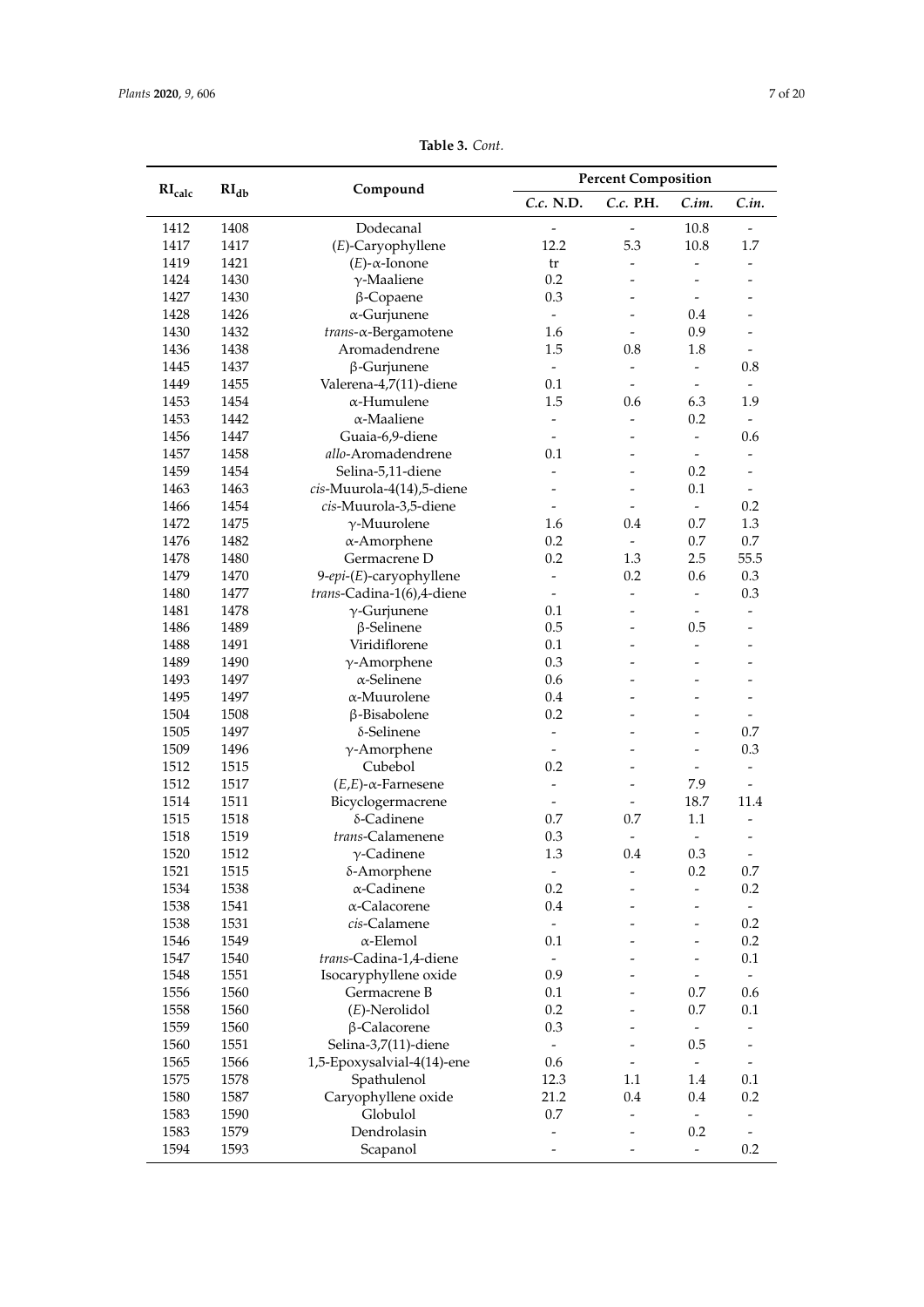| RI <sub>calc</sub> | RI <sub>db</sub> | Compound                                    |                          | <b>Percent Composition</b> |                          |                              |
|--------------------|------------------|---------------------------------------------|--------------------------|----------------------------|--------------------------|------------------------------|
|                    |                  |                                             | C.c. N.D.                | C.c. P.H.                  | C.in.                    | C.in.                        |
| 1597               | 1594             | Viridiflorol                                | 0.4                      | -                          | 0.4                      |                              |
| 1604               | 1612             | 5-epi-7-epi-β-Eudesmol                      | 0.2                      |                            | $\overline{\phantom{a}}$ |                              |
| 1607               | 1613             | Humulene epoxide II                         | 1.5                      |                            | 0.3                      |                              |
| 1612               | 1601             | Cubeban-11-ol                               |                          |                            | 0.4                      |                              |
| 1614               | 1611             | Tetradecanal                                |                          |                            | 1.0                      |                              |
| 1621               | 1615             | Rosifoliol                                  |                          |                            | 0.4                      |                              |
| 1623               | 1624             | Muurola-4,10(14)-dien-1β-ol                 | 0.2                      |                            |                          |                              |
| 1625               | 1629             | iso-Spathulenol                             | 1.8                      |                            | $\overline{a}$           |                              |
| 1630               | 1630             | Caryophylla-4(12),8(13)-dien-5 $\alpha$ -ol | 0.9                      |                            |                          |                              |
| 1634               | 1636             | Caryophylla-4(12),8(13)-dien-5 $\beta$ -ol  | 0.6                      |                            | $\overline{a}$           | $\qquad \qquad \blacksquare$ |
| 1639               | 1640             | $\tau$ -Cadinol                             | 0.2                      | 0.4                        |                          | 0.3                          |
| 1641               | 1644             | $\tau$ -Muurolol                            | 0.2                      |                            |                          | 0.2                          |
| 1642               | 1637             | 5-Guaien-11-ol                              |                          |                            | 0.2                      |                              |
| 1644               | 1645             | $\delta$ -Cadinol                           | 0.4                      |                            | $\overline{\phantom{m}}$ | $\overline{\phantom{a}}$     |
| 1646               | 1635             | Muurola-4,10(14)-dien-1β-ol                 | $\overline{\phantom{a}}$ |                            | $\overline{a}$           | 0.1                          |
| 1652               | 1656             | β-Eudesmol                                  | 0.7                      |                            | $\overline{\phantom{m}}$ | $\overline{\phantom{0}}$     |
| 1653               | 1655             | $\alpha$ -Cadinol                           | 0.9                      |                            | 0.1                      | 0.4                          |
| 1654               | 1661             | cis-Calamenen-10-ol                         | 0.4                      |                            |                          |                              |
| 1656               | 1660             | Selin-11-en-4 $\alpha$ -ol                  | 0.3                      |                            |                          |                              |
| 1662               | 1662             | 9-Methoxycalamenene                         | 0.4                      |                            |                          |                              |
| 1668               | 1666             | 14-Hydroxy-9-epi-(E)-Caryophyllene          | 0.8                      |                            |                          |                              |
| 1955               | 1958             | Palmitic acid                               | 0.2                      |                            | $\overline{\phantom{0}}$ |                              |
| 2116               | 2114             | Phytol                                      | $\overline{\phantom{a}}$ |                            | 0.4                      |                              |
|                    |                  | Monoterpene hydrocarbons                    | 23.7                     | 82.3                       | 19.9                     | 1.8                          |
|                    |                  | Oxygenated monoterpenoids                   | 1.1                      | 1.1                        | 0.0                      | 3.4                          |
|                    |                  | Sesquiterpene hydrocarbons                  | 28.1                     | 10.0                       | 57.6                     | 86.5                         |
|                    |                  | Oxygenated sesquiterpenoids                 | 46.1                     | 1.9                        | 4.5                      | 1.8                          |
|                    |                  | Diterpenoids                                | 0.0                      | 0.0                        | 0.4                      | 0.0                          |
|                    |                  | Others                                      | 0.3                      | 0.0                        | 14.5                     | 0.2                          |
|                    |                  | <b>Total Identified</b>                     | 99.2                     | 95.3                       | 96.9                     | 93.7                         |

**Table 3.** *Cont.*

RIcalc = Retention index determined with respect to a homologous series of *n*-alkanes on a HP-5ms column, RIdb = Retention index from the databases [\[35–](#page-17-13)[37\]](#page-17-14), *C.c.* N.D. = *Cryptocarya concinna* from Nam Dong, *C.c.* P.H. = *Cryptocarya concinna* from Pu Hoat, *C.im.* = *Cryptocarya impressa*, *C.in.* = *Cryptocarya infectoria*,  $tr = trace.$ 

The leaf essential oils of *C. concinna* from two different collection sites were qualitatively similar, but quantitatively different. That is, the abundant components in the Nam Dong sample were also observed in the Pu Hoat sample, and vice versa. Thus, for example, α-pinene, β-pinene, and myrcene were abundant in the Pu Hoat sample (26.7%, 31.3%, and 11.1%, respectively) but were found in lower concentrations in the sample from Nam Dong (8.2%, 9.0%, and 3.9%). Conversely, the sesquiterpenoids, (*E*)-caryophyllene, spathulenol, and caryophyllene oxide were abundant in the sample from Nam Dong (12.2%, 12.3%, and 21.2%, respectively), but less concentrated in the Pu Hoat sample (5.3%, 1.1%, and 0.4%).

The major components of the leaf essential oil of *C. impressa* were bicyclogermacrene (18.7%), (*E*)-caryophyllene (10.8%), dodecanal (10.8%), (*E*,*E*)-α-farnesene (7.9%), and α-humulene (6.3%). Germacrene D (55.5%) dominated the essential oil composition of *C. infectoria*, which was also composed of bicyclogermacrene (11.4%) and δ-elemene (5.1%) as major components.

The chemical compositions of the leaf essential oils of *L. viridis*, *M. balansae*, *M. grandifolia*, *N. ellisoidea*, and *P. angustifolia* are compiled in Table [4.](#page-8-0)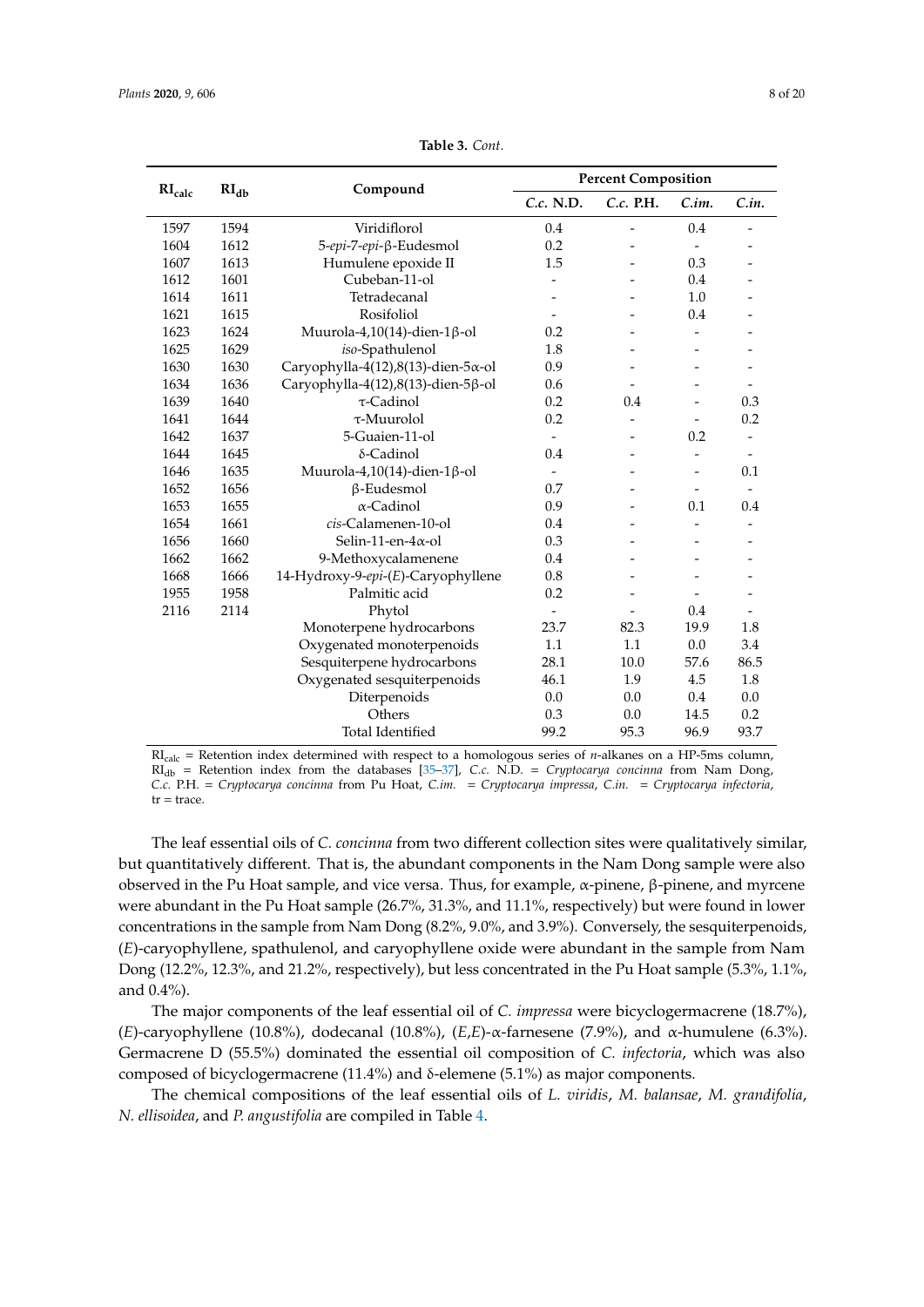|                    |                  | Compound                          | <b>Percent Composition</b> |                              |                              |                          |                              |
|--------------------|------------------|-----------------------------------|----------------------------|------------------------------|------------------------------|--------------------------|------------------------------|
| RI <sub>calc</sub> | RI <sub>db</sub> |                                   | L.v.                       | M.b.                         | M.g.                         | N.e.                     | P.a.                         |
| 921                | 923              | Tricyclene                        | -                          |                              | $\overline{\phantom{0}}$     |                          | 0.1                          |
| 923                | 927              | $\alpha$ -Thujene                 |                            | $\overline{\phantom{a}}$     | $\overline{\phantom{0}}$     |                          | 0.1                          |
| 934                | 933              | $\alpha$ -Pinene                  | 11.1                       | 4.4                          | 0.3                          | 0.2                      | 26.9                         |
| 949                | 948              | $\alpha$ -Fenchene                | 0.1                        | $\blacksquare$               | $\overline{a}$               | $\overline{\phantom{0}}$ | 0.1                          |
| 950                | 953              | Camphene                          | 0.7                        | 0.3                          | 0.3                          | $\overline{\phantom{0}}$ | 6.1                          |
| 971                | 972              | Sabinene                          | $\overline{\phantom{a}}$   | $\blacksquare$               | $\blacksquare$               | $\overline{\phantom{a}}$ | 0.1                          |
| 979                | 978              | $\beta$ -Pinene                   | 8.3                        | 1.2                          | 0.4                          | 0.2                      | 20.8                         |
| 979                | 978              | 1-Octen-3-ol                      | $\overline{\phantom{0}}$   | $\overline{\phantom{a}}$     | 0.1                          | ۰                        | $\overline{\phantom{a}}$     |
| 984                | 984              | 6-Methylhept-5-en-2-one           | $\omega$                   | $\overline{\phantom{a}}$     | $\overline{\phantom{0}}$     | $\blacksquare$           | 0.1                          |
| 990                | 991              | Myrcene                           | 0.4                        | 0.4                          | $\overline{a}$               | 0.5                      | 1.5                          |
| 1008               | 1006             | $\alpha$ -Phellandrene            | 0.1                        | $\overline{a}$               | $\overline{a}$               | $\overline{\phantom{a}}$ | 0.1                          |
| 1022               | 1014             | $\alpha$ -Terpinene               | 0.2                        | $\overline{a}$               | $\overline{\phantom{a}}$     |                          | $\omega$                     |
| 1026               | 1025             | $p$ -Cymene                       | 0.2                        | $\Box$                       | 1.0                          | $\overline{\phantom{a}}$ | 5.0                          |
| 1030               | 1030             | Limonene                          | 1.8                        | 0.4                          | 1.3                          | 0.4                      | 3.1                          |
| 1030               | 1031             | β-Phellandrene                    | $\overline{\phantom{0}}$   | $\overline{a}$               | 0.1                          |                          | 0.2                          |
| 1031               | 1032             | 1,8-Cineole                       | $\overline{\phantom{0}}$   | $\overline{\phantom{a}}$     | $0.1\,$                      | $\overline{\phantom{a}}$ | 0.4                          |
| 1034               | 1034             | $(Z)$ -β-Ocimene                  | 0.1                        | 0.1                          | $\overline{\phantom{a}}$     | 3.7                      | 0.3                          |
| 1046               | 1046             | $(E)$ -β-Ocimene                  | 0.3                        | 4.5                          | $\overline{a}$               | 87.6                     | 0.1                          |
| 1063               | 1054             | $\gamma$ -Terpinene               | 0.5                        | $\overline{a}$               | $\overline{a}$               | $\overline{a}$           |                              |
| 1069               | 1069             | cis-Linalool oxide (furanoid)     | $\overline{\phantom{0}}$   | $\overline{\phantom{a}}$     | 0.4                          | $\overline{a}$           |                              |
| 1086               | 1086             | trans-Linalool oxide (furanoid)   | $\frac{1}{2}$              | $\overline{\phantom{m}}$     | 0.4                          | $\overline{\phantom{0}}$ | $\overline{\phantom{a}}$     |
| 1089               | 1086             | Terpinolene                       | 0.4                        | $\overline{a}$               | -                            |                          | tr                           |
| 1090               | 1093             | $p$ -Cymenene                     | -                          | $\overline{a}$               | $\overline{\phantom{a}}$     |                          | 0.1                          |
| 1099               | 1101             | α-Pinene oxide                    | ٠                          | $\overline{\phantom{a}}$     | $\qquad \qquad \blacksquare$ | ÷                        | 0.1                          |
| 1100               | 1101             | Linalool                          |                            | $\overline{\phantom{0}}$     | 3.3                          | 1.3                      | 0.1                          |
| 1105               | 1100             | Nonanal                           | 0.2                        | 0.2                          | $\overline{a}$               | $\overline{a}$           | $\blacksquare$               |
| 1117               | 1113             | (E)-4,8-Dimethylnona-1,3,7-triene | 0.4                        | 0.4                          | $\blacksquare$               |                          | $\blacksquare$               |
| 1119               | 1119             | endo-Fenchol                      | $\overline{a}$             | $\frac{1}{2}$                | 0.1                          | $\overline{\phantom{0}}$ | 0.1                          |
| 1124               | 1124             | cis-p-Menth-2-en-1-ol             |                            | $\qquad \qquad \blacksquare$ | 0.1                          | -                        |                              |
| 1141               | 1141             | trans-Pinocarveol                 |                            | $\overline{a}$               | 0.1                          |                          | 0.3                          |
| 1142               | 1142             | trans-p-Menth-2-en-1-ol           | L                          | $\overline{a}$               | 0.1                          |                          | $\overline{\phantom{a}}$     |
| 1143               | 1140             | $(E)$ -Myroxide                   |                            | $\overline{a}$               | $\overline{a}$               | 0.2                      | $\sim$                       |
| 1145               | 1145             | trans-Verbenol                    |                            |                              | $\overline{a}$               |                          | 0.1                          |
| 1155               | 1156             | Camphene hydrate                  |                            | $\overline{a}$               | 0.1                          | $\overline{a}$           | 0.1                          |
| 1163               | 1164             | Pinocarvone                       |                            | -                            | $\overline{\phantom{0}}$     | $\overline{\phantom{0}}$ | 0.1                          |
| 1172               | 1173             | Borneol                           | $\overline{\phantom{0}}$   | $\overline{a}$               | 0.1                          |                          | 0.5                          |
| 1183               | 1184             | Terpinen-4-ol                     | 0.2                        |                              | 0.1                          |                          | 0.1                          |
| 1186               | 1184             | (3Z)-Hexenyl butanoate            |                            |                              | $\overline{\phantom{0}}$     | 0.3                      |                              |
| 1188               | 1187             | Cryptone                          |                            |                              | 0.5                          |                          |                              |
| 1196               | 1195             | $\alpha$ -Terpineol               |                            |                              | 0.3                          |                          | 0.6                          |
| 1206               | 1208             | Decanal                           | 14.4                       |                              | $\overline{a}$               |                          | 0.1                          |
| 1220               | 1223             | trans-Carveol                     |                            |                              | 0.1                          |                          |                              |
| 1245               | 1246             | Carvone                           |                            | $\overline{a}$               | $0.1\,$                      |                          |                              |
| 1275               | 1275             | trans-Ascaridol glycol            |                            |                              | $0.1\,$                      |                          |                              |
| 1283               | 1285             | Bornyl acetate                    |                            | $\qquad \qquad \blacksquare$ |                              |                          | 1.4                          |
| 1299               | 1300             | Tridecane                         |                            | 0.3                          |                              |                          |                              |
| 1330               | 1328             | iso-Dihydro carvyl acetate        |                            |                              |                              |                          | 0.2                          |
| 1348               | 1335             | $\delta$ -Elemene                 |                            | 1.7                          |                              |                          |                              |
| 1358               | 1361             | Neryl acetate                     |                            | $\blacksquare$               |                              |                          | 0.1                          |
| 1360               | 1345             | α-Cubebene                        |                            | 0.1                          | $\frac{1}{2}$                |                          | $\qquad \qquad \blacksquare$ |
| 1367               | 1367             | Cyclosativene                     |                            | $\omega$                     | 0.2                          |                          | $\qquad \qquad \blacksquare$ |
|                    |                  |                                   |                            |                              |                              |                          |                              |

<span id="page-8-0"></span>**Table 4.** Chemical compositions of the leaf essential oils of *Litsea viridis*, *Machilus balansae*, *Machilus grandifolia*, *Neolitsea ellipsoidea*, and *Phoebe angustifolia* collected in Vietnam.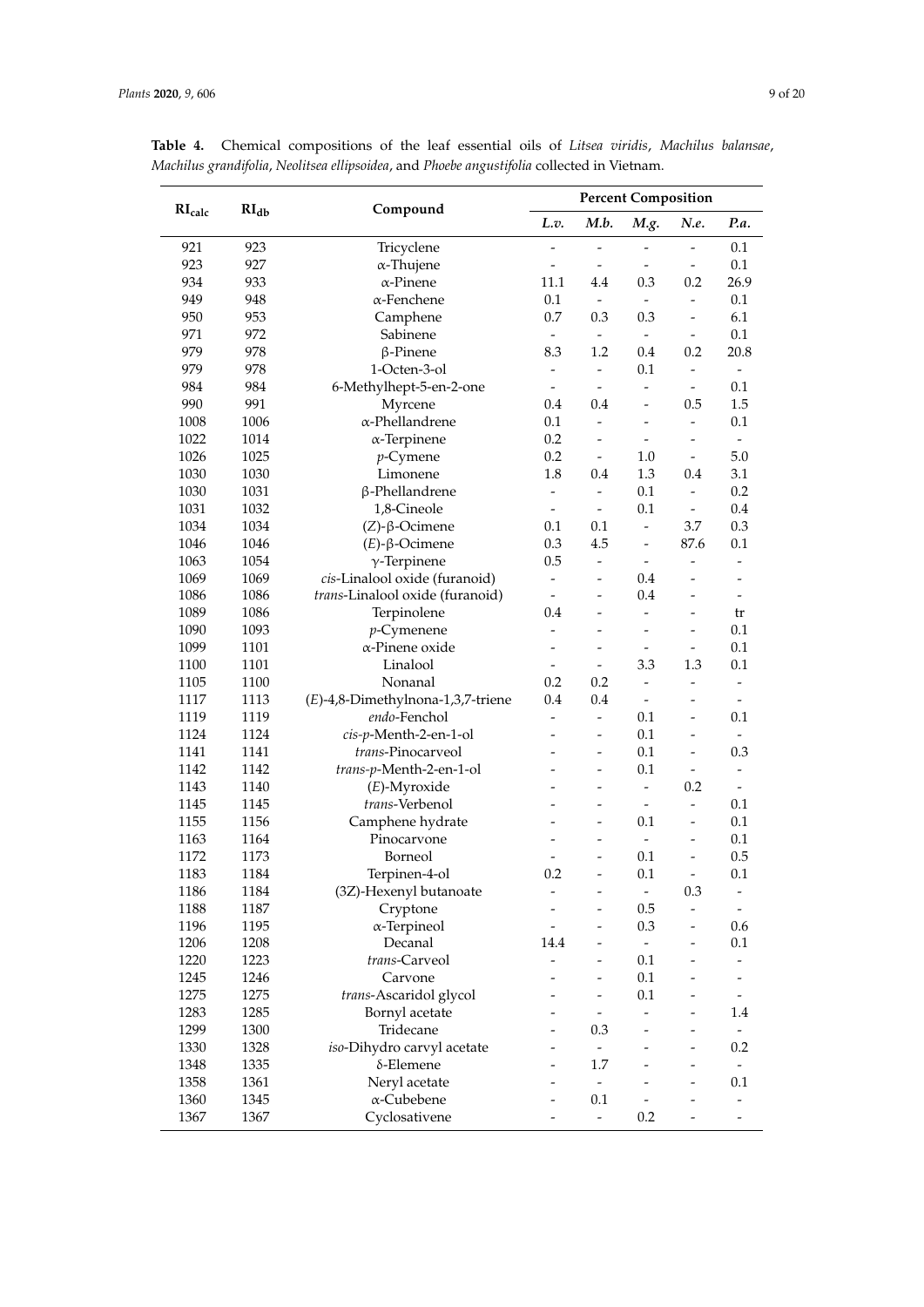| RI <sub>calc</sub> | RI <sub>db</sub> | Compound                                 |                          |                              | <b>Percent Composition</b>   |                          |                                           |
|--------------------|------------------|------------------------------------------|--------------------------|------------------------------|------------------------------|--------------------------|-------------------------------------------|
|                    |                  |                                          | L.v.                     | M.b.                         | M.g.                         | N.e.                     | P.a.                                      |
| 1377               | 1378             | Geranyl acetate                          | $\frac{1}{2}$            | $\overline{a}$               | 0.1                          | $\overline{a}$           | $\overline{\phantom{a}}$                  |
| 1377               | 1372             | iso-Ledene                               | 0.3                      | $\blacksquare$               | $\omega$                     | $\overline{\phantom{0}}$ | 0.1                                       |
| 1378               | 1375             | $\alpha$ -Copaene                        | 0.6                      | 0.5                          | 1.7                          | $\overline{\phantom{m}}$ | 0.3                                       |
| 1390               | 1379             | Methyl $(E)$ -cinnamate                  | 1.5                      | $\blacksquare$               | $\overline{\phantom{a}}$     | $\overline{a}$           | $\overline{\phantom{a}}$                  |
| 1395               | 1390             | $\beta$ -Elemene                         | 1.9                      | 1.0                          | $\overline{\phantom{a}}$     | 0.3                      | 0.1                                       |
| 1404               | 1406             | $\alpha$ -Gurjunene                      | $\overline{\phantom{a}}$ | $\overline{\phantom{a}}$     | 0.1                          | $\overline{\phantom{a}}$ | 0.2                                       |
| 1412               | 1412             | Dodecanal                                | 2.0                      | $\overline{a}$               | $\overline{\phantom{a}}$     |                          | $\overline{\phantom{a}}$                  |
| 1418               | 1416             | $cis$ - $\alpha$ -Bergamotene            | 0.6                      | $\overline{\phantom{a}}$     | $\overline{a}$               |                          | 0.2                                       |
| 1424               | 1417             | (E)-Caryophyllene                        | 0.3                      | 8.5                          | 0.1                          | 0.4                      | 5.3                                       |
| 1425               | 1430             | $\gamma$ -Maaliene                       | $\blacksquare$           | $\overline{\phantom{a}}$     | $\frac{1}{2}$                | -                        | 0.1                                       |
| 1428               | 1422             | $\alpha$ -Gurjunene                      | $\overline{\phantom{0}}$ | 0.5                          | $\overline{a}$               |                          |                                           |
| 1434               | 1432             | $\beta$ -Copaene                         | $\overline{a}$           | 0.2                          |                              | L,                       | $\overline{\phantom{a}}$                  |
| 1436               | 1434             | $\beta$ -Gurjunene (= Calarene)          | $\overline{\phantom{a}}$ | 0.6                          | $\overline{a}$               | $\overline{a}$           | 0.1                                       |
| 1438               | 1432             | trans-α-Bergamotene                      | 0.6                      | 0.6                          |                              | $\overline{a}$           | 0.8                                       |
| 1442               | 1438             | $\alpha$ -Maaliene                       | $\overline{\phantom{a}}$ | 0.3                          | $\overline{a}$               | $\overline{a}$           | 0.1                                       |
| 1443               | 1438             | Aromadendrene                            | 3.0                      | 4.5                          | 1.0                          | 0.3                      | 1.8                                       |
| 1444               | 1445             | Selina-5,11-diene                        | $\blacksquare$           | $\blacksquare$               | 0.1                          | $\overline{\phantom{a}}$ | 0.2                                       |
| 1445               | 1445             | epi-β-Santalene                          |                          | $\overline{a}$               | $\overline{\phantom{a}}$     | -                        | 0.1                                       |
| 1445               | 1437             | $\gamma$ -Elemene                        | $1.0\,$                  | $\overline{\phantom{a}}$     |                              | $\overline{a}$           | $\overline{\phantom{a}}$                  |
| 1453               | 1453             | cis-Muurola-3,5-diene                    | 0.2                      | 0.2                          |                              |                          |                                           |
| 1454               | 1454             | α-Humulene                               | 0.9                      | 1.4                          |                              | $\overline{a}$           | 0.6                                       |
| 1455               | 1452             | $(E)$ - $\beta$ -Farnesene               | 0.3                      | $\frac{1}{2}$                |                              | L,                       | 0.3                                       |
| 1457               | 1459             | $\beta$ -Santalene                       | $\overline{a}$           |                              |                              | L,                       | 0.3                                       |
| 1458               | 1458             | allo-Aromadendrene                       | $\overline{\phantom{0}}$ | $\overline{\phantom{a}}$     | 0.2                          | -                        | 0.1                                       |
| 1466               | 1467             | trans-Muurola-3,5-diene                  | $\overline{\phantom{a}}$ | 0.5                          | $\overline{a}$               | $\overline{a}$           | $\overline{\phantom{a}}$                  |
| 1471               | 1476             | $\gamma$ -Gurjunene                      | $\overline{a}$           | $\qquad \qquad \blacksquare$ | $\overline{a}$               |                          | 0.1                                       |
| 1471               | 1476             | Selina-4,11-diene                        | $\overline{\phantom{0}}$ | $\frac{1}{2}$                | 0.4                          |                          | $\overline{\phantom{a}}$                  |
| 1479               | 1478             | $\gamma$ -Muurolene                      | 0.5                      | 0.8                          | 0.6                          | 0.1                      | 0.1                                       |
| 1479               | 1474             | 9-epi-(E)-caryophyllene                  | 0.8                      | $0.8\,$                      | $\overline{a}$               | $\overline{a}$           | $\overline{\phantom{a}}$                  |
| 1482               | 1483             | <i>trans</i> -β-Bergamotene              | $\equiv$                 | $\overline{\phantom{a}}$     | $\overline{a}$               | $\overline{a}$           | 0.2                                       |
| 1485               | 1482             | ar-Curcumene                             | 0.4                      | $\overline{\phantom{a}}$     | $\overline{\phantom{a}}$     | $\overline{a}$           | tr                                        |
| 1486               | 1482             | $\alpha$ -Amorphene                      | $\equiv$                 | 0.6                          | 0.1                          | $\overline{\phantom{a}}$ | $\overline{\phantom{a}}$                  |
| 1488               | 1484             | $\gamma$ -Curcumene                      | 0.4                      | $\blacksquare$               | $\frac{1}{2}$                | -                        | $\overline{\phantom{a}}$                  |
| 1489               | 1491             | Viridiflorene                            | 0.2                      | $\overline{\phantom{a}}$     | $\overline{a}$               | $\overline{a}$           | 1.2                                       |
| 1493               | 1487             | $\beta$ -Selinene                        | 1.2                      | 0.4                          | 2.7                          | 0.6                      | 0.1                                       |
| 1497               | 1497             | α-Muurolene                              | $\overline{a}$           | $\overline{a}$               | 0.5                          | $\overline{a}$           | 0.1                                       |
| 1498               | 1501             | $(Z)$ - $\alpha$ -Bisabolene             |                          |                              |                              |                          | 0.1                                       |
| 1498               | 1496             | Germacrene D                             | 1.0                      | 3.1                          | $\overline{\phantom{m}}$     | 0.1                      | $\overline{\phantom{a}}$                  |
| 1503               | 1497             | Bicyclogermacrene                        | 25.5                     | 41.5                         | $\qquad \qquad \blacksquare$ | $\overline{\phantom{a}}$ | 1.3                                       |
| 1503               | 1497             | $\alpha$ -Selinene                       | $\blacksquare$           | $\frac{1}{2}$                | 1.3                          | 0.5                      | $\overline{\phantom{0}}$                  |
| 1505               | 1500             | δ-Selinene                               | 0.9                      | 0.5                          |                              |                          |                                           |
| 1506               | 1508             | β-Bisabolene                             | -                        | $\frac{1}{2}$                |                              |                          | 0.3                                       |
| 1508               | 1511             | $(Z)$ - $\gamma$ -Bisabolene             | -                        | $\qquad \qquad \blacksquare$ |                              |                          | 0.1                                       |
| 1512               | 1511             | $(E,E)$ - $\alpha$ -Farnesene            | $\frac{1}{2}$            | 1.8                          |                              |                          | $\overline{\phantom{a}}$                  |
| 1517               | 1512             | $\gamma$ -Cadinene                       | 0.3                      | 0.3                          | 0.5                          |                          | 0.2                                       |
| 1520               | 1519             | trans-Calamenene                         | $\frac{1}{2}$            | ÷,                           | 0.8                          | $\overline{\phantom{0}}$ | 0.1                                       |
| 1520               | 1517             | $\beta$ -Curcumene                       | 0.5                      | $\overline{\phantom{a}}$     | $\blacksquare$               | $\overline{\phantom{0}}$ | $\overline{\phantom{a}}$                  |
| 1521               | 1516             | δ-Amorphene                              | 0.2                      | 0.3                          | $\overline{\phantom{a}}$     |                          | $\overline{\phantom{a}}$                  |
| 1523               |                  |                                          |                          |                              |                              |                          | 0.2                                       |
|                    | 1518             | δ-Cadinene                               | 0.9                      | 0.7                          | 0.2<br>$\blacksquare$        | 0.2<br>-                 |                                           |
| 1542               | 1531             | $(E)$ - $\gamma$ -Bisabolene<br>Elemicin | 1.0                      | $\overline{\phantom{0}}$     | 1.2                          |                          |                                           |
| 1547<br>1550       | 1551<br>1547     | $(E)$ - $\alpha$ -Bisabolene             | $\sim$<br>0.4            | $\overline{\phantom{m}}$     | $\overline{a}$               |                          | $\overline{\phantom{a}}$<br>$\frac{1}{2}$ |

**Table 4.** *Cont.*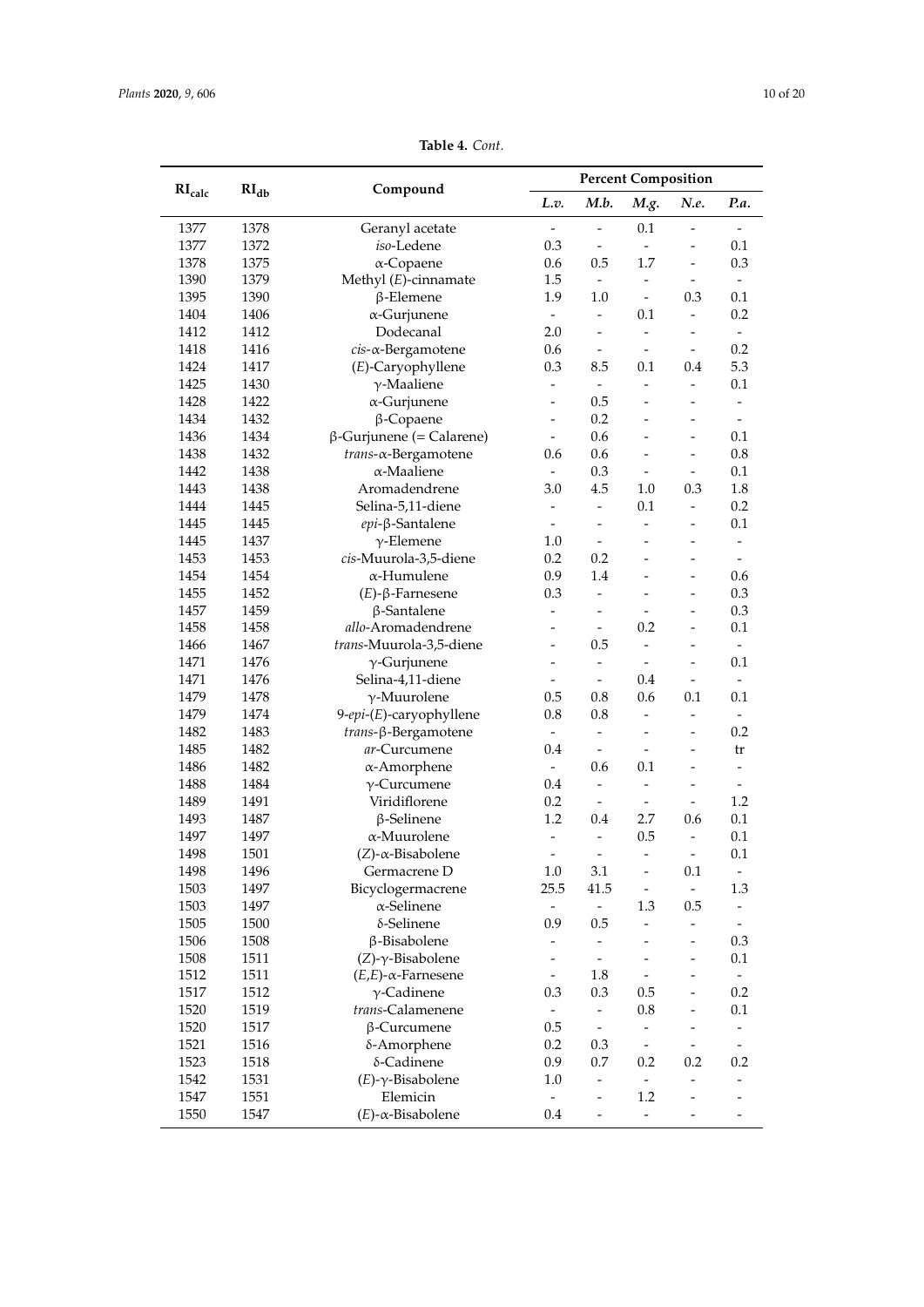|                    | $\mathbf{RI}_{\mathbf{db}}$ | Compound                                 |                          |                              | <b>Percent Composition</b> |                          |                          |
|--------------------|-----------------------------|------------------------------------------|--------------------------|------------------------------|----------------------------|--------------------------|--------------------------|
| RI <sub>calc</sub> |                             |                                          | L.v.                     | M.b.                         | M.g.                       | N.e.                     | P.a.                     |
| 1555               | 1555                        | (Z)-Dihydronerolidol                     | $\overline{\phantom{0}}$ | $\overline{a}$               | 2.4                        | -                        |                          |
| 1560               | 1545                        | Selina-3,7(11)-diene                     | 0.4                      | $\overline{a}$               | $\overline{a}$             |                          |                          |
| 1564               | 1561                        | $(E)$ -Nerolidol                         | 1.1                      | 8.7                          | 22.7                       | -                        | 3.9                      |
| 1568               | 1568                        | Maaliol                                  | $\frac{1}{2}$            | $\qquad \qquad \blacksquare$ | $\overline{a}$             | -                        | 0.1                      |
| 1569               | 1568                        | Palustrol                                | $\overline{a}$           | $\overline{\phantom{0}}$     | $\overline{\phantom{a}}$   | $\overline{a}$           | 0.1                      |
| 1569               | 1570                        | (E)-Dihydronerolidol                     |                          | $\overline{a}$               | 2.8                        |                          |                          |
| 1575               | 1575                        | Caryolan-8-ol                            | $\overline{\phantom{0}}$ | $\qquad \qquad \blacksquare$ | 0.8                        | $\overline{\phantom{0}}$ | $\overline{\phantom{0}}$ |
| 1577               | 1568                        | Germacrene B                             | 1.3                      | 0.8                          | $\overline{a}$             |                          |                          |
| 1578               | 1578                        | Spathulenol                              | 0.9                      | 0.6                          | $\frac{1}{2}$              | 0.6                      | 5.4                      |
| 1585               | 1590                        | Globulol                                 | $\overline{a}$           | $\overline{a}$               | 10.2                       | $\overline{a}$           | 1.7                      |
| 1589               | 1587                        | Caryophyllene oxide                      | $\overline{\phantom{a}}$ | $\blacksquare$               | 3.7                        | 0.1                      | 1.5                      |
| 1596               | 1594                        | Viridiflorol                             | 0.4                      | 1.6                          | 0.7                        | $\overline{\phantom{0}}$ | 0.7                      |
| 1601               | 1599                        | Cubeban-11-ol                            | $\overline{a}$           | 1.0                          | 0.6                        | L,                       | 0.2                      |
| 1604               | 1605                        | Ledol                                    | -                        | $\frac{1}{2}$                | 0.7                        | -                        | 0.1                      |
| 1609               | 1613                        | Humulene epoxide II                      | $\overline{a}$           | $\overline{\phantom{a}}$     | 1.5                        | $\overline{a}$           | 0.1                      |
| 1611               | 1609                        | Rosifoliol                               | 0.4                      | 0.4                          | 0.2                        | -                        | 0.2                      |
| 1615               | 1617                        | Guaiol                                   | 0.8                      | $\overline{a}$               | $\overline{a}$             | ۳                        | $\overline{a}$           |
| 1627               | 1631                        | 1-epi-Cubenol                            | $\overline{\phantom{0}}$ | $\overline{\phantom{m}}$     | 0.8                        | -                        | $\overline{\phantom{a}}$ |
| 1632               | 1629                        | iso-Spathulenol                          | $\overline{a}$           | $\overline{\phantom{m}}$     | $\overline{a}$             | $\overline{a}$           | 0.4                      |
| 1642               | 1637                        | 5-Guaien-11-ol                           | $\overline{a}$           | 0.5                          |                            |                          | $\overline{a}$           |
| 1646               | 1645                        | $\alpha$ -Muurolol (= $\delta$ -Cadinol) | $\overline{a}$           | $\frac{1}{2}$                | 1.5                        | -                        | 0.1                      |
| 1647               | 1643                        | τ-Cadinol                                | $\overline{a}$           | 0.2                          | 0.7                        | $\overline{a}$           | 0.3                      |
| 1649               | 1645                        | $\tau$ -Muurolol                         | $\overline{\phantom{0}}$ | 0.1                          | 1.3                        | $\overline{a}$           | 0.1                      |
| 1655               | 1655                        | $\alpha$ -Cadinol                        | 0.5                      | 0.4                          | 2.9                        | L,                       | 0.2                      |
| 1658               | 1660                        | Selin-11-en- $4\alpha$ -ol               | $\frac{1}{2}$            | 0.3                          | 6.7                        |                          |                          |
| 1665               | 1670                        | trans-Calamenen-10-ol                    | $\overline{\phantom{a}}$ | $\overline{\phantom{0}}$     | 1.3                        | $\overline{\phantom{0}}$ | $\overline{a}$           |
| 1671               | 1665                        | $\beta$ -Eudesmol                        | 0.6                      | $\overline{\phantom{0}}$     | $\overline{a}$             |                          |                          |
| 1674               | 1676                        | Mustakone                                |                          | $\overline{a}$               | 0.6                        |                          |                          |
| 1674               | 1670                        | $\alpha$ -Eudesmol                       | 0.3                      | $\overline{a}$               | $\overline{a}$             | L.                       | L.                       |
| 1683               | 1672                        | epi-β-Bisabolol                          | 0.2                      | $\overline{a}$               |                            |                          |                          |
| 1702               | 1701                        | 10-nor-Calamenen-10-one                  | $\overline{a}$           | $\overline{a}$               | 0.4                        | $\overline{a}$           |                          |
|                    |                             | Monoterpene hydrocarbons                 | 24.2                     | 11.3                         | 3.3                        | 92.6                     | 64.5                     |
|                    |                             | Oxygenated monoterpenoids                | 0.2                      | 0.0                          | 6.2                        | 1.5                      | 4.3                      |
|                    |                             | Sesquiterpene hydrocarbons               | 45.6                     | 72.2                         | 10.6                       | 2.5                      | 14.8                     |
|                    |                             | Oxygenated sesquiterpenoids              | 5.2                      | 13.8                         | 62.5                       | 0.7                      | 15.3                     |
|                    |                             | Others                                   | 18.5                     | 0.9                          | 1.3                        | 0.3                      | 0.1                      |
|                    |                             | <b>Total Identified</b>                  | 93.7                     | 98.2                         | 84.0                       | 97.6                     | 99.1                     |

**Table 4.** *Cont.*

RIcalc = Retention index determined with respect to a homologous series of *n*-alkanes on a HP-5ms column, RIdb = Retention index from the databases [\[35](#page-17-13)[–37\]](#page-17-14), *L.v.* = *Litsea viridis, M.b.* = *Machilus balansae, M.g.* = *Machilus grandifolia, N.e.* = *Neolitsea ellisoidea, P.a.* = *Phoebe angustifolia*.

The major components in *L. viridis* leaf essential oil were bicyclogermacrene (25.5%), decanal (14.4%), α-pinene (11.1%), and β-pinene (8.3%). This is the first report on the essential oil from this plant.

Although *M. balansae* and *M. grandifolia* are considered conspecific, the essential oil compositions showed pronounced differences. The leaf oil of *M. balansae* was dominated by bicyclogermacrene (41.5%), which was not detected in the essential oil of *M. grandifolia*. Likewise, the sesquiterpene alcohols (*E*)-nerolidol and globulol were abundant constituents in *M. grandifolia* (22.7% and 10.2%, respectively), but (*E*)-nerolidol was much lower in *M. balansae* (8.7%) and globulol was not detected. The taxonomy of these two plants deserves closer scrutiny.

The leaf essential oil of *N. ellipsoidea* was dominated by (*E*)-β-ocimene (87.6%). (*E*)-β-Ocimene was also found to be the dominant compound (85.6%) in the leaf essential oil of *N. polycarpa* from Vietnam [\[32\]](#page-17-10), and one of the major components in the leaf essential oils of *N. sericea* from Korea (13.3%) [\[38\]](#page-17-15), *N. variabillima* from Taiwan (13.4%) [\[39\]](#page-17-16), and *N. aciculata* from Korea (9.7%) [\[40\]](#page-17-17). In contrast,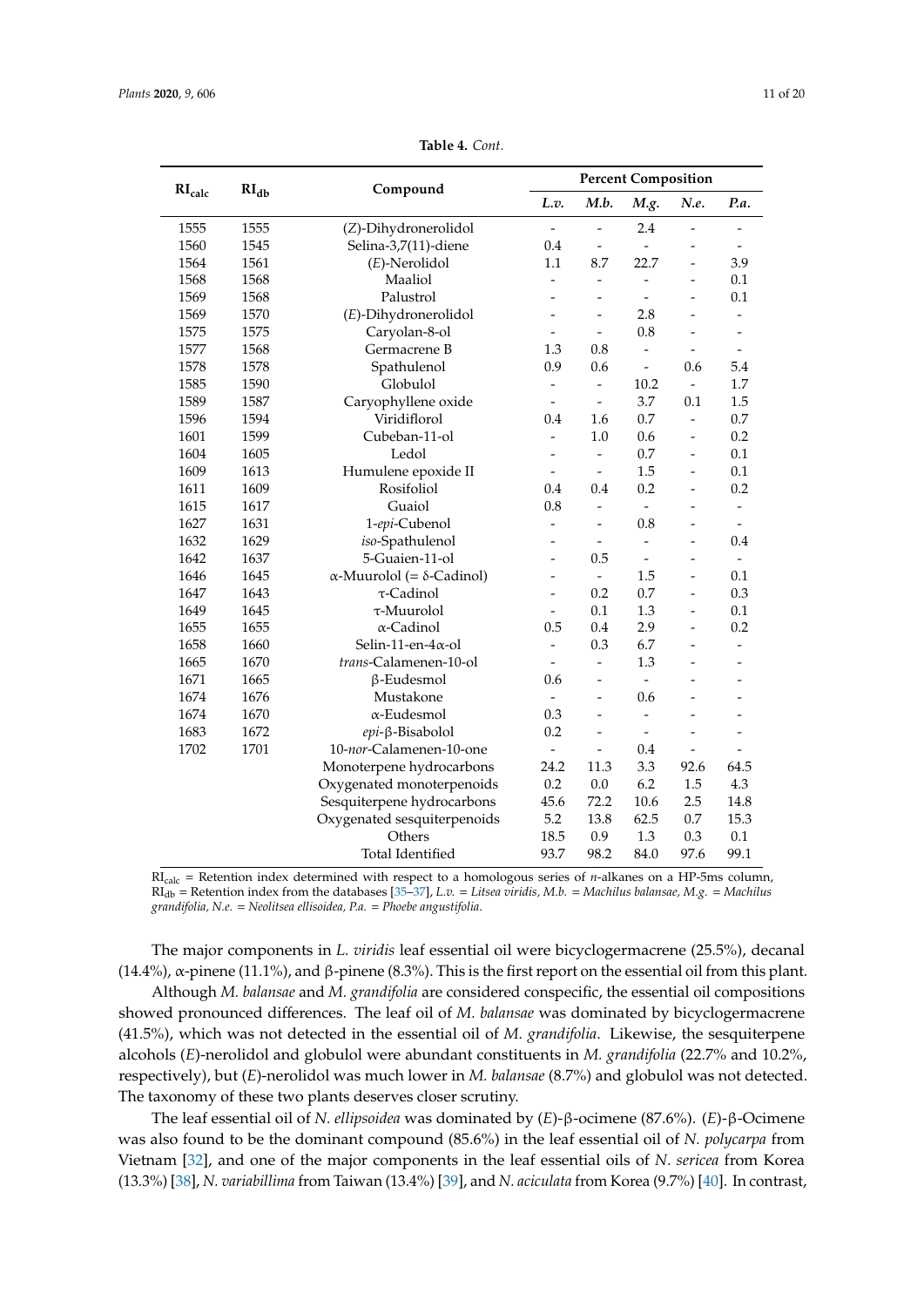(*E*)-β-ocimene was only a minor component in the leaf oils of *N. australiensis*, *N. brassii*, or *N. dealbata* from Australia [\[41\]](#page-17-18), and *N. pallens* from India [\[42\]](#page-17-19), and was not observed in *N. foliosa* leaf essential oil from India [\[43\]](#page-17-20).

The leaf essential oil of *P. angustifolia* from Pù Hoạt Nature Reserve (northern Vietnam) in this study was rich in α-pinene (26.9%), β-pinene (20.8%), spathulenol (5.4%), (*E*)-caryophyllene (5.3%), and *p*-cymene (5.0%), which differs markedly from a previous study on the leaf essential oil from Sao La Nature Reserve (central Vietnam). The previous work reported spathulenol (17.0%), palmitic acid (13.0%), sabinene (6.4%), bicyclogermacrene (5.9%), and artemisia triene (5.1%) to be the major components [\[32\]](#page-17-10). There is apparently much variation in the volatile components of this plant.

# *2.2. Larvicidal Activity*

The 24-h and 48-h larvicidal activities of Lauraceae leaf essential oils from Vietnam are summarized in Tables [5](#page-11-0) and [6.](#page-12-0) Note that several essential oils were not tested due to lack of sufficient essential oil.

Of the Lauraceae essential oils screened for larvicidal activity, *N. ellipsoidea* showed the greatest activity against *Ae. aegypti* with 24-h and 48-h LC<sub>50</sub> values of 6.59 and 4.04 µg/mL, respectively. Similar larvicidal activities were observed against *Cx. quinquefasciatus* (24-h and 48-h LC<sub>50</sub> = 7.47 and 4.65 µg/mL) for this essential oil. Interestingly, although the larvicidal activities of *C. infectoria* leaf essential oil were not as impressive against *Ae. aegypti* or *Ae. albopictus*, the essential oil did show much better activity against *Cx. quinquefasciatus* (24-h LC<sub>50</sub> = 10.8 µg/mL), particularly after 48 h of exposure (48-h LC<sub>50</sub> = 0.402  $\mu$ g/mL). Unfortunately, the limited quantities available for several of the essential oils precluded larvicidal screening. However, the larvicidal activity of the untested essential oils will be investigated in future studies.

<span id="page-11-0"></span>

| Lauraceae species               | $LC_{50}$              | $LC_{90}$              | $\chi^2$              | $\boldsymbol{p}$ |
|---------------------------------|------------------------|------------------------|-----------------------|------------------|
|                                 |                        | Aedes aegypti          |                       |                  |
| Beilschmiedia erythrophloia     | n.t.                   | n.t.                   |                       |                  |
| Beilschmiedia robusta           | 24.29 (22.36-26.76)    | 35.22 (31.70 - 41.19)  | 0.1421                | 0.706            |
| Beilschmiedia yunnanensis       | n.t.                   | n.t.                   |                       |                  |
| Cryptocarya concinna (Nam Dong) | $32.54(30.21 - 35.36)$ | 42.94 (39.51-47.91)    | 0.5537                | 0.758            |
| Cryptocarya concinna (Pu Hoat)  | 23.01 (20.29 - 25.83)  | $40.92(36.50 - 47.77)$ | 9.298                 | 0.010            |
| Cryptocarya impressa            | n.t.                   | n.t.                   |                       |                  |
| Cryptocarya infectoria          | 21.43 (18.85-24.29)    | 41.88 (37.16-48.79)    | 13.58                 | 0.004            |
| Litsea viridis                  | n.t.                   | n.t.                   |                       |                  |
| Machilus balansae               | n.t.                   | n.t.                   |                       |                  |
| Machilus grandifolia            | $20.23(18.61 - 21.93)$ | 29.29 (26.85-33.10)    | 0.001037              | 0.999            |
| Neolitsea ellipsoidea           | $6.587(1.478 - 9.219)$ | 14.00 (10.88-17.71)    | 0.000224              | 1.000            |
| Phoebe angustifolia             | 24.29 (22.36-26.76)    | 35.22 (31.70-41.19)    | 0.1421                | 0.931            |
|                                 |                        | Aedes albopictus       |                       |                  |
| Beilschmiedia erythrophloia     | n.t.                   | n.t.                   |                       |                  |
| Beilschmiedia robusta           | n.t.                   | n.t.                   |                       |                  |
| Beilschmiedia yunnanensis       | n.t.                   | n.t.                   |                       |                  |
| Cryptocarya concinna (Nam Dong) | 34.21 (31.81-37.04)    | 43.97 (40.67-48.59)    | 4.651                 | 0.098            |
| Cryptocarya concinna (Pu Hoat)  | n.t.                   | n.t.                   |                       |                  |
| Cryptocarya impressa            | n.t.                   | n.t.                   |                       |                  |
| Cryptocarya infectoria          | $61.34(56.76 - 67.52)$ | 81.29 (73.86-93.08)    | 3.000                 | 0.223            |
| Litsea viridis                  | n.t.                   | n.t.                   |                       |                  |
| Machilus balansae               | n.t.                   | n.t.                   |                       |                  |
| Machilus grandifolia            | 16.48 (14.82-18.02)    | 25.00 (22.90 - 28.16)  | $1.86 \times 10^{-5}$ | 1.000            |
| Neolitsea ellipsoidea           | n.t.                   | n.t.                   |                       |                  |
| Phoebe angustifolia             | 40.18 (36.12-44.88)    | 69.56 (62.08-80.81)    | 31.94                 | 0.000            |

**Table 5.** Twenty-four-hour larvicidal activities of Lauraceae leaf essential oils from Vietnam.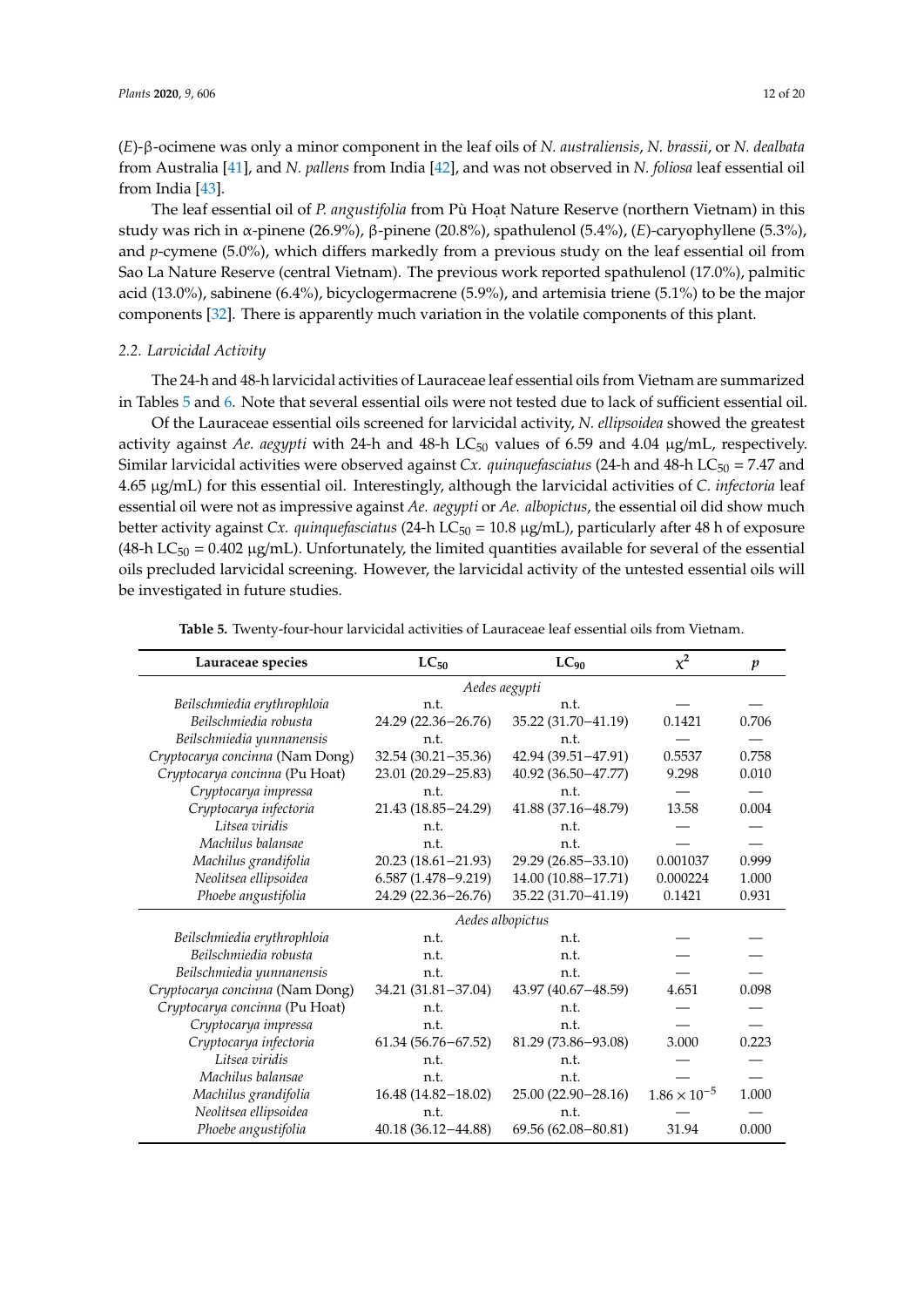| Lauraceae species               | $LC_{50}$              | LC <sub>90</sub>       | $\chi^2$             | p     |  |  |  |  |
|---------------------------------|------------------------|------------------------|----------------------|-------|--|--|--|--|
|                                 |                        | Culex quinquefasciatus |                      |       |  |  |  |  |
| Beilschmiedia erythrophloia     | n.t.                   | n.t.                   |                      |       |  |  |  |  |
| Beilschmiedia robusta           | n.t.                   | n.t.                   |                      |       |  |  |  |  |
| Beilschmiedia yunnanensis       | n.t.                   | n.t.                   |                      |       |  |  |  |  |
| Cryptocarya concinna (Nam Dong) | $56.28(52.14 - 62.30)$ | 75.33 (67.95 - 88.18)  | 0.5537               | 0.758 |  |  |  |  |
| Cryptocarya concinna (Pu Hoat)  | n.t.                   | n.t.                   |                      |       |  |  |  |  |
| Cryptocarya impressa            | n.t.                   | n.t.                   |                      |       |  |  |  |  |
| Cryptocarya infectoria          | $10.82(6.86 - 14.27)$  | 53.37 (41.49-79.45)    | 18.66                | 0.000 |  |  |  |  |
| Litsea viridis                  | n.t.                   | n.t.                   |                      |       |  |  |  |  |
| Machilus balansae               | n.t.                   | n.t.                   |                      |       |  |  |  |  |
| Machilus grandifolia            | $13.59(11.51 - 15.24)$ | 22.48 (20.34 - 25.94)  | $6.1 \times 10^{-6}$ | 1.000 |  |  |  |  |
| Neolitsea ellipsoidea           | $7.465(3.904 - 9.956)$ | 19.84 (16.52 - 25.64)  | 0.1427               | 0.931 |  |  |  |  |
| Phoebe angustifolia             | 20.70 (19.36-21.96)    | $26.60(25.10-28.63)$   | 0.000                | 1.000 |  |  |  |  |

**Table 5.** *Cont.*

n.t. = not tested due to insufficient essential oil.

The major component of *N. ellipsoidea* leaf essential oil, (*E*)-β-ocimene (87.6%), is not likely responsible for the observed larvicidal activity. The (*E*)-β-ocimene-rich (94.8%) essential oil of *Porophyllum ruderale* showed an LC<sup>50</sup> of 173.7 µg/mL against *Ae. aegypti* [\[44\]](#page-18-0). Likewise, the essential oil of *Syzygium jambolana*, with (*Z*)-β-ocimene (27.2%) and (*E*)-β-ocimene (12.2%), was inactive against *Ae. aegypti* (LC<sup>50</sup> = 433 µg/mL) [\[45\]](#page-18-1). The excellent larvicidal activity of *N. ellipsoidea* essential oil can likely be attributed to synergistic effects involving minor components.

The leaf essential oil of *C. infectoria* was rich in the germacrene sesquiterpenes germacrene D (55.5%) and bicyclogermacrene (11.4%), and these compounds may be responsible for the larvicidal activity. Germacrene D has demonstrated notable larvicidal activity against *Ae. aegypti* and *Cx. quinquefasciatus* ( $LC_{50}$  = 18.8 and 21.3 µg/mL, respectively) [\[46\]](#page-18-2), and bicyclogermacrene was larvicidal against *Ae. albopictus* and *Cx. tritaeniorhynchus* (LC<sub>50</sub> = 11.1 and 12.5 μg/mL, respectively) [\[47\]](#page-18-3).

| Table 6. Forty-eight-hour larvicidal activities of Lauraceae leaf essential oils from Vietnam. |  |  |  |  |  |  |
|------------------------------------------------------------------------------------------------|--|--|--|--|--|--|
|------------------------------------------------------------------------------------------------|--|--|--|--|--|--|

<span id="page-12-0"></span>

| Lauraceae species               | $LC_{50}$              | $LC_{90}$              | $x^2$                 | $\boldsymbol{p}$ |  |  |  |
|---------------------------------|------------------------|------------------------|-----------------------|------------------|--|--|--|
|                                 | Aedes aegypti          |                        |                       |                  |  |  |  |
| Beilschmiedia erythrophloia     | n.t.                   | n.t.                   |                       |                  |  |  |  |
| Beilschmiedia robusta           | 22.00 (19.81-24.45)    | 35.64 (31.82-41.93)    | 0.6316                | 0.427            |  |  |  |
| Beilschmiedia yunnanensis       | n.t.                   | n.t.                   |                       |                  |  |  |  |
| Cryptocarya concinna (Nam Dong) | 32.03 (29.72-34.84)    | 42.58 (39.12-47.64)    | 0.1879                | 0.910            |  |  |  |
| Cryptocarya concinna (Pu Hoat)  | $16.22(12.81-18.90)$   | 33.46 (29.37-40.63)    | 1.028                 | 0.598            |  |  |  |
| Cryptocarya impressa            | n.t.                   | n.t.                   |                       |                  |  |  |  |
| Cryptocarya infectoria          | 18.94 (16.39 - 21.65)  | 39.12 (34.54-45.97)    | 13.16                 | 0.004            |  |  |  |
| Litsea viridis                  | n.t.                   | n.t.                   |                       |                  |  |  |  |
| Machilus balansae               | n.t.                   | n.t.                   |                       |                  |  |  |  |
| Machilus grandifolia            | $16.17(14.61 - 17.64)$ | 24.03 (22.07-26.93)    | $1.4 \times 10^{-6}$  | 1.000            |  |  |  |
| Neolitsea ellipsoidea           | $4.038(0.004 - 7.585)$ | $11.12(2.12 - 14.74)$  | 0.004798              | 0.998            |  |  |  |
| Phoebe angustifolia             | 22.46 (20.59 - 24.69)  | 33.44 (30.10-39.07)    | 0.06258               | 0.969            |  |  |  |
|                                 |                        | Aedes albopictus       |                       |                  |  |  |  |
| Beilschmiedia erythrophloia     | n.t.                   | n.t.                   |                       |                  |  |  |  |
| Beilschmiedia robusta           | n.t.                   | n.t.                   |                       |                  |  |  |  |
| Beilschmiedia yunnanensis       | n.t.                   | n.t.                   |                       |                  |  |  |  |
| Cryptocarya concinna (Nam Dong) | 30.19 (27.92-33.28)    | $40.26(36.49 - 46.42)$ | 1.922                 | 0.383            |  |  |  |
| Cryptocarya concinna (Pu Hoat)  | n.t.                   | n.t.                   |                       |                  |  |  |  |
| Cryptocarya impressa            | n.t.                   | n.t.                   |                       |                  |  |  |  |
| Cryptocarya infectoria          | 58.80 (54.40-64.96)    | 78.50 (71.00-90.93)    | 1.282                 | 0.527            |  |  |  |
| Litsea viridis                  | n.t.                   | n.t.                   |                       |                  |  |  |  |
| Machilus balansae               | n.t.                   | n.t.                   |                       |                  |  |  |  |
| Machilus grandifolia            | 15.45 (13.62-17.07)    | 24.47 (22.28-27.88)    | $3.69 \times 10^{-5}$ | 1.000            |  |  |  |
| Neolitsea ellipsoidea           | n.t.                   | n.t.                   |                       |                  |  |  |  |
| Phoebe angustifolia             | 35.28 (31.29-39.67)    | 64.97 (57.71-76.08)    | 23.97                 | 0.000            |  |  |  |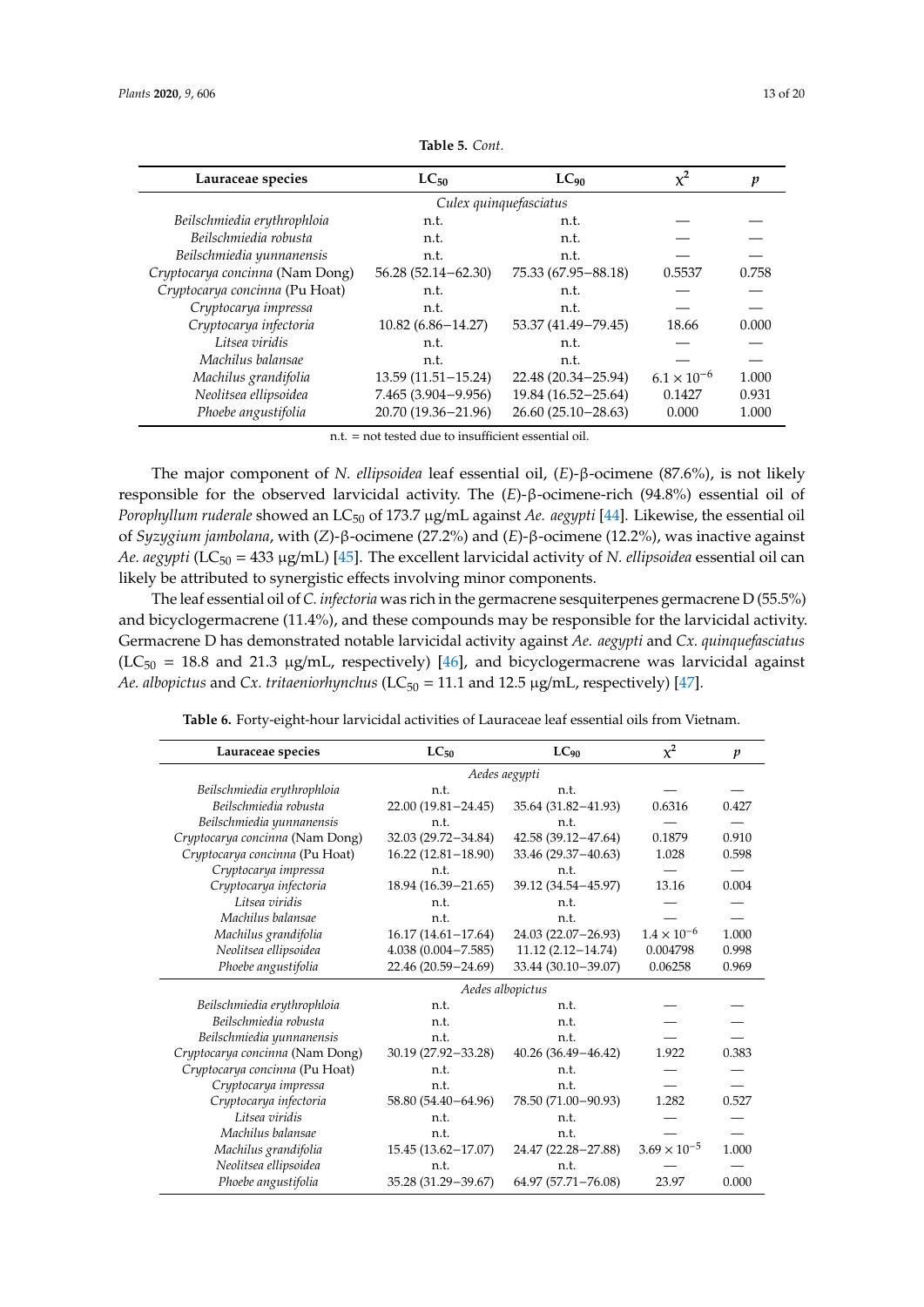| Lauraceae species               | $LC_{50}$              | $LC_{90}$              | $\chi^2$ | p     |
|---------------------------------|------------------------|------------------------|----------|-------|
|                                 | Culex quinquefasciatus |                        |          |       |
| Beilschmiedia erythrophloia     | n.t.                   | n.t.                   |          |       |
| Beilschmiedia robusta           | n.t.                   | n.t.                   |          |       |
| Beilschmiedia yunnanensis       | n.t.                   | n.t.                   |          |       |
| Cryptocarya concinna (Nam Dong) | $41.89(37.88 - 46.65)$ | $69.84(62.41 - 80.77)$ | 5.550    | 0.062 |
| Cryptocarya concinna (Pu Hoat)  | n.t.                   | n.t.                   |          |       |
| Cryptocarya impressa            | n.t.                   | n.t.                   |          |       |
| Cryptocarya infectoria          | $0.402(0.000 - 2.947)$ | $11.39(0.04 - 21.64)$  | 6.397    | 0.041 |
| Litsea viridis                  | n.t.                   | n.t.                   |          |       |
| Machilus balansae               | n.t.                   | n.t.                   |          |       |
| Machilus grandifolia            | $11.56(9.13-13.14)$    | 19.24 (17.25 - 23.07)  | 0.000    | 1.000 |
| Neolitsea ellipsoidea           | $4.650(0.061 - 7.988)$ | $11.89(4.63 - 15.36)$  | 0.002409 | 0.999 |
| Phoebe angustifolia             | 12.21 (8.66-14.46)     | 24.28 (21.55-29.24)    | 0.002467 | 0.999 |
|                                 |                        |                        |          |       |

**Table 6.** *Cont.*

n.t. = not tested due to insufficient essential oil.

The marginal larvicidal activity of *C. concinna* from Nam Dong is consistent with the marginal activities observed for the major components. (*E*)-Caryophyllene, caryophyllene oxide, and α-pinene have shown modest mosquito larvicidal activities [\[48\]](#page-18-4). β-Pinene, however, has been shown to be more active than α-pinene: (–)-β-pinene (LC<sup>50</sup> = 65 µg/mL against *Cx. quinquefasciatus*) [\[49\]](#page-18-5), (LC<sup>50</sup> = 15.4 µg/mL against *Ae. aegypti*) [\[50\]](#page-18-6); (+)-β-pinene (LC<sup>50</sup> = 22.4 µg/mL against *Ae. aegypti*) [\[49\]](#page-18-5). Spathulenol-rich essential oils have also shown only marginal larvicidal activities. The stem essential oil of *Tephrosia toxicaria* (42.3% spathulenol) had an LC<sup>50</sup> of 63.1 µg/mL against *Ae. aegypti* [\[51\]](#page-18-7), while *Guarea sylvatica* essential oil from branches (14.3% spathulenol) showed LC<sub>50</sub> against *Ae. aegypti* of 274 µg/mL [\[52\]](#page-18-8).

#### *2.3. Antimicrobial Activity*

Several of the leaf essential oils of the Lauraceae were screened for antimicrobial activity (Table [7\)](#page-14-0). All of the essential oils tested showed good antibacterial activities against the Gram-positive organisms. Both *L. viridis* and *N. ellipsoidea* leaf essential oils demonstrated particularly notable activities against *E. faecalis* and *B. cereus* with minimum inhibitory concentration (MIC) values of 16 µg/mL. The leaf essential oil of *C. impressa* also showed excellent anticandidal activity against *C. albicans* with an MIC of 16  $\mu$ g/mL.

The major component of *L. viridis* leaf oil, bicyclogermacrene, has shown antibacterial activity against *B. cereus* [\[53\]](#page-18-9). Likewise, β-pinene was shown to be active against *E. faecalis* [\[54\]](#page-18-10) as well as several other Gram-positive organisms [\[55\]](#page-18-11). Similarly, α-pinene has activity against several Gram-positive bacteria [\[55](#page-18-11)[,56\]](#page-18-12). Decanal has also exhibited antibacterial activity [\[57](#page-18-13)[,58\]](#page-18-14). Thus, the major components of *L. viridis* leaf essential oil, bicyclogermacrene, decanal, α-pinene, and β-pinene, can account for the observed antibacterial activity.

(*E*)-β-Ocimene dominated the leaf essential oil of *N. ellipsoidea*, but this compound has demonstrated relatively marginal antibacterial activity [\[55\]](#page-18-11). Synergistic interactions of (*E*)-β-ocimene with minor essential oil components may play a role in the antibacterial activity of *N. ellipsoidea* leaf oil.

The components responsible for the anticandidal activity of *C. impressa* leaf essential oil are not obvious. Neither (*E*)-caryophyllene nor α-humulene have shown strong anti-*Candida albicans* activity [\[54](#page-18-10)[,56\]](#page-18-12). The anticandidal activity of bicyclogermacrene itself has apparently not been determined. However, essential oils rich in both bicyclogermacrene and (*E*)-caryophyllene do not exhibit notable activity against *Candida* spp. [\[59,](#page-18-15)[60\]](#page-18-16). Dodecanal, however, has shown activity against *C. albicans* with an MIC of 125 µg/mL [\[61\]](#page-18-17).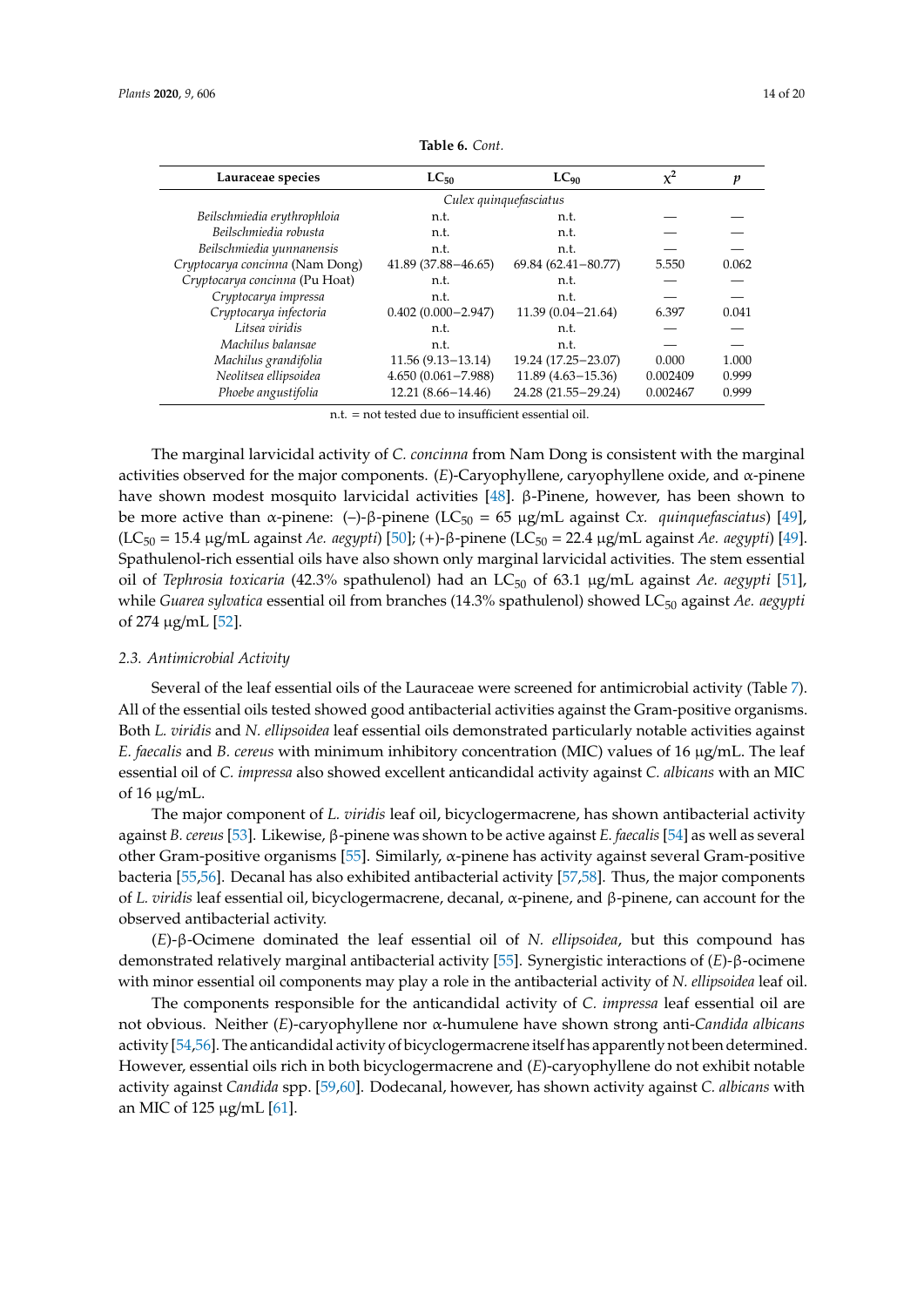#### *Plants* **2020**, *9*, 606 15 of 20 15 of 20 15 of 20 15 of 20 15 of 20 15 of 20 15 of 20 15 of 20 15 of 20 15 of 20 15 of 20 15 of 20 15 of 20 15 of 20 15 of 20 15 of 20 15 of 20 15 of 20 15 of 20 15 of 20 15 of 20 16 17 o

<span id="page-14-0"></span>

|                                   | $Gram (+)$                                  |                                            |                                                                                                           | $Gram(-)$ |                        |                                          | Yeast                                 |
|-----------------------------------|---------------------------------------------|--------------------------------------------|-----------------------------------------------------------------------------------------------------------|-----------|------------------------|------------------------------------------|---------------------------------------|
| Sample                            | Enterococcus faecalis<br><b>ATCC 299212</b> | Staphylococcus aureus<br><b>ATCC 25923</b> | <b>Bacillus</b> cereus<br>Escherichia coli<br><b>ATCC 14579</b><br><b>ATCC 25922</b><br><b>ATCC 27853</b> |           | Pseudomonas aeruginosa | Salmonella enterica<br><b>ATCC 13076</b> | Candida albicans<br><b>ATCC 10231</b> |
|                                   |                                             | MIC (µg/mL)                                |                                                                                                           |           |                        |                                          |                                       |
| Beilschmiedia erythrophloia       | 32                                          | 64                                         | 64                                                                                                        | n.a.      | n.a.                   | n.a.                                     | 128                                   |
| Beilschmiedia robusta             | 64                                          | 64                                         | n.a.                                                                                                      | 64        | n.a.                   | n.a.                                     | n.a.                                  |
| Beilschmiedia yunnanensis         | 64                                          | 64                                         | 64                                                                                                        | n.a.      | n.a.                   | n.a.                                     | 256                                   |
| Cryptocarya concinna<br>(Pu Hoat) | 32                                          | 128                                        | 64                                                                                                        | n.a.      | 128                    | 256                                      | 64                                    |
| Cryptocarya impressa              | 64                                          | 64                                         | 128                                                                                                       | 64        | n.a.                   | n.a.                                     | 16                                    |
| Cryptocarya infectoria            | 128                                         | 64                                         | 128                                                                                                       | n.a.      | 64                     | 128                                      | 64                                    |
| Litsea viridis                    | 16                                          | 64                                         | 16                                                                                                        | n.a.      | n.a.                   | n.a.                                     | 128                                   |
| Machilus balansae                 | 64                                          | 128                                        | 128                                                                                                       | n.a.      | n.a.                   | n.a.                                     | n.a.                                  |
| Neolitsea ellipsoidea             | 16                                          | 32                                         | 16                                                                                                        | 128       | n.a.                   | n.a.                                     | 128                                   |
| Streptomycin                      | 256                                         | 256                                        | 128                                                                                                       | 32        | 256                    | 128                                      | n.t.                                  |
| <b>Nistatin</b>                   | n.t.                                        | n.t.                                       | n.t.                                                                                                      | n.t.      | n.t.                   | n.t.                                     | 8                                     |
| Cyclohexamide                     | n.t.                                        | n.t.                                       | n.t.                                                                                                      | n.t.      | n.t.                   | n.t.                                     | 32                                    |
|                                   | $IC_{50}$ ( $\mu$ g/mL)                     |                                            |                                                                                                           |           |                        |                                          |                                       |
| Beilschmiedia erythrophloia       | 10.34                                       | 20.34                                      | 34.78                                                                                                     | n.a.      | n.a.                   | n.a.                                     | 56.78                                 |
| Beilschmiedia robusta             | 20.76                                       | 18.67                                      | n.a.                                                                                                      | 17.88     | n.a.                   | n.a.                                     | n.a.                                  |
| Beilschmiedia yunnanensis         | 17.99                                       | 20.34                                      | 24.67                                                                                                     | n.a.      | n.a.                   | n.a.                                     | 100.34                                |
| Cryptocarya concinna<br>(Pu Hoat) | 8.99                                        | 40.67                                      | 18.99                                                                                                     | n.a.      | 48.98                  | 145.34                                   | 25.67                                 |
| Cryptocarya impressa              | 20.34                                       | 28.77                                      | 47.67                                                                                                     | 18.78     | n.a.                   | n.a.                                     | 5.89                                  |
| Cryptocarya infectoria            | 65.33                                       | 32.67                                      | 63.56                                                                                                     | n.a.      | 33.22                  | 65.66                                    | 32.22                                 |
| Litsea viridis                    | 2.45                                        | 18.99                                      | 7.67                                                                                                      | n.a.      | n.a.                   | n.a.                                     | 56.78                                 |
| Machilus balansae                 | 18.78                                       | 50.35                                      | 45.77                                                                                                     | n.a.      | n.a.                   | n.a.                                     | n.a.                                  |
| Neolitsea ellipsoidea             | 3.99                                        | 7.98                                       | 5.67                                                                                                      | 57.78     | n.a.                   | n.a.                                     | 56.67                                 |

**Table 7.** Antimicrobial activities of leaf essential oils of Lauraceae from Vietnam.

n.a. = not active; n.t. = not tested.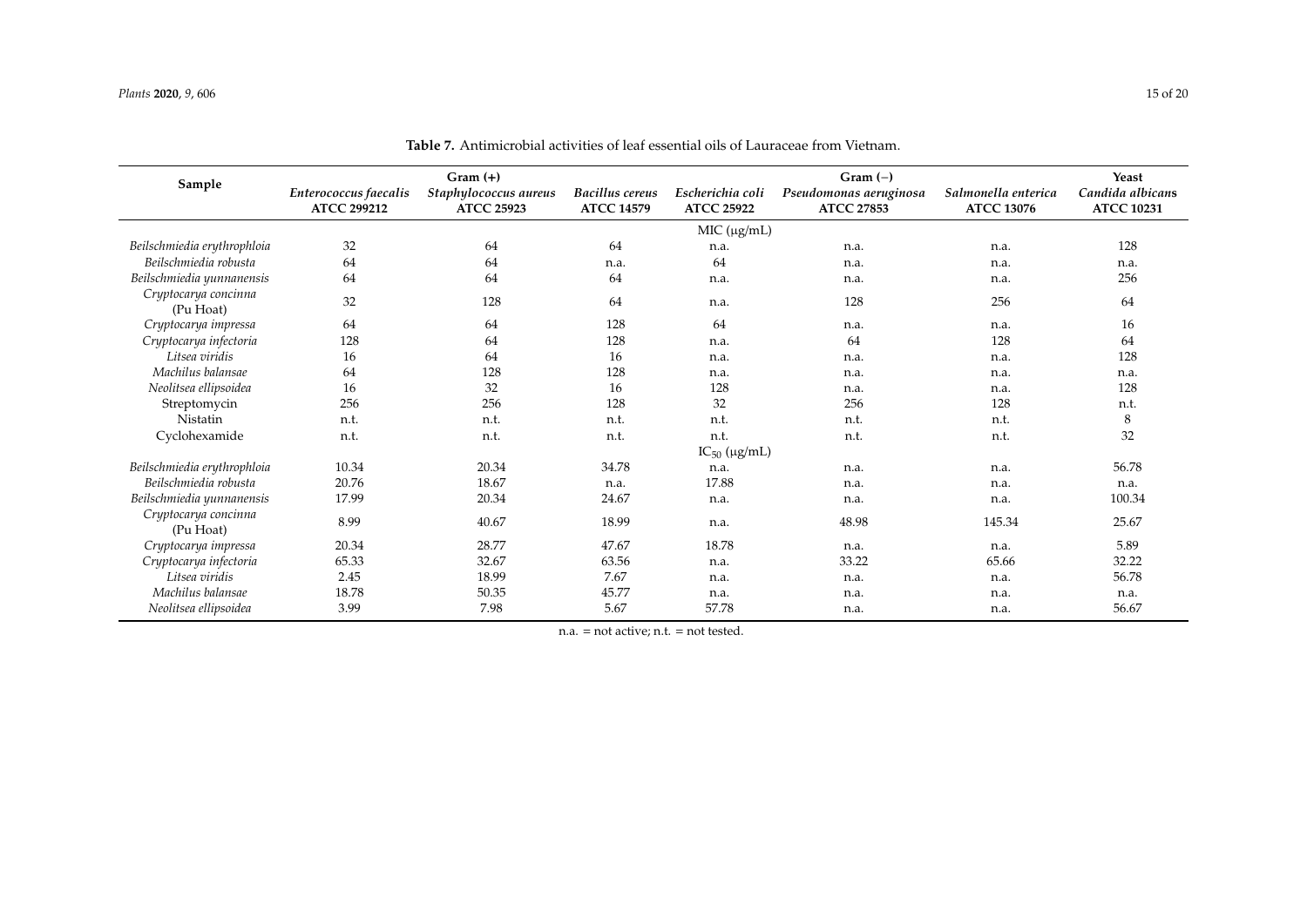#### **3. Materials and Methods**

#### *3.1. Plant Collection*

Leaves were collected from wild-growing trees in north-central Vietnam. Plants were identified by Do Ngoc Dai and voucher specimens (Table [1\)](#page-2-0) have been deposited in the plant specimen room, Faculty Agriculture, Forestry and Fishery, Nghe An, College of Economics. In each case, the fresh leaves were chopped and 2.0 kg was subjected to hydrodistillation using a Clevenger-type apparatus.

# *3.2. Analysis of the Oils*

Gas chromatographic (GC) analysis was performed on an Agilent Technologies HP 7890A Plus Gas chromatograph equipped with a FID and fitted with HP-5ms column (30 m  $\times$  0.25 mm, film thickness 0.25  $\mu$ m, Agilent Technologies, Santa Clara, CA, USA). The analytical conditions were: carrier gas H<sub>2</sub> (1 mL/min), injector temperature (PTV: programmable temperature vaporization) 250 ◦C, detector temperature 260 ◦C, column temperature programmed from 60 ◦C (2 min hold) to 220 ◦C (10 min hold) at 4 ◦C/min. Samples were injected using a split mode with a split ratio of 10:1. The volume injected was 1.0 µL. Inlet pressure was 6.1 kPa.

An Agilent Technologies (Santa Clara, CA, USA) HP 7890A Plus Chromatograph fitted with a fused silica capillary HP-5ms column (30 m  $\times$  0.25 mm, film thickness 0.25  $\mu$ m) and interfaced with a mass spectrometer HP 5973 MSD was used for the GC/MS analysis, under the same conditions as those used for GC analysis. The conditions were the same as described above with He (1 mL/min) as carrier gas. The MS conditions were as follows: ionization voltage 70 eV; emission current 40 mA; acquisitions scan mass range of 35–350 amu at a sampling rate of 1.0 scan/s. Compound identification was carried out by comparison of the MS fragmentation patterns and calculated retention indices with those available in the databases [\[35–](#page-17-13)[37\]](#page-17-14) and, when available, with standard substances.

#### *3.3. Mosquito Larvicidal Assays*

Larvicidal activities against *Aedes aegypti*, *Aedes albopictus*, and *Culex quinquefasciatus* were carried out as previously described [\[62\]](#page-19-0); LC<sub>50</sub> values, LC<sub>90</sub> values, and 95% confidence limits were determined by log-probit analysis using Minitab® 19 (Minitab, LLC, State College, PA, USA).

### *3.4. Antimicrobial Assays*

The bacterial growth inhibition of the essential oils was evaluated using three strains of Gram-positive test bacteria, *Enterococcus faecalis* (ATCC299212), *Staphylococcus aureus* (ATCC25923), *Bacillus cereus* (ATCC14579), three strains of Gram-negative test bacteria, *Escherichia coli* (ATCC 25922), *Pseudomonas aeruginosa* (ATCC27853), *Salmonella enterica* (ATCC13076) and one strain of yeast, *Candida albicans* (ATCC 10231). Minimum inhibitory concentration (MIC) and median inhibitory concentration  $(IC_{50})$  values were measured by the microdilution broth susceptibility assay as previously described [\[62\]](#page-19-0).

#### **4. Conclusions**

Of the eleven species of Lauraceae examined in this work, the leaf essential oil of *Neolitsea ellipsoidea*, dominated by (*E*)-β-ocimene, showed excellent larvicidal activity against *Aedes aegypti* and antibacterial activity against *Enterococcus faecalis* and *Bacillus cereus*; *Cryptocarya infectoria* leaf essential oil, rich in germacrene D and bicyclogermacrene, showed excellent larvicidal activity on *Culex quinquefasciatus* and anticandidal activity against *Candida albicans*. The leaf essential oil of *Litsea viridis*, which was rich in bicyclogermacrene, also showed good antibacterial properties. The biological properties of these Lauraceae essential oils suggest that they may serve as potential "green" alternatives, as also described for Lamiaceae family plants [\[63\]](#page-19-1), for use as insect control or antimicrobial agents.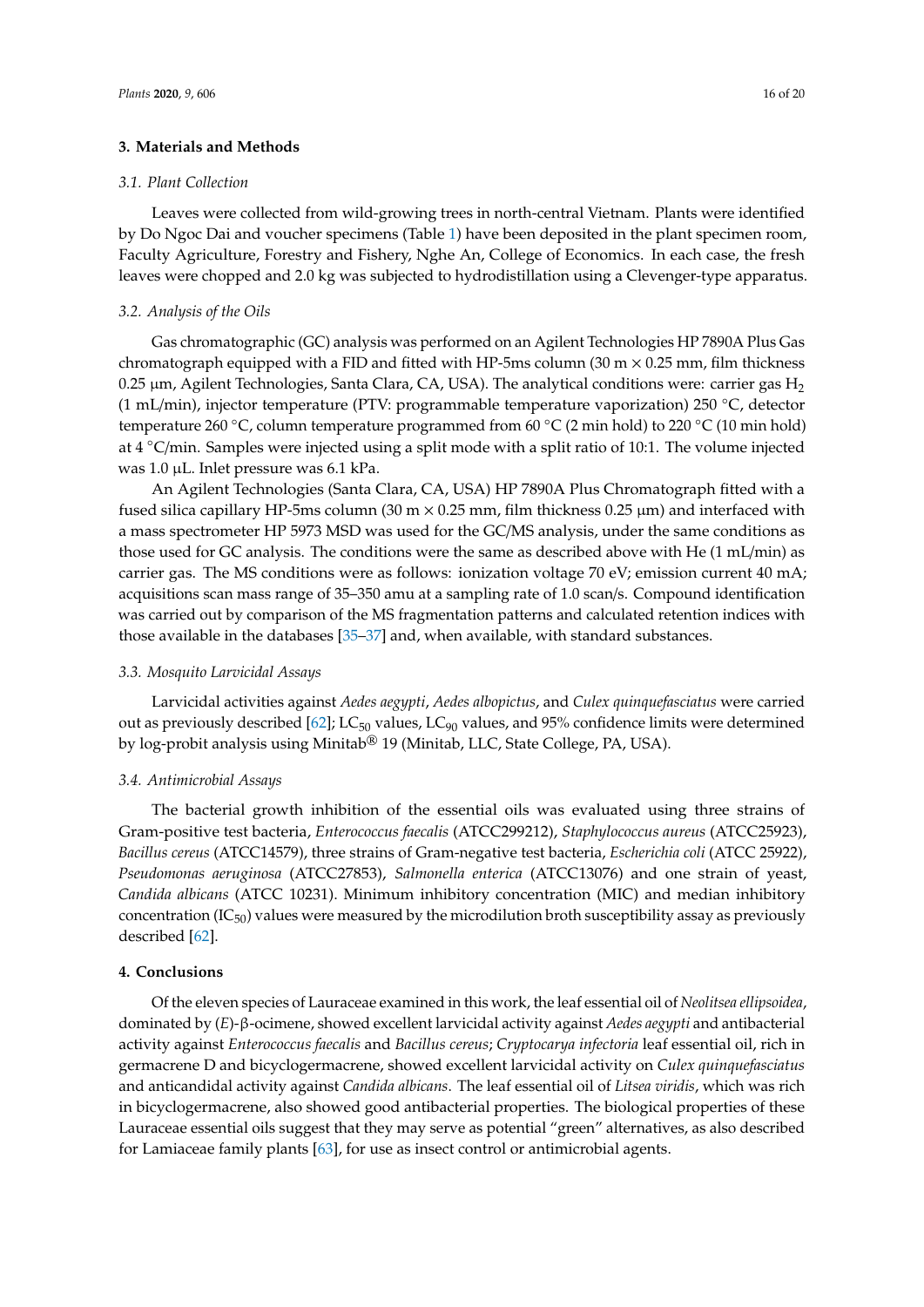**Author Contributions:** Conceptualization, D.N.D. and W.N.S.; methodology, D.N.D., L.T.H., D.T.M.C., N.H.H., I.A.O., W.N.S.; validation, D.N.D. and W.N.S.; formal analysis, L.T.H., W.N.S.; investigation, N.T.C., L.T.H., N.T.Y., D.T.M.C., I.A.O.; resources, D.N.D.; data curation, W.N.S.; writing—original draft preparation, W.N.S., D.N.D.; writing—review and editing, D.N.D., L.T.H., W.N.S.; supervision, D.N.D.; project administration, D.N.D.; funding acquisition, D.N.D. All authors have read and agreed to the published version of the manuscript.

**Funding:** This research is funded by Vietnam National Foundation for Science and Technology Development (NAFOSTED) under grant number: 106.03-2018.02.

**Acknowledgments:** W.N.S. participated in this work as part of the activities of the Aromatic Plant Research Center (APRC, https://[aromaticplant.org](https://aromaticplant.org/)/).

**Conflicts of Interest:** The authors declare no conflict of interest.

# **References**

- <span id="page-16-0"></span>1. Van der Werff, H. A synopsis of the genus *Beilschmiedia* (Lauraceae) in Madagascar. *Adansonia* **2003**, *25*, 77–92.
- <span id="page-16-1"></span>2. Schroeder, C.A. Some useful plants of the botanical family Lauraceae. *Calif. Avocado Soc. Yearb.* **1976**, *59*, 30–34.
- <span id="page-16-2"></span>3. Krochmal, A. Medicinal plants and Appalachia. *Econ. Bot.* **1968**, *22*, 332–337. [\[CrossRef\]](http://dx.doi.org/10.1007/BF02908128)
- <span id="page-16-3"></span>4. Tucker, A.O.; Maciarello, M.J.; Burbage, P.W.; Sturtz, G. Spicebush [*Lindera benzoin* (L.) Blume var. benzoin, Lauraceae]: A tea, spice, and medicine. *Econ. Bot.* **1994**, *48*, 333–336. [\[CrossRef\]](http://dx.doi.org/10.1007/BF02862336)
- <span id="page-16-4"></span>5. Rhind, J.P. *Essential Oils: A Comprehensive Handbook for Aromatic Therapy*; Singing Dragon: London, UK, 2020; ISBN 978-1787752290.
- <span id="page-16-5"></span>6. May, P.H.; Barata, L.E.S. Rosewood exploitation in the Brazilian Amazon: Options for sustainable production. *Econ. Bot.* **2004**, *58*, 257–265. [\[CrossRef\]](http://dx.doi.org/10.1663/0013-0001(2004)058[0257:REITBA]2.0.CO;2)
- <span id="page-16-6"></span>7. Chen, W.; Vermaak, I.; Viljoen, A. Camphor—A fumigant during the black death and a coveted fragrant wood in ancient Egypt and Babylon: A review. *Molecules* **2013**, *18*, 5434–5454. [\[CrossRef\]](http://dx.doi.org/10.3390/molecules18055434) [\[PubMed\]](http://www.ncbi.nlm.nih.gov/pubmed/23666009)
- <span id="page-16-7"></span>8. Kong, D.-G.; Zhao, Y.; Li, G.-H.; Chen, B.-J.; Wang, X.-N.; Zhou, H.-L.; Lou, H.-X.; Ren, D.-M.; Shen, T. The genus *Litsea* in traditional Chinese medicine: An ethnomedical, phytochemical and pharmacological review. *J. Ethnopharmacol.* **2015**, *164*, 256–264. [\[CrossRef\]](http://dx.doi.org/10.1016/j.jep.2015.02.020) [\[PubMed\]](http://www.ncbi.nlm.nih.gov/pubmed/25698244)
- <span id="page-16-8"></span>9. Missouri Botanical Garden Tropicos. Available online: <www.tropicos.org> (accessed on 14 March 2020).
- <span id="page-16-9"></span>10. Beilschmiedia Nees. Available online: https://[www.discoverlife.org](https://www.discoverlife.org/mp/20q?search=Beilschmiedia)/mp/20q?search=Beilschmiedia (accessed on 16 March 2020).
- <span id="page-16-10"></span>11. Salleh, W.M.N.H.W.; Ahmad, F.; Yen, K.H.; Zulkifli, R.M. A review on chemical constituents and biological activities of the genus *Beilschmiedia* (Lauraceae). *Trop. J. Pharm. Res.* **2015**, *14*, 2139–2150. [\[CrossRef\]](http://dx.doi.org/10.4314/tjpr.v14i11.28)
- <span id="page-16-11"></span>12. Wu, C.Y.; Raven, P.H.; Hong, D.Y. Flora of China. Available online: http://[www.efloras.org](http://www.efloras.org/volume_page.aspx?volume_id=2007&flora_id=2)/volume\_page. [aspx?volume\\_id](http://www.efloras.org/volume_page.aspx?volume_id=2007&flora_id=2)=2007&flora\_id=2 (accessed on 14 March 2020).
- <span id="page-16-12"></span>13. Chen, J.-J.; Kuo, W.-L.; Sung, P.-J.; Chen, I.-S.; Cheng, M.-J.; Lim, Y.-P.; Liao, H.-R.; Chang, T.-H.; Wei, D.-C.; Chen, J.-Y. Beilschamide: A new amide, and cytotoxic constituents of *Beilschmiedia erythrophloia*. *Chem. Nat. Compd.* **2015**, *51*, 302–305. [\[CrossRef\]](http://dx.doi.org/10.1007/s10600-015-1265-0)
- <span id="page-16-13"></span>14. Dao, N.K. *Flora of Vietnam, Lauraceae Juss*; Publishing House for Science & Technology: Hanoi, Vietnam, 2017; Volume 17.
- <span id="page-16-14"></span>15. Yang, P.-S.; Cheng, M.-J.; Chen, J.-J.; Chen, I.-S. Two new endiandric acid analogs, a new benzopyran, and a new benzenoid from the root of *Beilschmiedia erythrophloia*. *Helv. Chim. Acta* **2008**, *91*, 2130–2138. [\[CrossRef\]](http://dx.doi.org/10.1002/hlca.200890229)
- <span id="page-16-15"></span>16. Yang, P.-S.; Cheng, M.-J.; Peng, C.-F.; Chen, J.-J.; Chen, I.-S. Endiandric acid analogues from the roots of *Beilschmiedia erythrophloia*. *J. Nat. Prod.* **2009**, *72*, 53–58. [\[CrossRef\]](http://dx.doi.org/10.1021/np800504w) [\[PubMed\]](http://www.ncbi.nlm.nih.gov/pubmed/19072217)
- <span id="page-16-16"></span>17. Su, Y.-C.; Ho, C.-L. Composition and in-vitro cytotoxic activities of the leaf essential oil of *Beilschmiedia erythrophloia* from Taiwan. *Nat. Prod. Commun.* **2013**, *8*, 143–144. [\[PubMed\]](http://www.ncbi.nlm.nih.gov/pubmed/23472481)
- <span id="page-16-17"></span>18. Allen, C.K. Studies in the Lauraceae, V: Some eastern Asiatic species of *Beilschmiedia* and related genera. *J. Arnold Arbor.* **1942**, *23*, 444–463. [\[CrossRef\]](http://dx.doi.org/10.5962/bhl.part.18684)
- <span id="page-16-18"></span>19. Mabberley, D.J. *Mabberley's Plant-Book*, 3rd ed.; Cambridge University Press: Cambridge, UK, 2008.
- <span id="page-16-19"></span>20. Chang, H.-S.; Tang, J.-Y.; Yen, C.-Y.; Huang, H.-W.; Wu, C.-Y.; Chung, Y.-A.; Wang, H.-R.; Chen, I.-S.; Huang, M.-Y.; Chang, H.-W. Antiproliferation of *Cryptocarya concinna*-derived cryptocaryone against oral cancer cells involving apoptosis, oxidative stress, and DNA damage. *BMC Complement. Altern. Med.* **2016**, *16*, 94. [\[CrossRef\]](http://dx.doi.org/10.1186/s12906-016-1073-5)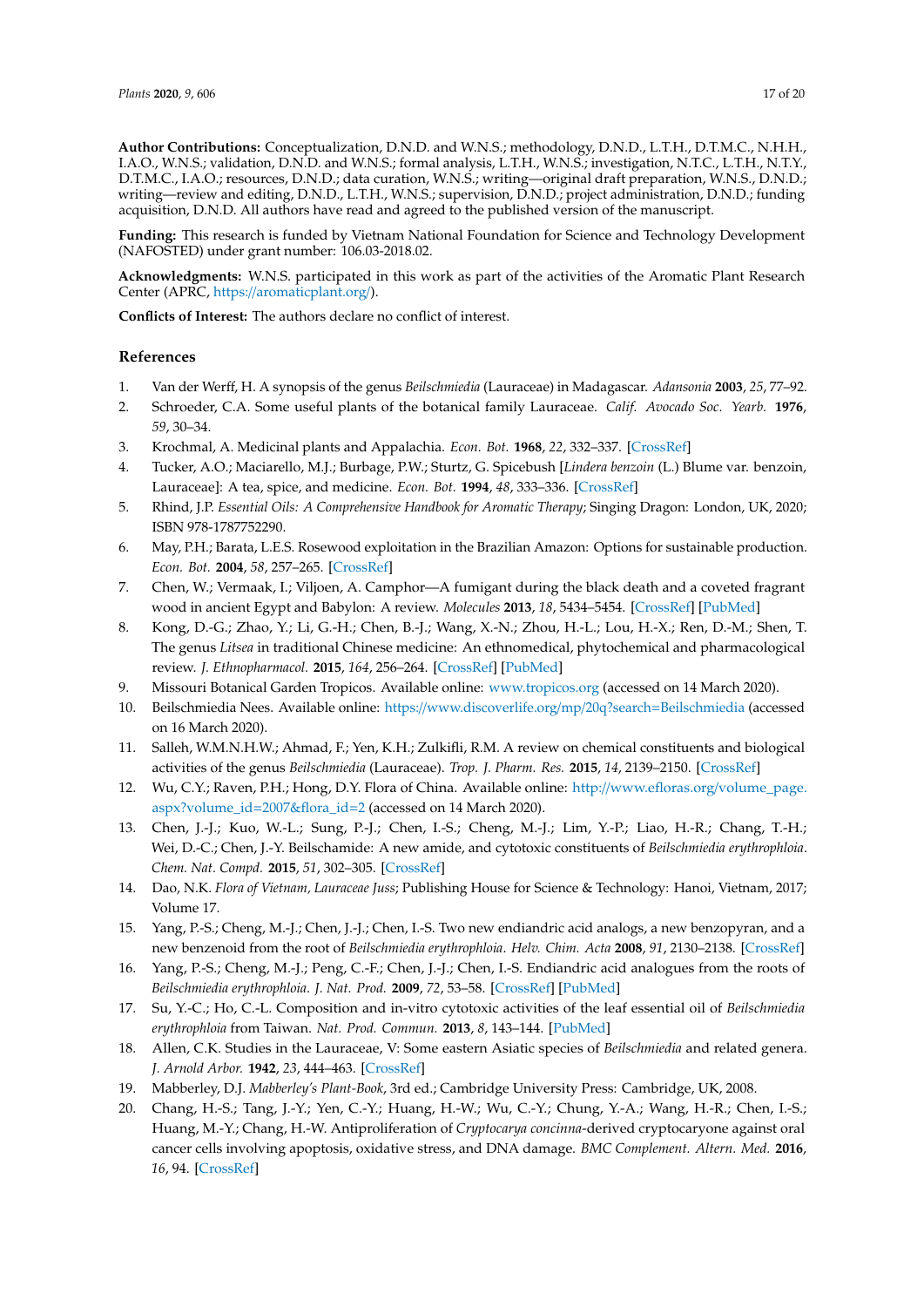- <span id="page-17-0"></span>21. Yang, B.-Y.; Shi, Y.-M.; Luo, J.-G.; Kong, L.-Y. Two new arylalkenyl α,β-unsaturated δ-lactones with cytotoxic activity from the leaves and twigs of *Cryptocarya concinna*. *Nat. Prod. Res.* **2017**, *31*, 1409–1413. [\[CrossRef\]](http://dx.doi.org/10.1080/14786419.2016.1255886)
- <span id="page-17-1"></span>22. Huang, W.; Zhang, W.-J.; Cheng, Y.-Q.; Jiang, R.; Wei, W.; Chen, C.-J.; Wang, G.; Jiao, R.-H.; Tan, R.-X.; Ge, H.-M. Cytotoxic and antimicrobial flavonoids from *Cryptocarya concinna*. *Planta Med.* **2014**, *80*, 925–930. [\[CrossRef\]](http://dx.doi.org/10.1055/s-0034-1368613)
- <span id="page-17-2"></span>23. Kew Science Cryptocarya impressa Miq. Available online: http://[powo.science.kew.org](http://powo.science.kew.org/taxon/urn:lsid:ipni.org:names:463940-1#source-KBD)/taxon/urn:lsid: [ipni.org:names:463940-1#source-KBD](http://powo.science.kew.org/taxon/urn:lsid:ipni.org:names:463940-1#source-KBD) (accessed on 16 March 2020).
- <span id="page-17-3"></span>24. De Kok, R.P.J. A revision of *Cryptocarya* (Lauraceae) from Thailand and Indochina. *Gard. Bull. Singapore* **2015**, *67*, 309–350. [\[CrossRef\]](http://dx.doi.org/10.3850/S2382581215000277)
- 25. De Kok, R.P.J. A revision of *Cryptocarya* R. Br. (Lauraceae) of Peninsular Malaysia. *Kew Bull.* **2016**, *71*, 7. [\[CrossRef\]](http://dx.doi.org/10.1007/s12225-016-9613-1)
- <span id="page-17-4"></span>26. De Kok, R.P.J. Two new records of *Litsea* (Lauraceae) from Singapore and the lectotypification of twenty-two names from several Lauraceae genera. *Gard. Bull. Singapore* **2017**, *69*, 167–177. [\[CrossRef\]](http://dx.doi.org/10.26492/gbs69(2).2017-02)
- <span id="page-17-5"></span>27. Chen, Y.-C.; Chen, I.-S.; Guh, J.-H. Cryptocaryone, isolated from *Cryptocarya infectoria*, induces apoptosis through extrinsic pathways: The involvement of death receptor clustering and FADD/caspase-8 activation cascades. *Clin. Cancer Res.* **2007**, *13*, C42.
- <span id="page-17-6"></span>28. Dumontet, V.; Gaspard, C.; Van Hung, N.; Fahy, J.; Tchertanov, L.; Sévenet, T.; Guéritte, F. New cytotoxic flavonoids from *Cryptocarya infectoria*. *Tetrahedron* **2001**, *57*, 6189–6196. [\[CrossRef\]](http://dx.doi.org/10.1016/S0040-4020(01)00596-8)
- <span id="page-17-7"></span>29. Othman, W.N.N.W.; Liew, S.Y.; Khaw, K.Y.; Murugaiyah, V.; Litaudon, M.; Awang, K. Cholinesterase inhibitory activity of isoquinoline alkaloids from three *Cryptocarya* species (Lauraceae). *Bioorganic Med. Chem.* **2016**, *24*, 4464–4469. [\[CrossRef\]](http://dx.doi.org/10.1016/j.bmc.2016.07.043) [\[PubMed\]](http://www.ncbi.nlm.nih.gov/pubmed/27492195)
- <span id="page-17-8"></span>30. Tang, S.-C.; Xu, W.-B.; Wei, F.-N. *Machilus parapauhoi* sp. nov. and a new synonym of *Machilus* (Lauraceae) from east Asia. *Nord. J. Bot.* **2010**, *28*, 503–505. [\[CrossRef\]](http://dx.doi.org/10.1111/j.1756-1051.2010.00748.x)
- <span id="page-17-9"></span>31. Allen, C.K. Studies in the Lauraceae. I. Chinese and Indo-Chinese species of *Litsea*, *Neolitsea*, and *Actinodaphne*. *Ann. Missouri Bot. Gard.* **1938**, *25*, 361–434. [\[CrossRef\]](http://dx.doi.org/10.2307/2394482)
- <span id="page-17-10"></span>32. Thang, T.D.; Dai, D.N.; Thai, T.H.; Ogunwande, I.A. Essential oils of *Phoebe angustifolia* Meisn., *Machilus velutina* Champ. ex Benth. and *Neolitsea polycarpa* Liou (Lauraceae) from Vietnam. *Rec. Nat. Prod.* **2013**, *7*, 192–200.
- <span id="page-17-11"></span>33. Salleh, W.M.N.H.W.; Ahmad, F.; Khong, H.Y.; Zulkifli, R.M. Comparative study of the essential oils of three *Beilschmiedia* species and their biological activities. *Int. J. Food Sci. Technol.* **2016**, *51*, 240–249. [\[CrossRef\]](http://dx.doi.org/10.1111/ijfs.12962)
- <span id="page-17-12"></span>34. Setzer, W.N.; Haber, W.A. Leaf essential oil composition of five species of *Beilschmiedia* from Monteverde, Costa Rica. *Nat. Prod. Commun.* **2007**, *2*, 79–83. [\[CrossRef\]](http://dx.doi.org/10.1177/1934578X0700200116)
- <span id="page-17-13"></span>35. Mondello, L. *FFNSC 3*; Shimadzu Scientific Instruments: Columbia, MD, USA, 2016.
- 36. *NIST17*; National Institute of Standards and Technology: Gaithersburg, MD, USA, 2017.
- <span id="page-17-14"></span>37. Adams, R.P. *Identification of Essential Oil Components by Gas Chromatography*/*Mass Spectrometry*, 4th ed.; Allured Publishing: Carol Stream, IL, USA, 2007.
- <span id="page-17-15"></span>38. Yoon, W.-J.; Moon, J.-Y.; Kang, J.-Y.; Kim, G.-O.; Lee, N.H.; Hyun, C.-G. *Neolitsea sericea* essential oil attenuates LPS-induced inflammation in RAW 264.7 macrophages by suppressing NF-κB and MAPK activation. *Nat. Prod. Commun.* **2010**, *5*, 1311–1316. [\[CrossRef\]](http://dx.doi.org/10.1177/1934578X1000500835)
- <span id="page-17-16"></span>39. Su, Y.-C.; Hsu, K.-P.; Wang, E.I.-C.; Ho, C.-L. Composition and in vitro anticancer activities of the leaf essential oil of *Neolitsea variabillima* from Taiwan. *Nat. Prod. Commun.* **2013**, *8*, 531–532. [\[CrossRef\]](http://dx.doi.org/10.1177/1934578X1300800432)
- <span id="page-17-17"></span>40. Jeong, M.-J.; Yang, J.; Choi, W.-S.; Kim, J.-W.; Kim, S.J.; Park, M.-J. Chemical compositions and antioxidant activities of essential oil extracted from *Neolitsea aciculata* (Blume) Koidz leaves. *J. Korean Wood Sci. Technol.* **2017**, *45*, 96–106. [\[CrossRef\]](http://dx.doi.org/10.5658/WOOD.2017.45.1.96)
- <span id="page-17-18"></span>41. Brophy, J.J.; Goldsack, R.J.; Fookes, C.J.R.; Forster, P.I. The leaf oils of the Australian species of *Neolitsea* (Lauraceae). *J. Essent. Oil Res.* **2002**, *14*, 191–195. [\[CrossRef\]](http://dx.doi.org/10.1080/10412905.2002.9699821)
- <span id="page-17-19"></span>42. Padalia, R.C.; Chanotiya, C.S.; Thakuri, B.C.; Mathela, C.S. Germacranolide rich essential oil from *Neolitsea pallens*. *Nat. Prod. Commun.* **2007**, *2*, 591–593. [\[CrossRef\]](http://dx.doi.org/10.1177/1934578X0700200516)
- <span id="page-17-20"></span>43. John, A.J.; Karunakaran, V.P.; George, V.; Pradeep, N.S.; Sethuraman, M.G. Chemical composition and antibacterial activity of leaf oil of *Neolitsea foliosa* (Nees) Gamble var. *caesia* (Meisner) Gamble. *J. Essent. Oil Res.* **2007**, *19*, 498–500. [\[CrossRef\]](http://dx.doi.org/10.1080/10412905.2007.9699962)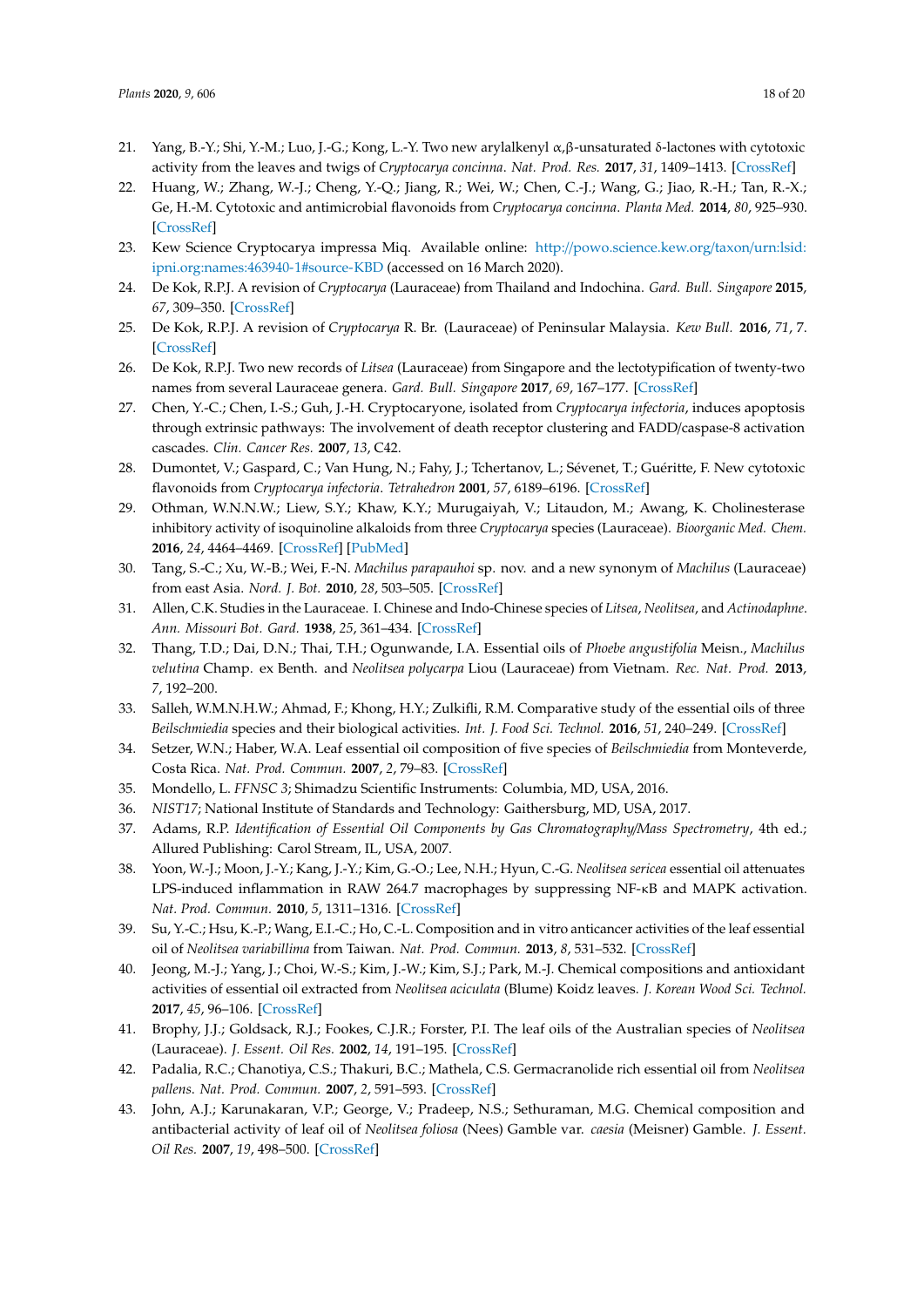- <span id="page-18-0"></span>44. Fontes, U.R., Jr.; Ramos, C.S.; Serafini, M.R.; Cavalcanti, S.C.H.; Alves, P.B.; Lima, G.M.; Andrade, P.H.S.; Bonjardim, L.R.; Quintans, L.J., Jr.; Araújo, A.S. Evaluation of the lethality of *Porophyllum ruderale* essential oil against *Biomphalaria glabrata*, *Aedes aegypti* and *Artemia salina*. *African J. Biotechnol.* **2012**, *11*, 3169–3172.
- <span id="page-18-1"></span>45. Cavalcanti, E.S.B.; de Morais, S.M.; Lima, M.A.A.; Santana, E.W.P. Larvicidal activity of essential oils from Brazilian plants against *Aedes aegypti* L. *Mem. Inst. Oswaldo Cruz* **2004**, *99*, 541–544. [\[CrossRef\]](http://dx.doi.org/10.1590/S0074-02762004000500015) [\[PubMed\]](http://www.ncbi.nlm.nih.gov/pubmed/15543421)
- <span id="page-18-2"></span>46. Govindarajan, M. Chemical composition and larvicidal activity of leaf essential oil from *Clausena anisata* (Willd.) Hook. f. ex Benth (Rutaceae) against three mosquito species. *Asian Pac. J. Trop. Med.* **2010**, *3*, 874–877. [\[CrossRef\]](http://dx.doi.org/10.1016/S1995-7645(10)60210-6)
- <span id="page-18-3"></span>47. Govindarajan, M.; Benelli, G. Ecotoxicology and environmental safety eco-friendly larvicides from Indian plants: Effectiveness of lavandulyl acetate and bicyclogermacrene on malaria, dengue and Japanese encephalitis mosquito vectors. *Ecotoxicol. Environ. Saf.* **2016**, *133*, 395–402. [\[CrossRef\]](http://dx.doi.org/10.1016/j.ecoenv.2016.07.035)
- <span id="page-18-4"></span>48. Hung, N.H.; Satyal, P.; Hieu, H.V.; Chuong, N.T.H.; Dai, D.N.; Huong, L.T.; Tai, T.A.; Setzer, W.N. Mosquito larvicidal activity of the essential oils of *Erechtites* species growing wild in Vietnam. *Insects* **2019**, *10*, 47. [\[CrossRef\]](http://dx.doi.org/10.3390/insects10020047)
- <span id="page-18-5"></span>49. Pavela, R. Acute toxicity and synergistic and antagonistic effects of the aromatic compounds of some essential oils against *Culex quinquefasciatus* Say larvae. *Parasitol. Res.* **2015**, *114*, 3835–3853. [\[CrossRef\]](http://dx.doi.org/10.1007/s00436-015-4614-9)
- <span id="page-18-6"></span>50. Perumalsamy, H.; Kim, N.-J.; Ahn, Y.-J. Larvicidal activity of compounds isolated from *Asarum heterotropoides* against *Culex pipiens pallens*, *Aedes aegypti*, and *Ochlerotatus togoi* (Diptera: Culicidae). *J. Med. Entomol.* **2009**, *46*, 1420–1423. [\[CrossRef\]](http://dx.doi.org/10.1603/033.046.0624)
- <span id="page-18-7"></span>51. Ribeiro, W.H.F.; Vasconcelos, J.N.; Arriaga, A.M.C.; de Oliveira, M.C.F.; Andrade-Neto, M.; Lemos, T.L.G.; Santiago, G.M.P.; Nascimento, R.F.; Mafezoli, J. *Tephrosia toxicaria* Pers essential oil: Chemical composition and larvicidal activity. *Nat. Prod. Commun.* **2006**, *1*, 391–393. [\[CrossRef\]](http://dx.doi.org/10.1177/1934578X0600100509)
- <span id="page-18-8"></span>52. Magalhães, L.A.M.I.; Lima Mda, P.; Marques, M.O.; Facanali, R.; Pinto, A.C.; Tadei, W.P. Chemical composition and larvicidal activity against *Aedes aegypti* larvae of essential oils from four *Guarea* species. *Molecules* **2010**, *15*, 5734–5741.
- <span id="page-18-9"></span>53. Santos, T.G.; Dognini, J.; Begnini, I.M.; Rebelo, R.A.; Verdi, M.; Dalmarco, E.M. Chemical characterization of essential oils from *Drimys angustifolia* Miers (Winteraceae) and antibacterial activity of their major compounds. *J. Braz. Chem. Soc.* **2013**, *24*, 164–170. [\[CrossRef\]](http://dx.doi.org/10.1590/S0103-50532013000100020)
- <span id="page-18-10"></span>54. Jirovetz, L.; Bail, S.; Buchbauer, G.; Denkova, Z.; Slavchev, A.; Stoyanova, A.; Schmidt, E.; Geissler, M. Antimicrobial testings, gas chromatographic analysis and olfactory evaluation of an essential oil of hop cones (*Humulus lupulus* L.) from Bavaria and some of its main compounds. *Sci. Pharm.* **2006**, *74*, 189–201. [\[CrossRef\]](http://dx.doi.org/10.3797/scipharm.2006.74.189)
- <span id="page-18-11"></span>55. Rather, M.A.; Dar, B.A.; Dar, M.Y.; Wani, B.A.; Shah, W.A.; Bhat, B.A.; Ganai, B.A.; Bhat, K.A.; Anand, R.; Qurishi, M.A. Chemical composition, antioxidant and antibacterial activities of the leaf essential oil of *Juglans regia* L. and its constituents. *Phytomedicine* **2012**, *19*, 1185–1190. [\[CrossRef\]](http://dx.doi.org/10.1016/j.phymed.2012.07.018) [\[PubMed\]](http://www.ncbi.nlm.nih.gov/pubmed/22951389)
- <span id="page-18-12"></span>56. Schmidt, J.M.; Noletto, J.A.; Vogler, B.; Setzer, W.N. Abaco bush medicine: Chemical composition of the essential oils of four aromatic medicinal plants from Abaco Island, Bahamas. *J. Herbs Spices Med. Plants* **2006**, *12*, 43–65. [\[CrossRef\]](http://dx.doi.org/10.1300/J044v12n03_04)
- <span id="page-18-13"></span>57. Kubo, I.; Fujita, K.; Kubo, A.; Nihei, K.; Ogura, T. Antibacterial activity of coriander volatile compounds against *Salmonella choleraesuis*. *J. Agric. Food Chem.* **2004**, *52*, 3329–3332. [\[CrossRef\]](http://dx.doi.org/10.1021/jf0354186)
- <span id="page-18-14"></span>Liu, K.; Chen, Q.; Liu, Y.; Zhou, X.; Wang, X. Isolation and biological activities of decanal, linalool, valencene, and octanal from sweet orange oil. *J. Food Sci.* **2012**, *77*, C1156–C1161. [\[CrossRef\]](http://dx.doi.org/10.1111/j.1750-3841.2012.02924.x)
- <span id="page-18-15"></span>59. Morandim-Giannetti, A.A.; Pin, A.R.; Pietro, N.A.S.; de Oliveira, H.C.; Mendes-Giannini, M.J.S.; Alecio, A.C.; Kato, M.J.; de Oliveira, J.E.; Furlan, M. Composition and antifungal activity against *Candida albicans*, *Candida parapsilosis*, *Candida krusei* and *Cryptococcus neoformans* of essential oils from leaves of *Piper* and *Peperomia* species. *J. Med. Plants Res.* **2010**, *4*, 1810–1814.
- <span id="page-18-16"></span>60. Venturi, C.R.; Danielli, L.J.; Klein, F.; Apel, M.A.; Montanha, J.A.; Bordignon, S.A.L.; Roehe, P.M.; Fuentefria, A.M.; Henriques, A.T. Chemical analysis and in vitro antiviral and antifungal activities of essential oils from *Glechon spathulata* and *Glechon marifolia*. *Pharm. Biol.* **2015**, *53*, 682–688. [\[CrossRef\]](http://dx.doi.org/10.3109/13880209.2014.936944)
- <span id="page-18-17"></span>61. Ho, C.-L.; Hsu, K.-P.; Tseng, Y.-H.; Wang, E.I.-C.; Liao, P.-C.; Chouc, J.-C.; Linc, C.-N.; Sua, Y.-C. Composition and antimicrobial activities of the leaf essential oil of *Machilus kusanoi* from Taiwan. *Nat. Prod. Commun.* **2011**, *6*, 267–270. [\[CrossRef\]](http://dx.doi.org/10.1177/1934578X1100600228) [\[PubMed\]](http://www.ncbi.nlm.nih.gov/pubmed/21425691)